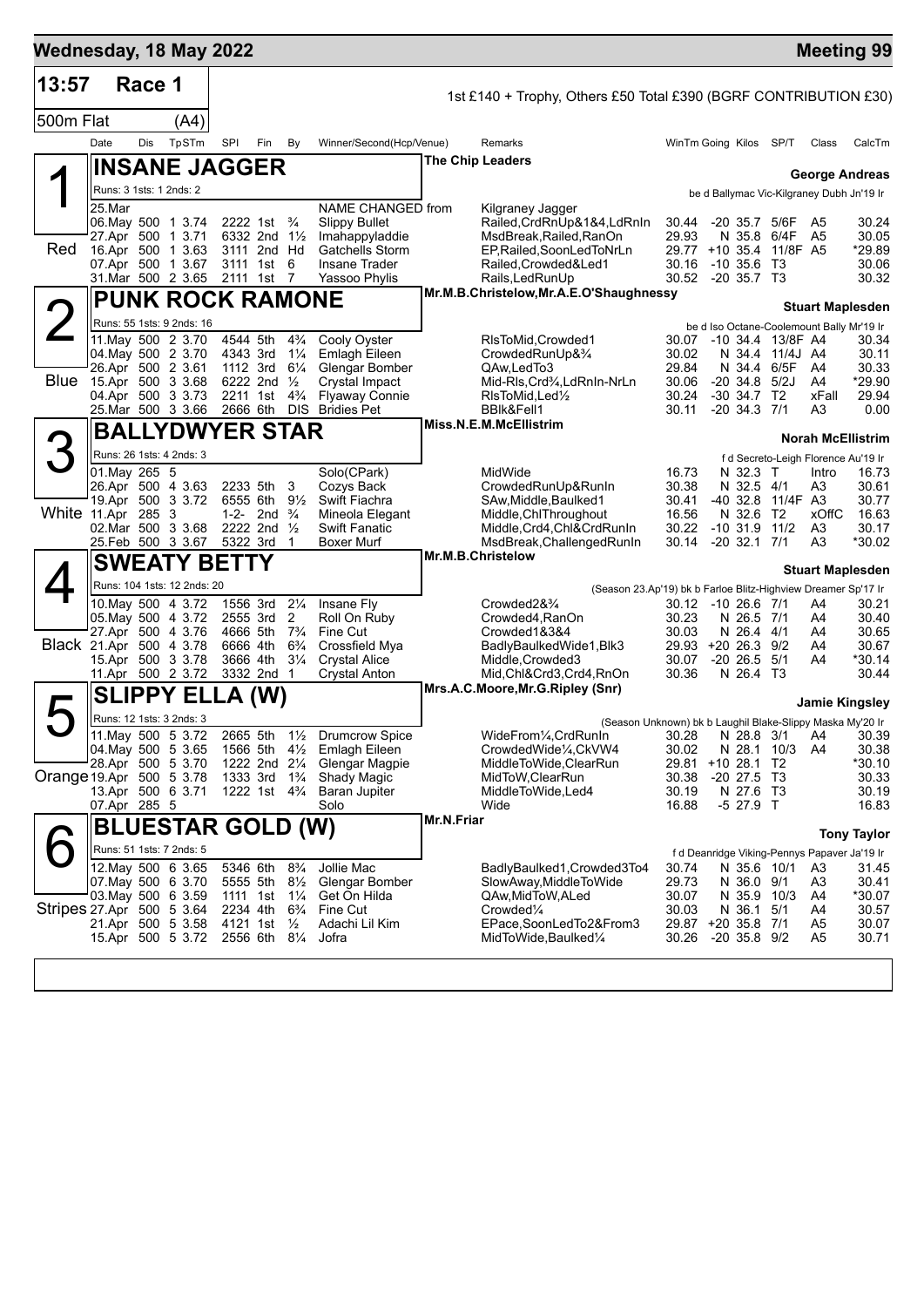| Wednesday, 18 May 2022    |                    |        |                                          |                                        |                                      |                                  |                                               |                  |                                                                   |                             |                                |                               |                                  | <b>Meeting 99</b>                                     |
|---------------------------|--------------------|--------|------------------------------------------|----------------------------------------|--------------------------------------|----------------------------------|-----------------------------------------------|------------------|-------------------------------------------------------------------|-----------------------------|--------------------------------|-------------------------------|----------------------------------|-------------------------------------------------------|
| 14:12                     |                    | Race 2 |                                          |                                        |                                      |                                  |                                               |                  | 1st £135, Others £45 Total £360 (BGRF CONTRIBUTION £30)           |                             |                                |                               |                                  |                                                       |
| 500m Flat                 |                    |        | (A5)                                     |                                        |                                      |                                  |                                               |                  |                                                                   |                             |                                |                               |                                  |                                                       |
|                           | Date               | Dis    | TpSTm                                    | SPI                                    | Fin                                  | By                               | Winner/Second(Hcp/Venue)                      |                  | Remarks                                                           | WinTm Going Kilos SP/T      |                                |                               | Class                            | CalcTm                                                |
|                           |                    |        | <b>BALLYBLACK BELLA</b>                  |                                        |                                      |                                  |                                               | Mr.R.F.Yeates    |                                                                   |                             |                                |                               |                                  | <b>Richard Yeates</b>                                 |
|                           |                    |        | Runs: 19 1sts: 4 2nds: 5                 |                                        |                                      |                                  |                                               |                  | (Season 02.Jy'21) bk b Kinloch Brae-Droopys Amici Ap'20 Br        |                             |                                |                               |                                  |                                                       |
|                           |                    |        | 04. May 500 1 3.77                       | 6554 3rd 7 <sup>3</sup> / <sub>4</sub> |                                      | 5                                | Sophies Ace<br>Amaze Me Mel                   |                  | CrowdedMiddle <sup>1</sup> / <sub>2</sub>                         | 30.33<br>29.79              | $-10, 26.5, 9/2$               |                               | A <sub>5</sub><br>A <sub>5</sub> | 30.85                                                 |
|                           |                    |        | 20.Apr 500 1 3.69<br>06.Apr 500 1 3.70   | 3455 5th<br>3556 6th                   |                                      | $8\frac{1}{2}$                   | <b>Blastout Tink</b>                          |                  | Crowded4&RunIn<br>SAw, Railed, Blk1&1/4, Crd3                     | 30.35                       | N 26.6 7/1<br>$-40$ 26.4 $4/1$ |                               | A5                               | *30.19<br>30.62                                       |
| Red                       |                    |        | 30. Mar 500 1 3.68                       | 3546 6th                               |                                      | $4\frac{3}{4}$                   | <b>Murrays River</b>                          |                  | Railed, Crowded1, WideRunIn                                       | 30.19                       | $-10, 26.4$                    | 15/8F A5                      |                                  | 30.48                                                 |
|                           |                    |        | 22.Mar 500 1 3.66<br>16.Mar 500 1 3.65   | 1222 1st<br>3311 1st 31/4              |                                      | $2\frac{1}{2}$                   | Sleepy Jane<br>Ashington Angel                |                  | QAw, Railed, Led RunIn<br>Railed, Led <sup>1</sup> / <sub>2</sub> | 30.40<br>30.29              | $-10, 26.6$                    | 11/8F A6<br>$-10$ 26.7 $1/1F$ | - A7                             | 30.30<br>30.19                                        |
|                           |                    |        | GLASSMOSS TAMMY                          |                                        |                                      |                                  |                                               | <b>Slow Away</b> |                                                                   |                             |                                |                               |                                  |                                                       |
| 2                         |                    |        | Runs: 35 1sts: 5 2nds: 6                 |                                        |                                      |                                  |                                               |                  |                                                                   |                             |                                |                               |                                  | <b>David Dark</b>                                     |
|                           |                    |        | 11. May 500 1 3.80                       | 6433 3rd 6                             |                                      |                                  | Cashel Biddy                                  |                  | Railed, RanOnLate                                                 | 30.02 -10 35.0 7/1          |                                |                               | A <sub>5</sub>                   | bk d Candlelight King-Helenas Sally Ap'19 Ir<br>30.41 |
|                           |                    |        | 03. May 500 2 3.79                       | 4543 2nd Nk                            |                                      |                                  | Droopys Prize                                 |                  | SAw,Crowded2,RanOn                                                | 30.41                       |                                | N 34.7 15/8F A5               |                                  | 30.44                                                 |
| Blue                      |                    |        | 27.Apr 500 1 3.80<br>22.Apr 500 1 3.72   | 6443 3rd<br>4221 1st                   |                                      | $1\frac{3}{4}$<br>$\frac{3}{4}$  | Shaunas Brea<br>Luminous Lad                  |                  | SAw, Crowded 2& RunIn, RanOn<br>Crowded1, Railed, Led3            | 30.42<br>30.62              | N 35.1                         | 11/4<br>-30 35.2 13/8F A6     | A5                               | 30.56<br>30.32                                        |
|                           |                    |        | 13.Apr 500 1 3.76                        | 6444 3rd                               |                                      | 3                                | Shaunas Brea                                  |                  | SlowAway, Railed                                                  | 30.22                       | N 35.4                         | 11/4J A6                      |                                  | 30.45                                                 |
|                           |                    |        | 05.Apr 500 1 3.73                        | 5333 2nd 21/2                          |                                      |                                  | Sharp Josh                                    |                  | Crowded3, RanOn                                                   | 30.07                       | N 35.0 6/1                     |                               | A6                               | *30.27                                                |
|                           |                    |        | <b>LUMINOUS LAD</b>                      |                                        |                                      |                                  |                                               | Mr.L.R.Wiffen    |                                                                   |                             |                                |                               |                                  | <b>Richard Rees</b>                                   |
| З                         |                    |        | Runs: 35 1sts: 6 2nds: 5                 |                                        |                                      |                                  |                                               |                  |                                                                   |                             |                                |                               |                                  | bk d Express Master-Rowington Pixie My'19 Br          |
|                           |                    |        | 13. May 500 4 3.75                       | 5111 1st                               |                                      | $2\frac{1}{4}$                   | Clairkeith Kayla                              |                  | SAw, CrdRunUp, RIs&Led1                                           | 30.58                       |                                | -30 34.8 1/1F                 | A6                               | 30.28                                                 |
|                           | 06. May 500 3 3.84 |        | 30.Apr 500 3 3.64                        | 3322 3rd                               | 1122 2nd $1\frac{3}{4}$              | 3                                | <b>Flyaway Connie</b><br><b>Wheres Speedy</b> |                  | Middle, Crowded RunUp&4<br>QAw, Middle, Led To 1/4, Crd           | 30.50<br>29.94 +10 34.8     | $-20, 34.9$                    | 3/1<br>10/3                   | A6<br>A6                         | 30.54<br>*30.19                                       |
| White 22.Apr 500 3 3.74   |                    |        |                                          | 6444 2nd                               |                                      | $\frac{3}{4}$                    | Glassmoss Tammy                               |                  | SAw,Baulked1,RanOn                                                | 30.62                       | $-30, 34.5$                    | 9/4                           | A6                               | 30.39                                                 |
|                           |                    |        | 15.Apr 500 3 3.83                        | 6534 3rd                               |                                      | $2\frac{1}{2}$                   | Sharp Joe                                     |                  | SAw, MidToRIs, Chl&Crd3                                           | 30.74                       | $-20, 34.1$                    | 7/1                           | A6                               | 30.74                                                 |
|                           |                    |        | 04.Apr 500 3 3.71                        | 1111                                   | 1st                                  | 2                                | Amaze Me Mel                                  | Mr.J.J.Heath     | Middle,AlwaysLed                                                  | 30.51                       | $-30$ 33.3 T <sub>3</sub>      |                               |                                  | 30.21                                                 |
|                           |                    |        | <b>ANVIC LIVELY</b>                      |                                        |                                      |                                  |                                               |                  |                                                                   |                             |                                |                               |                                  | <b>Jason Heath</b>                                    |
|                           |                    |        | Runs: 38 1sts: 8 2nds: 2                 |                                        |                                      |                                  |                                               |                  |                                                                   |                             |                                |                               |                                  | bk d Confident Rankin-April Lively Ap'19 Ir           |
|                           |                    |        | 12. May 500 3 3.59<br>06. May 500 4 3.68 | 1111 1st<br>3112 4th                   |                                      | $\overline{1}$<br>$3\frac{1}{2}$ | Mapogo<br><b>Bluestar Master</b>              |                  | QAw, Middle, ALed<br>EP,Mid,Led¼-¾,CrdRunIn                       | 30.18<br>30.53              | N 33.9 6/1<br>$-20, 33.6$      | 11/2                          | A6<br>A6                         | *30.18<br>30.61                                       |
|                           |                    |        | 29.Apr 500 4 3.65                        | 1222 5th                               |                                      | 4                                | <b>Rising Amber</b>                           |                  | Middle, HandyTo3                                                  | 30.44                       | $-20, 33.4, 7/1$               |                               | A6                               | 30.56                                                 |
| Black 22.Apr 500 3 3.76   |                    |        | 16.Apr 500 4 3.63                        | 5555 6th                               | 1222 2nd <sup>3</sup> / <sub>4</sub> | 11                               | Get On Rosie<br>Laravoulta Shot               |                  | BadlyBaulked3                                                     | 30.60<br>$30.05 + 10.33.3$  | $-4033.4$                      | 11/2<br>8/1                   | A6<br>A6                         | 31.07<br>30.21                                        |
|                           |                    |        | 12.Apr 500 4 3.67                        | 4335 4th                               |                                      | $6\frac{3}{4}$                   | Salvo Strange                                 |                  | Middle,ClearRun<br>Middle,CrowdedRunIn                            | $30.01 + 20.33.9$           |                                | 10/1                          | A <sub>5</sub>                   | 30.75                                                 |
|                           |                    |        | CHARTER PARTY (W)                        |                                        |                                      |                                  |                                               |                  | Miss.A.L.Taylor, Mr.M.E.J. Willis                                 |                             |                                |                               |                                  |                                                       |
| ト                         |                    |        | Runs: 40 1sts: 9 2nds: 6                 |                                        |                                      |                                  |                                               |                  |                                                                   |                             |                                |                               |                                  | <b>Maria Collins</b>                                  |
|                           |                    |        | 11. May 500 5 3.71                       | 2344 4th                               |                                      | $8\frac{1}{4}$                   | Cashel Biddy                                  |                  | MidToW, Baulked1/4                                                |                             |                                | 30.02 -10 32.3 7/1            | A5                               | bk d Toolatetosell-Agincourt Xpress Nv'19 Br<br>30.59 |
|                           |                    |        | 05. May 500 5 3.64                       | 1322 1st 2                             |                                      |                                  | Russmur Mountain                              |                  | QAw, Wide, Crowded 1, Led 4                                       | 30.41                       | $-10$ 32.4 $6/1$               |                               | A <sub>5</sub>                   | 30.31                                                 |
|                           | 29.Apr 500 6 3.71  |        |                                          |                                        | 3566 5th                             | 5                                | Roll On Ruby                                  |                  | MidToWide, CrdRunUp&1&1/4                                         | 30.44                       | $-20$ 32.2 $5/2$               |                               | A5                               | 30.62                                                 |
| Orange 23.Apr 500 6 3.68  |                    |        | 15.Apr 500 6 3.70                        | 3332 2nd 2<br>5554 6th 91/4            |                                      |                                  | Get On Hilda<br><b>Blue Rock Aero</b>         |                  | CrowdedWide1/4<br>SAw, MidToWide, Blk1/4, BBlk3/4                 | 30.10 +10 32.3 3/1<br>29.95 | $-20$ 32.5 $7/1$               |                               | A5<br>A5                         | 30.36<br>30.48                                        |
|                           |                    |        | 06.Apr 500 6 3.77                        | 1222 1st 21/2                          |                                      |                                  | Nissels Psycho                                |                  | MiddleToWide,LedRunIn                                             | 30.66                       | -40 32.5 T2                    |                               |                                  | *30.26                                                |
|                           |                    |        | <b>PENNYS STUDIO (W)</b>                 |                                        |                                      |                                  |                                               | Mr.A.B.Benson    |                                                                   |                             |                                |                               |                                  | <b>Richard Rees</b>                                   |
|                           |                    |        | Runs: 69 1sts: 10 2nds: 12               |                                        |                                      |                                  |                                               |                  |                                                                   |                             |                                |                               |                                  | f d Deanridge Viking-Pennys Papaver Ja'19 Ir          |
|                           |                    |        | 10. May 500 6 3.67                       | 2221 1st 41/4                          |                                      |                                  | <b>Insane Mrs</b>                             |                  | Wide, Led3                                                        | 30.34 -10 37.2 4/1          |                                |                               | A6                               | *30.24                                                |
|                           |                    |        | 03 May 500 6 3.75<br>27.Apr 500 6 3.61   | 5332 5th<br>2111 3rd                   |                                      | 3<br>$2\frac{1}{4}$              | Outdoor Honey<br>Dinner Andreas               |                  | Wide, Crowded4<br>EP,LedRunUpTo4                                  | 30.57 -10 37.2 3/1<br>30.24 | N 37.0 8/1                     |                               | A6<br>A6                         | 30.71<br>30.42                                        |
| Stripes 08 Apr 500 5 3.71 |                    |        |                                          | 5555 6th                               |                                      | 10                               | Jofra                                         |                  | Crowded1&2                                                        | 30.19                       | $-10,36.1$                     | 12/1                          | A6                               | 30.90                                                 |
|                           |                    |        | 30.Mar 500 6 3.66                        | 1434 5th                               |                                      | $4\frac{1}{4}$                   | <b>Murrays River</b>                          |                  | Wide, ClearRun                                                    | 30.19                       | -10 35.7                       | 12/1                          | A <sub>5</sub>                   | 30.44                                                 |
|                           |                    |        | 23. Mar 500 5 3.74                       | 6656 6th                               |                                      | $9\frac{1}{4}$                   | <b>Clairkeith Cerys</b>                       |                  | Wide, Blk1, Crowded 2&3                                           | 30.44                       | $-10.35.7$                     | 10/1                          | A <sub>5</sub>                   | 31.07                                                 |
|                           |                    |        |                                          |                                        |                                      |                                  |                                               |                  |                                                                   |                             |                                |                               |                                  |                                                       |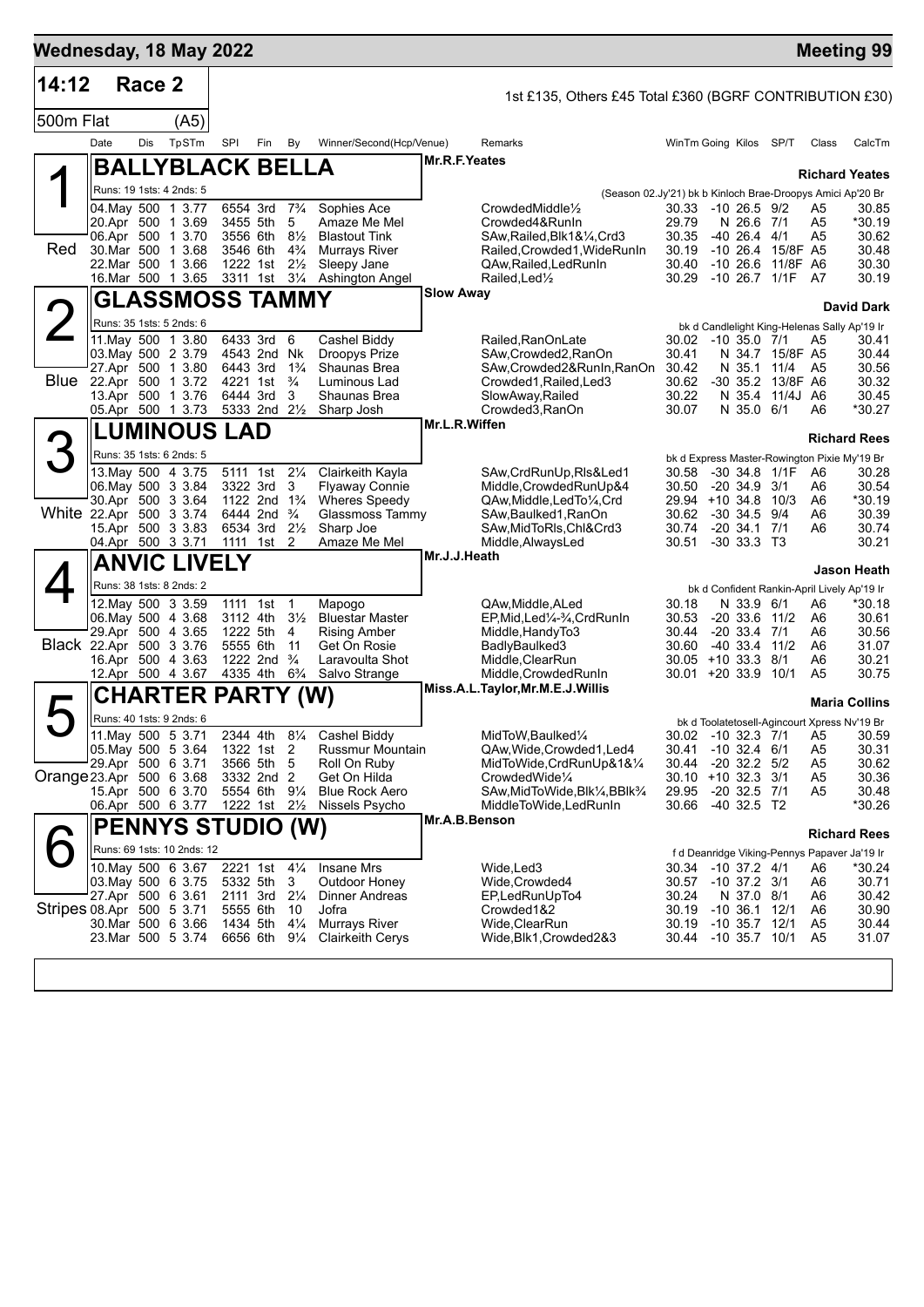| Wednesday, 18 May 2022    |              |        |                                         |            |                                        |                     |                                      |               |                                                                                   |                             |                                       |                                     |                                                 | <b>Meeting 99</b>        |
|---------------------------|--------------|--------|-----------------------------------------|------------|----------------------------------------|---------------------|--------------------------------------|---------------|-----------------------------------------------------------------------------------|-----------------------------|---------------------------------------|-------------------------------------|-------------------------------------------------|--------------------------|
| 14:32                     |              | Race 3 |                                         |            |                                        |                     |                                      |               | 1st £200, Others £55 Total £475 (BGRF CONTRIBUTION £30)                           |                             |                                       |                                     |                                                 |                          |
| 500m Flat                 |              |        | (A1)                                    |            |                                        |                     |                                      |               |                                                                                   |                             |                                       |                                     |                                                 |                          |
|                           | Date         | Dis    | TpSTm                                   | <b>SPI</b> | Fin                                    | By                  | Winner/Second(Hcp/Venue)             |               | Remarks                                                                           | WinTm Going Kilos SP/T      |                                       |                                     | Class                                           | CalcTm                   |
|                           |              |        | <b>ROSEVILLE JANE</b>                   |            |                                        |                     |                                      | Mr.D.Teevan   |                                                                                   |                             |                                       |                                     |                                                 | <b>Seamus Cahill</b>     |
|                           |              |        | Runs: 15 1sts: 4 2nds: 3                |            |                                        |                     |                                      |               | (Season Unknown) bk b Ardnasool Jet-Dundrum Pearl Oc'19 Ir                        |                             |                                       |                                     |                                                 |                          |
|                           |              |        | 12. May 500 2 3.53                      |            | 1111 1st <sup>3</sup> / <sub>4</sub>   |                     | Woodmancote Jess                     |               | VQAw,RailsToMiddle,ALed                                                           | 29.78                       |                                       | N 30.7 15/8F A2<br>N 30.7 15/8F A2  |                                                 | 29.78                    |
|                           |              |        | 07 May 500 2 3.56<br>28.Apr 500 2 3.57  |            | 1111 2nd 1<br>1111 1st $2\frac{1}{2}$  |                     | <b>Blastout Tink</b><br>Sharp Bobby  |               | EP, RIsToMid, Led To Run In<br>QuickAway,AlwaysLed                                | 29.88<br>29.60 +20 30.9     |                                       | 10/11FA4                            |                                                 | 29.96<br>29.80           |
| Red                       |              |        | 21.Apr 500 2 3.71                       |            | 2222 3rd 21/4<br>4355 5th              | 8                   | <b>Crystal Alice</b>                 |               | EarlyPace, Challenged&Crd2<br>Railed, Blk&CkMiddle1/4                             | 29.71                       | $+20$ 31.1 11/4                       |                                     | A3<br>A <sub>3</sub>                            | 30.10                    |
|                           |              |        | 06.Apr 500 1 3.71<br>19. Mar 500 1 3.59 |            | 3112 2nd 21/2                          |                     | Daisy Dot<br><b>Bet Goodwin</b>      |               | $EP$ , Led To $\frac{3}{4}$                                                       | 29.96<br>29.53              | -20 30.9 5/4F                         | N 30.3 6/5F                         | A3                                              | 30.40<br>*29.73          |
|                           |              |        | <b>MOANTEEN EVIE</b>                    |            |                                        |                     |                                      | Mr.J.R.Hayes  |                                                                                   |                             |                                       |                                     |                                                 | <b>Richard Rees</b>      |
| <b>2</b>                  |              |        | Runs: 18 1sts: 4 2nds: 5                |            |                                        |                     |                                      |               | (Season Unknown) wbe b Droopys Sydney-High St Jesse Ja'20 Ir                      |                             |                                       |                                     |                                                 |                          |
|                           |              |        | 10 May 500 2 3.66                       |            | 3322 1st<br>2222 1st                   | Nk                  | Sheriff Cain<br><b>Kerrs Roscoe</b>  |               | Led3To¼,CameAgain                                                                 | 29.99 -10 30.6 3/1          |                                       |                                     | A2                                              | *29.89                   |
|                           |              |        | 04. May 500 2 3.66<br>27.Apr 500 2 3.64 |            | 4222 1st                               | $\frac{1}{2}$<br>Nk | Galaxyfarfaraway                     |               | CrdW2,Chl&Crd <sup>3</sup> / <sub>4</sub> ,LedRunIn<br>Challenged4, LedRunIn      | 30.11<br>30.24              | N 30.4 4/1<br>N 30.5 9/2              |                                     | A3<br>A4                                        | 30.11<br>30.24           |
| Blue                      | 11.Apr 285 3 |        | 20.Apr 500 2 3.66                       |            | 1222 1st                               | $4\frac{1}{4}$      | <b>Black Edition</b><br>Solo         |               | RailsToMiddle.Led4                                                                | 30.07<br>16.82              | N 30.2 T3                             |                                     |                                                 | 30.07                    |
|                           |              |        | 28.Jan 695 3 15.28 2366 6th             |            |                                        | <b>DIS</b>          | Diamond Sarah                        |               | <b>MiddleToRails</b><br>Baulked&Ck1/4, Checking                                   | 42.77 -15 29.4 4/1          | N 29.6 T                              |                                     | S <sub>2</sub>                                  | xLame 16.82<br>0.00      |
|                           |              |        | <b>BLASTOUT TINK</b>                    |            |                                        |                     |                                      |               | Mr.M.Gregori, Mr.M.W.Warr                                                         |                             |                                       |                                     |                                                 | <b>Richard Yeates</b>    |
| З                         |              |        | Runs: 15 1sts: 4 2nds: 5                |            |                                        |                     |                                      |               |                                                                                   |                             |                                       |                                     | bk d Kinloch Brae-Droopys Amici Ap'20 Br        |                          |
|                           |              |        | 07. May 500 4 3.55                      |            | 2222 1st                               | $\overline{1}$      | Roseville Jane                       |               | EP, Middle, Led Run In                                                            | 29.88                       | N 31.4 3/1                            |                                     | A2                                              | 29.88                    |
|                           |              |        | 03. May 500 3 3.60<br>21.Apr 500 3 3.62 |            | 1111 1st<br>3444 4th                   | $4\frac{1}{4}$<br>3 | Insane Red Card<br>Annadown Daisy    |               | QAw, Middle, ALed<br>CrdRunUp&1, Baulked1/4                                       | 29.65<br>29.77 +20 31.6 4/1 | N 31.5 5/4F                           |                                     | A4<br>A4                                        | *29.65<br>30.22          |
| White 13.Apr 500 3 3.64   |              |        |                                         |            | 4111 2nd 1 <sup>3</sup> / <sub>4</sub> |                     | <b>Swithins Tiger</b>                |               | EP,SoonLedTo4,CrdRunIn                                                            | 29.83                       | N 32.1                                | 11/4                                | A4                                              | 29.98                    |
|                           |              |        | 06.Apr 500 4 3.70<br>29. Mar 500 3 3.65 |            | 5322 1st<br>2221 1st                   | $\mathbf 1$<br>4    | Rogue Venom<br><b>Wellott Ruby</b>   |               | Middle, Baulked 1, Led Run In<br>Middle,Led3,DrewClear                            | 30.35<br>29.92              | $-40$ 31.8<br>N 31.7                  | 9/4F<br>4/6F                        | A5<br>A8                                        | 29.95<br>29.92           |
|                           |              |        | <b>VLAD THE IMPALER</b>                 |            |                                        |                     |                                      | Mr.J.Muller   |                                                                                   |                             |                                       |                                     |                                                 | <b>Norah McEllistrim</b> |
|                           |              |        | Runs: 69 1sts: 14 2nds: 10              |            |                                        |                     |                                      |               |                                                                                   |                             |                                       |                                     | bk d Sparta Maestro-Lemon Abagail Au'18 Ir      |                          |
|                           |              |        | 08. May 480 3 3.24                      |            | 5665 5th                               |                     | 121/ <sub>2</sub> Borna Haka(CPark)  |               | SAw, Crd <sup>1</sup> / <sub>4</sub> &2                                           | 28.91                       | N 33.8 18/1                           |                                     | 0R                                              | 29.90                    |
|                           |              |        | 29.Apr 500 3 3.66<br>08.Apr 500 4 3.67  |            | 6111 1st Hd<br>3355 5th                | $6\frac{3}{4}$      | <b>Dromulton Daisy</b><br>Kazzabella |               | EP, Mid, Crd&Led1/4<br>Crowded2To3                                                | 30.44<br>30.13              | $-20$ 33.5 $4/1$<br>$-10$ 33.6 $10/1$ |                                     | A2<br>A2                                        | 30.24<br>30.55           |
| Black 01.Apr 500 4 3.69   |              |        |                                         |            | 2333 3rd                               | $8\frac{1}{4}$      | Woodmancote Jess                     |               | Middle,Crowded1,BBlkW1/4                                                          | 30.37                       | $-20, 33.9, 6/1$                      |                                     | A1                                              | 30.83                    |
|                           |              |        | 22.Mar 500 4 3.70<br>12.Mar 500 4 3.69  |            | 3454 4th<br>2322 2nd 3                 | 7                   | Quickdraw<br>Glengar Tommy           |               | Middle, Crowded1<br>Middle, ClearRun                                              | 29.89<br>29.79              | $-10$ 33.8 $4/1$<br>$-20, 34.0, 6/1$  |                                     | A1<br>A1                                        | 30.36<br>*29.83          |
|                           |              |        | <b>SPRINGSIDE ANNIE</b>                 |            |                                        |                     | (W)                                  | Mr.R.F.Yeates |                                                                                   |                             |                                       |                                     |                                                 |                          |
| ト                         |              |        | Runs: 47 1sts: 10 2nds: 7               |            |                                        |                     |                                      |               |                                                                                   |                             |                                       |                                     |                                                 | <b>Richard Yeates</b>    |
|                           |              |        | 12. May 500 6 3.60                      |            |                                        |                     | 1333 2nd 11/4 Sharp Butch            |               | (Season 20.Nv'21) bk b Laughil Blake-Rural Romance Ap'19 Ir<br>QAw,Crowded1,RanOn | 29.80                       |                                       | N 26.2 10/1 A1                      |                                                 | 29.90                    |
|                           |              |        | 03 May 500 5 3.59<br>28.Apr 500 5 3.65  |            | 1333 1st Nk<br>2433 4th                | $1\frac{1}{2}$      | Ragtime Charley<br>Slippy Romina     |               | Baulked1, LedNrLine<br>Crowded1&3&RunIn                                           | 29.92<br>29.79              | N 26.4 8/1<br>$+2026.68/1$            |                                     | A <sub>1</sub><br>A1                            | 29.92<br>30.12           |
| Orange 21.Apr 500 6 3.54  |              |        |                                         |            | 1444 3rd                               | $4\frac{1}{2}$      | Sovereign Boy                        |               | QuickAway,Wide,ClearRun                                                           | 29.42 +20 26.7 6/1          |                                       |                                     | A1                                              | 29.98                    |
|                           |              |        | 13.Apr 500 6 3.60<br>06.Apr 500 5 3.72  |            | 1122 1st SH<br>2222 1st 1/2            |                     | Ower Boy Rio<br>Gemini Tiger         |               | QAw,Mid-W,Led-2,CmAgNrLn<br>Mid-W,DispLd1/4-RnIn,LdNrLn                           | 29.80<br>30.44              |                                       | N 26.7 2/1F A2<br>-40 26.4 10/11FA3 |                                                 | *29.80<br>30.04          |
|                           |              |        | <b>WARREN HILL (W)</b>                  |            |                                        |                     |                                      |               | Mr.R.G.Newland, Mrs.P.A.Newland                                                   |                             |                                       |                                     |                                                 |                          |
|                           |              |        | Runs: 77 1sts: 15 2nds: 17              |            |                                        |                     |                                      |               |                                                                                   |                             |                                       |                                     |                                                 | <b>Claude Gardiner</b>   |
|                           |              |        | 11. May 500 6 3.68                      |            | 4333 5th                               | $8\frac{1}{4}$      | <b>Swithins Tiger</b>                |               | Wide, ClearRun                                                                    | 29.69                       | $-10$ 29.6 $8/1$                      |                                     | bk d Candlelight King-Miss Mitsy Oc'18 Ir<br>A1 | 30.26                    |
|                           |              |        | 04. May 500 6 3.65                      |            | 2111 1st 11/4                          |                     | Kilgraney Pat                        |               | EarlyPace, Wide, Led Run Up                                                       | 30.00                       | $-20$ 29.5 $4/1$                      |                                     | A1                                              | 29.80                    |
| Stripes 22.Apr 500 6 3.60 |              |        | 28.Apr 380 5 3.68                       |            | 3111 1st                               | 4                   | Solo(Cryfd)<br>Maireads Ted          |               | Wide<br>EarlyPace, Wide, SoonLed                                                  | 23.73<br>30.07              | $+10$ 29.4 T                          | -40 29.8 11/8F A2                   |                                                 | 23.83<br>*29.67          |
|                           |              |        | 13.Apr 500 6 3.58                       |            | 3111 3rd 21/4                          |                     | <b>Thunder Black</b>                 |               | EP, Wide, Led 1 To 4                                                              | 29.88                       | N 29.6 9/2                            |                                     | A2                                              | 30.06                    |
|                           |              |        | 05.Apr 500 6 3.63                       |            | 2111 1st 3                             |                     | Clongeel Ozzie                       |               | EarlyPace, Wide, Clear2                                                           | 29.67                       | N 29.4 11/4                           |                                     | A <sub>3</sub>                                  | 29.67                    |
|                           |              |        |                                         |            |                                        |                     |                                      |               |                                                                                   |                             |                                       |                                     |                                                 |                          |
|                           |              |        |                                         |            |                                        |                     |                                      |               |                                                                                   |                             |                                       |                                     |                                                 |                          |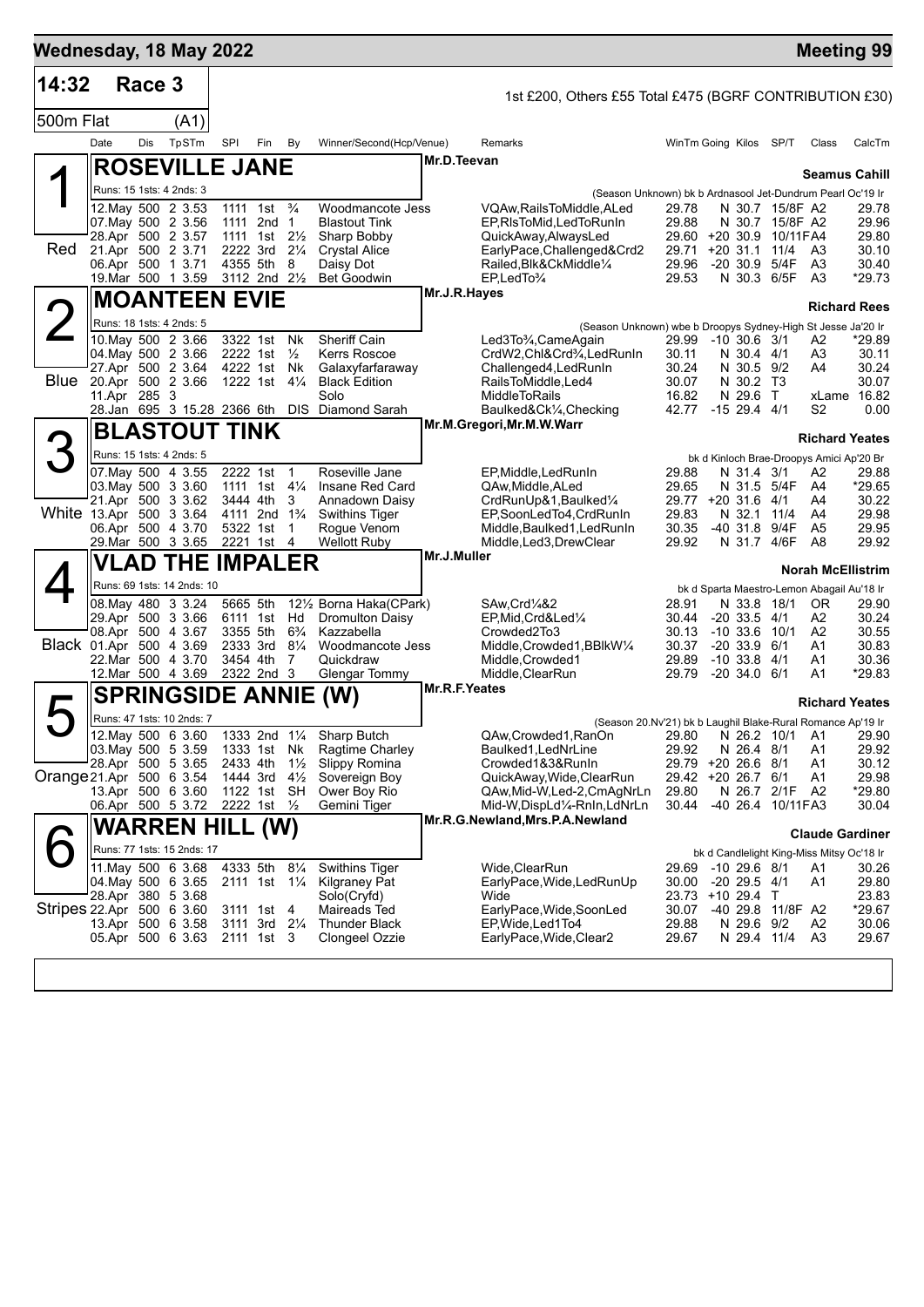| Wednesday, 18 May 2022   |                   |        |                                          |     |                                                    |                                  |                                                |                   |                                                                                              |                                                             |                                  |                          |                      | <b>Meeting 99</b>                                                 |
|--------------------------|-------------------|--------|------------------------------------------|-----|----------------------------------------------------|----------------------------------|------------------------------------------------|-------------------|----------------------------------------------------------------------------------------------|-------------------------------------------------------------|----------------------------------|--------------------------|----------------------|-------------------------------------------------------------------|
| 14:52                    |                   | Race 4 |                                          |     |                                                    |                                  |                                                |                   | 1st £140, Others £50 Total £390 (BGRF CONTRIBUTION £30)                                      |                                                             |                                  |                          |                      |                                                                   |
| 500m Flat                |                   |        | (Hcp)                                    |     |                                                    |                                  |                                                |                   |                                                                                              |                                                             |                                  |                          |                      |                                                                   |
|                          | Date              | Dis    | TpSTm                                    | SPI | Fin                                                | By                               | Winner/Second(Hcp/Venue)                       |                   | Remarks                                                                                      | WinTm Going Kilos SP/T                                      |                                  |                          | Class                | CalcTm                                                            |
|                          |                   |        | <b>KENTUCKY DREAM (W)</b>                |     |                                                    |                                  |                                                |                   | (R14) Mr.A.Ross, Mr.P.Smith                                                                  |                                                             |                                  |                          |                      | Jason Heath                                                       |
|                          |                   |        | Runs: 13 1sts: 0 2nds: 0                 |     |                                                    |                                  |                                                |                   | (Season Unknown) bd b Portmageewiseguy-Plaza Roicead Ap'20 Br                                |                                                             |                                  |                          |                      |                                                                   |
|                          |                   |        | 13. May 500 1 R14<br>07. May 500 1 R14   |     | 1111 3rd 3                                         |                                  | Gatchells Annie(R3)                            |                   | MidToWide,LedToRunIn<br>(NoRace)                                                             | 30.65 -30 26.6 11/1                                         | N 26.6                           |                          | Hcp<br>Hcp           | 31.72                                                             |
|                          |                   |        | 29.Apr 500 1 R14                         |     | 1113 6th                                           |                                  | 10% Kerrs Lunch(R4)                            |                   | MidToWide,LedTo3,Crd,Blk4                                                                    | 30.33                                                       | $-20, 26.6, 9/2$                 |                          | Hcp                  | 32.11                                                             |
| Red                      |                   |        | 22.Apr 500 1 R13                         |     | 1111 3rd 1 <sup>3</sup> / <sub>4</sub>             |                                  | Salvo Strange(Scr)                             |                   | Wide,LedToRunIn                                                                              | 30.69                                                       | -40 27.1 8/1                     |                          | Hcp                  | *31.47                                                            |
|                          |                   |        | 15.Apr 500 1 R14<br>01.Apr 500 1 R12     |     | 1111 4th<br>1233 6th 71/4                          | $2\frac{3}{4}$                   | Yassoo Mum(R8)<br>Corrin Timmy(R7)             |                   | MiddleToWide,LedToRunIn<br>MiddleToWide,ClearRun                                             | 30.41<br>30.56 -40 27.6 14/1                                | $-20\,27.6$                      | 14/1                     | Hcp<br>Hcp           | 31.55<br>31.70                                                    |
|                          |                   |        | <b>AWORDINEDGEWAYS</b>                   |     |                                                    |                                  |                                                |                   | (R7) Mr.B.W.Firkins, Mr.M.J.Firkins, Mr.G.R.Whittington                                      |                                                             |                                  |                          |                      | <b>Belinda Green</b>                                              |
|                          |                   |        | Runs: 30 1sts: 5 2nds: 2                 |     |                                                    |                                  |                                                |                   |                                                                                              | (Ssn Suppressed) bk b Over Limit-Send It Zenaida Jn'19 Ir   |                                  |                          |                      |                                                                   |
|                          |                   |        | 13. May 500 6 3.91                       |     | 6655 3rd 33/4                                      |                                  | Harmsworthshalie                               |                   | VSAw, Middle, Crowded4                                                                       |                                                             |                                  | 31.44 -30 26.9 11/4J A10 |                      | 31.45                                                             |
|                          |                   |        | 04. May 500 5 3.78                       |     | 5666 5th                                           | 4                                | <b>White One</b>                               |                   | Baulked <sup>1/4</sup>                                                                       | 30.60                                                       | -10 27.1 6/1                     |                          | A10                  | 30.82                                                             |
| Blue 12.Apr 500 5 3.78   |                   |        | 28.Apr 500 5 3.75                        |     | 5666 5th<br>4666 4th                               | -7<br>$3\frac{3}{4}$             | Insane Wildcat<br>Ascot Zoey                   |                   | Crd&VeryWide2,CutIn&Blk3<br>Crowded1, Baulked 2&3                                            | 30.38 +20 26.9 4/1<br>30.77 +10 27.2 5/1                    |                                  |                          | A10<br>A10           | 31.15<br>31.17                                                    |
|                          |                   |        | 06.Apr 500 4 3.78                        |     | 3444 4th                                           | $3\frac{1}{2}$                   | <b>Ballyblack Queen</b>                        |                   | Middle, Crowded4                                                                             | 30.91                                                       | $-40$ 27.2 $5/1$                 |                          | A9                   | 30.79                                                             |
|                          |                   |        | 05. Mar 500 4 3.83                       |     | 2332 1st                                           | 2                                | Molly Ona Jolly                                | (R3) Mr.G.Andreas | Middle, Led4, WideRunIn                                                                      | 30.90                                                       | -20 26.2 T3                      |                          |                      | xLame *30.70                                                      |
|                          |                   |        | <b>KITMINS DIXIE</b>                     |     |                                                    |                                  |                                                |                   |                                                                                              |                                                             |                                  |                          |                      | <b>George Andreas</b>                                             |
|                          |                   |        | Runs: 28 1sts: 7 2nds: 5                 |     |                                                    |                                  |                                                |                   |                                                                                              | (Season 30.Nv'21) f b Droopys Nidge-Bull Run Spice Au'18 Ir |                                  |                          |                      |                                                                   |
|                          |                   |        | 11. May 500 5 3.76<br>06. May 500 4 3.90 |     | 4665 2nd 2 <sup>3</sup> / <sub>4</sub><br>4666 6th | 6                                | Pocket Baba                                    |                   | MidToW,CrdVW1,Crd2,RanOn<br>Middle, Crowded RunUp&2                                          | 30.64<br>30.50                                              | -10 29.8 12/1<br>$-20$ 30.4 16/1 |                          | A7                   | 30.76<br>30.78                                                    |
|                          |                   |        | 26.Apr 500 4 3.82                        |     | 6666 2nd 1/2                                       |                                  | <b>Flyaway Connie</b><br><b>Flyaway Connie</b> |                   | SlowAway,FinishedWell                                                                        | 30.53                                                       | N 30.0 11/2                      |                          | A6<br>A6             | 30.57                                                             |
| White 19.Apr 500 4 3.73  |                   |        |                                          |     | 2555 3rd                                           | $1\frac{1}{4}$                   | <b>Well Funded</b>                             |                   | CrdRunIn, RanOn                                                                              | 30.70                                                       | $-40$ 30.0 $5/1$                 |                          | A6                   | 30.39                                                             |
|                          |                   |        | 13.Apr 500 4 3.80<br>12. Mar 500 4 3.77  |     | 5665 4th<br>2222 2nd 7 <sup>3</sup> / <sub>4</sub> | 7                                | Punk Rock Idol<br>Insane Josh                  |                   | Middle,CrdRunUp&1,Blk2<br>Middle, ClearRun                                                   | 30.26<br>29.94                                              | N 30.3 4/1<br>$-20$ 30.0 T2      |                          | A6                   | 30.83<br>xLame *30.37                                             |
|                          |                   |        | TRAILBLAZER                              |     |                                                    |                                  |                                                |                   | (R2) Dogs For Dreamers Syndicate                                                             |                                                             |                                  |                          |                      |                                                                   |
|                          |                   |        | Runs: 36 1sts: 7 2nds: 5                 |     |                                                    |                                  |                                                |                   |                                                                                              |                                                             |                                  |                          |                      | <b>Richard Yeates</b><br>bk d Ballymac Vic-Droopys Amici My'19 Br |
|                          |                   |        | 07 May 500 4 3.59                        |     | 1221 4th                                           | $4\frac{3}{4}$                   | Oi Oi Ossie                                    |                   | DispLeadTo3,Led3To4                                                                          | 30.31                                                       | N 33.3 7/1                       |                          | A6                   | 30.70                                                             |
|                          |                   |        | 30.Apr 500 3 3.65                        |     |                                                    |                                  | Solo                                           |                   | Middle                                                                                       | $30.25 + 20.33.2$ T                                         |                                  |                          |                      | xLame 30.45                                                       |
| Black 19.Mar 500 3 R5    |                   |        | 30. Mar 500 4 3.66                       |     | 3322 3rd<br>3322 1st                               | $\frac{3}{4}$<br>$\mathbf{1}$    | <b>Tunnelroad Star</b><br>Hunters Rosie(R9)    |                   | Middle, Baulked1, ChlRunIn<br>Baulked&LedRunIn                                               | 30.42<br>30.16                                              | $-10$ 32.7 $5/1$<br>N 32.1 11/2  |                          | A6<br>Hcp            | *30.38<br>30.56                                                   |
|                          |                   |        | 12.Mar 500 3 3.66                        |     | 2221 2nd 11/4                                      |                                  | <b>Forever Memories</b>                        |                   | Middle, Chl&Led3ToRunIn                                                                      | 30.73                                                       | $-20$ 31.9 $6/1$                 |                          | A6                   | 30.63                                                             |
|                          | 05.Mar 500 4 R4   |        |                                          |     | 4443 6th                                           | $4\frac{1}{4}$                   | Redeye Lightning(R6)                           |                   | Middle, ClearRun                                                                             | 30.40                                                       | $-20$ 32.0 $6/1$                 |                          | Hcp                  | 30.87                                                             |
|                          |                   |        | <b>ROGUE ANGEL</b>                       |     |                                                    |                                  |                                                |                   | (R1) Mr.B.W.Firkins, Mr.M.J.Firkins, Miss.B.S.Green, Miss.L.S.Hinch                          |                                                             |                                  |                          |                      | Belinda Green                                                     |
|                          |                   |        | Runs: 43 1sts: 9 2nds: 8                 |     |                                                    |                                  |                                                |                   |                                                                                              | (Ssn Suppressed) bk b Confident Rankin-Swift Sarge Au'19 Br |                                  |                          |                      |                                                                   |
|                          |                   |        | 10. May 500 1 3.77<br>04. May 500 1 3.76 |     | 3365 4th<br>6664 1st                               | $6\frac{1}{2}$<br>$\overline{1}$ | Insane Kiwi<br><b>Birthday Treat</b>           |                   | Baulked&CkW1,RIsToMid<br>Crowded2, Finished Well                                             | 30.21 -10 29.7 7/1<br>30.46                                 | N 29.6                           | 11/4                     | A5<br>A <sub>6</sub> | 30.63<br>30.46                                                    |
|                          | 27.Apr 500        |        | 1 3.72                                   |     | 5443 2nd 1/2                                       |                                  | Dinner Andreas                                 |                   | Railed, Challenged RunIn                                                                     | 30.24                                                       | N 29.4                           | 9/4                      | A6                   | *30.28                                                            |
| Orange 19.Apr 500        |                   |        | 1 3.75                                   |     | 4444 1st                                           | $\frac{1}{2}$                    | Pocket Baba                                    |                   | Crowded1, LedNearLine                                                                        | 30.99                                                       | $-4029.4$                        | 9/2                      | A7                   | 30.59                                                             |
|                          |                   |        | 13.Apr 500 1 3.68<br>08.Apr 500 1 3.74   |     | 2444 3rd<br>2223 4th                               | $1\frac{1}{4}$<br>$1\frac{1}{2}$ | <b>Wellott Empress</b><br><b>Kitmins Dixie</b> |                   | RIsToMid, Baulked <sup>1</sup> / <sub>4</sub> , RanOn<br>CrowdedWide4, RanOn                 | 30.34<br>30.73                                              | N 29.6 10/3<br>$-10$ 30.0 $5/2$  |                          | A7<br>A7             | 30.43<br>30.74                                                    |
|                          |                   |        | <b>SWIFT REPAIR</b>                      |     |                                                    |                                  |                                                |                   | (SCR) Miss.M.C.B.Collins, Mr.A.J.Hazelgrove                                                  |                                                             |                                  |                          |                      |                                                                   |
|                          |                   |        |                                          |     |                                                    |                                  |                                                |                   |                                                                                              |                                                             |                                  |                          |                      | <b>Maria Collins</b>                                              |
|                          | 13. May 500 5 Scr |        | Runs: 46 1sts: 9 2nds: 10                |     | 5555 5th                                           | $5\frac{1}{4}$                   | Gatchells Annie(R3)                            |                   | (Season 08.Sp'21) dkbd b Eden The Kid-Swift Pacquiao Sp'18 Ir<br>Crowded1, Baulked3⁄4& Runln | 30.65                                                       | $-30$ 27.3 $10/3$                |                          | Hcp                  | 30.78                                                             |
|                          | 07. May 500 5 R2  |        |                                          |     | 5556 4th                                           | $2\frac{1}{4}$                   | Kerrs Lunch(R5)                                |                   | Baulked <sup>1</sup> / <sub>2</sub>                                                          | 30.41                                                       | N 27.2 10/3                      |                          | Hcp                  | 30.74                                                             |
|                          |                   |        | 30.Apr 500 1 3.73                        |     | 3555 3rd                                           | $3\frac{3}{4}$                   | <b>Tolpuddle Adam</b>                          |                   | Railed, Crowded4, RanOn                                                                      |                                                             |                                  | 29.64 +20 26.7 11/4J     | A4                   | 30.14                                                             |
| Stripes 23.Apr 500 5 Scr |                   |        | 15.Apr 500 1 3.70                        |     | 6666 5th<br>4666 6th                               | 2<br>$3\frac{1}{2}$              | Freeky Taepot(R3)<br>Crystal Impact            |                   | Railed, Crowded RunUp<br>RIsToMid, Crowded&Middle1                                           | 30.23 +10 27.3 4/1<br>30.06                                 | $-20$ 27.4 $9/2$                 |                          | Hcp<br>A4            | 30.48<br>$*30.14$                                                 |
|                          |                   |        | 31.Mar 500 2 3.80                        |     | 3544 4th                                           | 5                                | Sadie Girl                                     |                   | Rails, Crowded Run In                                                                        | 29.81                                                       | N 27.5 7/1                       |                          | A <sub>3</sub>       | 30.22                                                             |
|                          |                   |        |                                          |     |                                                    |                                  |                                                |                   |                                                                                              |                                                             |                                  |                          |                      |                                                                   |
|                          |                   |        |                                          |     |                                                    |                                  |                                                |                   |                                                                                              |                                                             |                                  |                          |                      |                                                                   |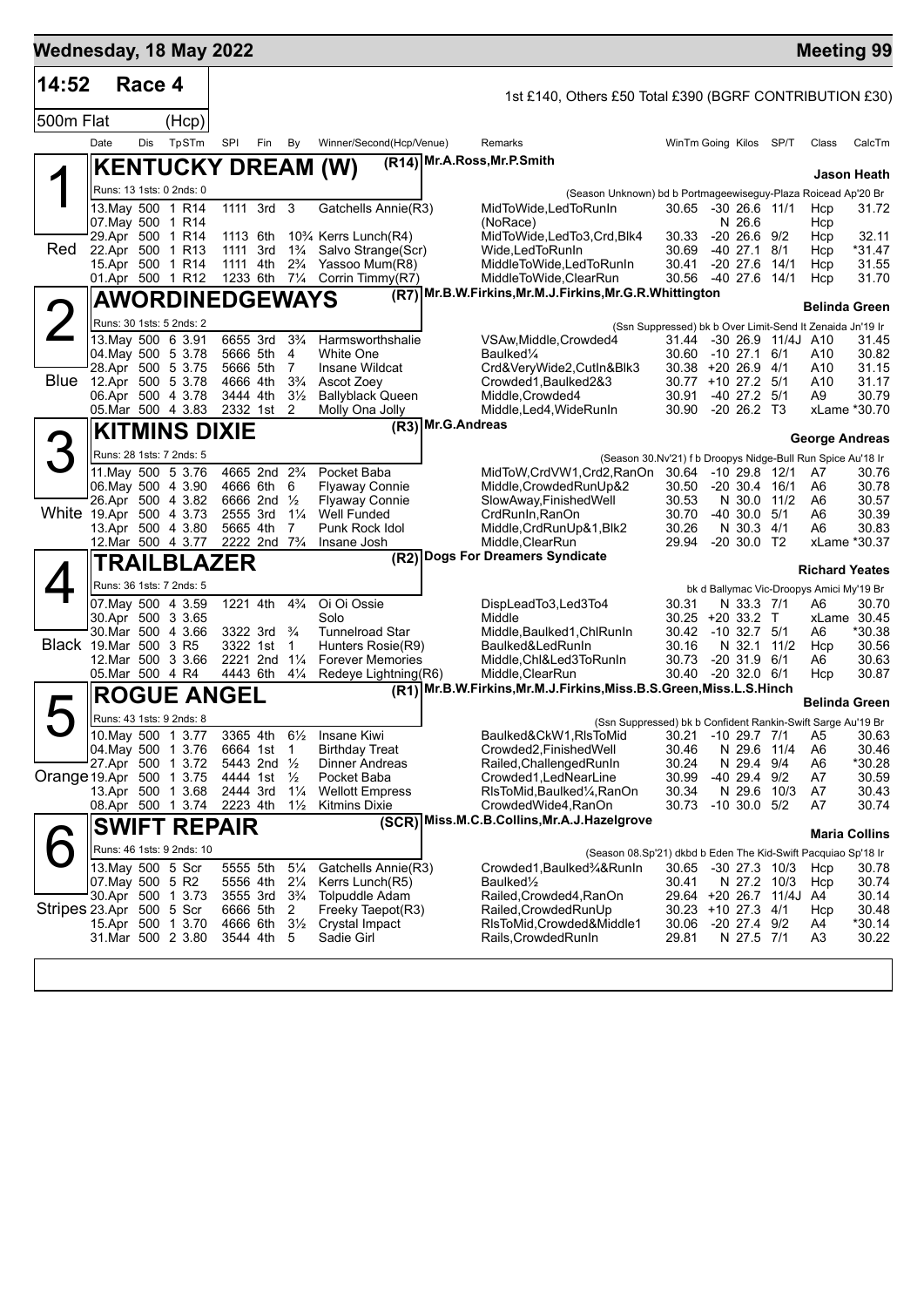| Wednesday, 18 May 2022    |                         |        |                                                |                      |                                                    |                                  |                                                |                     |                                                                                     |                                                           |                                 |                         |                                  | <b>Meeting 99</b>                          |
|---------------------------|-------------------------|--------|------------------------------------------------|----------------------|----------------------------------------------------|----------------------------------|------------------------------------------------|---------------------|-------------------------------------------------------------------------------------|-----------------------------------------------------------|---------------------------------|-------------------------|----------------------------------|--------------------------------------------|
| 15:11                     |                         | Race 5 |                                                |                      |                                                    |                                  |                                                |                     | 1st £150, Others £50 Total £400 (BGRF CONTRIBUTION £30)                             |                                                           |                                 |                         |                                  |                                            |
| 500m Flat                 |                         |        | (A3)                                           |                      |                                                    |                                  |                                                |                     |                                                                                     |                                                           |                                 |                         |                                  |                                            |
|                           | Date                    | Dis    | TpSTm                                          | SPI                  | Fin                                                | By                               | Winner/Second(Hcp/Venue)                       |                     | Remarks                                                                             | WinTm Going Kilos SP/T                                    |                                 |                         | Class                            | CalcTm                                     |
|                           |                         |        | <b>BURGESS KELMA</b>                           |                      |                                                    |                                  |                                                |                     | Mr.D.W.Buckwell, Mr.D.W.Buckwell                                                    |                                                           |                                 |                         |                                  | Jason Heath                                |
|                           |                         |        | Runs: 65 1sts: 13 2nds: 15                     |                      |                                                    |                                  |                                                |                     | (Season Unknown) bk b Droopys Jet-Droopys Dargle Jn'19 Ir                           |                                                           |                                 |                         |                                  |                                            |
|                           |                         |        | 13. May 500 1 3.74                             |                      | 5444 6th                                           | 5                                | Cozys Back                                     |                     | RailsToMiddle,Crowded1                                                              | 30.48 -30 26.4 10/1                                       |                                 |                         | A2                               | 30.58                                      |
|                           |                         |        | 07. May 500 6 Scr                              |                      | 6665 6th                                           | 5                                | Kerrs Lunch(R5)                                |                     | RIsToMid, Crd&Ck4                                                                   | 30.41                                                     | N 26.2 9/2                      |                         | Hcp                              | 30.80                                      |
| Red                       |                         |        | 30.Apr 500 5 Scr<br>26.Apr 500 1 3.66          | 3655 5th             | 5654 3rd                                           | $5\frac{1}{4}$<br>4              | Pocket Pard(R2)<br>Spill The Beans             |                     | CrowdedRunUp&1&4,RanOn<br>Crowded1, Baulked2                                        | $30.16 + 1025.9$<br>30.71                                 | N 25.9 8/1                      | 11/4                    | Hcp<br>A2                        | 30.67<br>31.03                             |
|                           |                         |        | 14.Apr 500 2 3.71                              | 2556 6th             |                                                    | $4\frac{3}{4}$                   | <b>Footfield Ruby</b>                          |                     | Crowded <sup>3</sup> / <sub>4</sub> &4                                              | 30.11                                                     | $-20$ 26.2 $9/1$                |                         | A2                               | 30.28                                      |
|                           |                         |        | 01.Mar 500 1 3.68                              |                      | 4222 1st                                           | -1                               | Seasonsblokidoki                               | Mr.R.F.Yeates       | Railed, Middle4, Led RunIn                                                          | 30.15 -20 26.1 9/2                                        |                                 |                         | A3                               | *29.95                                     |
|                           |                         |        | <b>CASHEL BIDDY</b>                            |                      |                                                    |                                  |                                                |                     |                                                                                     |                                                           |                                 |                         |                                  | <b>Richard Yeates</b>                      |
|                           | Runs: 4 1sts: 1 2nds: 0 |        |                                                |                      |                                                    |                                  |                                                |                     | (Season Unknown) dkbd b Droopys Roddick-Over The Limit Ap'20 Ir                     |                                                           |                                 |                         |                                  |                                            |
|                           |                         |        | 11. May 500 2 3.74<br>30.Apr 500 2 3.71        | 4221 1st<br>1554 3rd |                                                    | $5\frac{1}{2}$<br>$1\frac{1}{4}$ | Space Force<br>Fearsome Poppy                  |                     | RIs-Mid, Crd1/4, Ld4, MidRnIn<br>RIsToMid, RanOnLate                                | 29.89 +10 27.3 11/4                                       |                                 | 30.02 -10 27.6 13/8F A5 | A5                               | *29.92<br>30.09                            |
|                           |                         |        | 23.Apr 500 5 Scr                               | 5554 5th             |                                                    | 4                                | Insane Julie(R7)                               |                     | Crowded2, Baulked3/4                                                                | 30.12 +10 27.4 5/1                                        |                                 |                         | Hcp                              | 30.52                                      |
| <b>Blue</b>               |                         |        | 16.Apr 500 2 3.76                              | 6555 4th             |                                                    | $3\frac{3}{4}$                   | <b>Gatchells Storm</b>                         |                     | SlowAway, RailsToMiddle                                                             | 29.77 +10 27.5 10/1                                       |                                 |                         | A5                               | 30.18                                      |
|                           |                         |        | 06.Apr 500 1 3.77<br>30. Mar 500 2 3.73        |                      | 2222 2nd 41/2<br>2222 1st SH                       |                                  | Droopys Matrix<br><b>Droopys Flotus</b>        |                     | Railed, MidRunIn, ClearRun<br>RIsToMid, LedNearLine                                 | 30.12 -40 27.4 T3<br>30.39 - 10 27.7 T3                   |                                 |                         |                                  | 30.09<br>30.29                             |
|                           |                         |        | <b>CANDOLIM CRACKER</b>                        |                      |                                                    |                                  |                                                | <b>Candolim Six</b> |                                                                                     |                                                           |                                 |                         |                                  |                                            |
| 3                         |                         |        | Runs: 17 1sts: 4 2nds: 4                       |                      |                                                    |                                  |                                                |                     |                                                                                     |                                                           |                                 |                         |                                  | <b>Derek Knight</b>                        |
|                           |                         |        | 13. May 500 3 3.58                             |                      | 1111 2nd 11/2                                      |                                  | Seomra Syd                                     |                     | (Season 19.Sp'21) bd b Kinloch Brae-Maireads Melody Ap'20 Ir<br>QAw, Middle, LedTo4 | 30.23                                                     | $-20$ 27.6 $5/2$                |                         | A3                               | 30.16                                      |
|                           |                         |        | 05. May 500 3 3.63                             | 4345 6th             |                                                    | $6\frac{1}{2}$                   | Moanteen Eddie                                 |                     | Middle, Crowded <sup>1/4</sup>                                                      | 29.72                                                     | -10 27.4 9/2                    |                         | A2                               | 30.14                                      |
|                           |                         |        | 26.Apr 500 3 3.62                              | 4566 6th             |                                                    |                                  | 10 <sup>1</sup> / <sub>2</sub> Spill The Beans |                     | Bumped¼,Baulked2                                                                    | 30.71                                                     | N 27.6 5/1                      |                         | A2                               | 31.54                                      |
| White 12.Apr 500 3 3.59   |                         |        | 06.Apr 500 3 3.64                              | 1666 6th<br>3333 4th |                                                    | 9<br>$5\frac{3}{4}$              | So Solemn<br><b>Kilgraney Pat</b>              |                     | QAw, Bmp1, Crd1/4<br>Middle, Chl1To2, Crd&Stb3/4                                    | 29.72 +10 27.0 4/1<br>29.91                               | $-20$ 27.0 $4/1$                |                         | A2<br>A2                         | 30.55<br>30.18                             |
|                           |                         |        | 12.Mar 500 4 3.59                              |                      | 1111 2nd 11/ <sub>2</sub>                          |                                  | Galaxy Jaja Binx                               |                     | QAw, Middle, Led To Run In                                                          | 29.94 -20 26.5 9/2                                        |                                 |                         | A2                               | *29.87                                     |
|                           |                         |        | <b>COOLY OYSTER</b>                            |                      |                                                    |                                  |                                                | Mr.C.Whyte          |                                                                                     |                                                           |                                 |                         |                                  | <b>Claude Gardiner</b>                     |
|                           |                         |        | Runs: 64 1sts: 10 2nds: 12                     |                      |                                                    |                                  |                                                |                     |                                                                                     | (Season 24.Mr'21) bd b Cable Bay-Droopys Alondra Mr'18 Ir |                                 |                         |                                  |                                            |
|                           |                         |        | 11. May 500 4 3.67                             |                      | 3322 1st 1 <sup>3</sup> / <sub>4</sub>             |                                  | Imahappyladdie                                 |                     | Middle, Crd1&RunIn, RanOn                                                           | 30.07 -10 29.9 5/1                                        |                                 |                         | A4                               | *29.97                                     |
|                           |                         |        | 06. May 500 4 3.72<br>30.Apr 500 4 3.69        |                      | 1555 5th<br>4444 2nd 1 <sup>3</sup> / <sub>4</sub> | $3\frac{1}{2}$                   | Jofra<br><b>Tolpuddle Adam</b>                 |                     | Middle, Baulked1<br>Middle, Crd&Ck2, RanOn                                          | 30.40<br>29.64 +20 29.3 4/1                               |                                 | -20 30.3 15/8F A4       | A4                               | 30.47<br>29.99                             |
| Black 21.Apr 500 4 3.71   |                         |        |                                                | 5555 5th             |                                                    | $3\frac{3}{4}$                   | Annadown Daisy                                 |                     | Crowded1&½&RunIn                                                                    | 29.77 +20 29.2 16/1                                       |                                 |                         | A4                               | 30.28                                      |
|                           |                         |        | 14.Apr 500 4 3.75                              | 4456 6th             | 6666 6th                                           | $9\frac{1}{4}$<br>$9\frac{3}{4}$ | Gatchells Davey                                |                     | Baulked1&2, Bumped1/4<br>Baulked <sub>2</sub>                                       | 30.03                                                     | $-20$ 29.2 $6/1$                |                         | A3                               | 30.57                                      |
|                           |                         |        | 26.Mar 515 4 4.54                              |                      |                                                    |                                  | Whats Up Eva                                   |                     | Mr.G.Dyke, Miss.B.S.Green                                                           | 30.28                                                     | N 29.3                          | 50/1                    | 0R                               | 31.06                                      |
| 5                         |                         |        | OILEAN RONA (W)                                |                      |                                                    |                                  |                                                |                     |                                                                                     |                                                           |                                 |                         |                                  | <b>Belinda Green</b>                       |
|                           |                         |        | Runs: 12 1sts: 3 2nds: 3<br>12. May 500 5 3.64 |                      | 4244 6th                                           | $6\frac{1}{2}$                   | Roseville Jane                                 |                     | (Ssn Suppressed) bk b Droopys Sydney-Rossroe Lady Ap'20 Ir<br>MiddleToWide,ClearRun |                                                           |                                 |                         |                                  | 29.78 N 32.1 8/1 A2 30.31                  |
|                           |                         |        | 05. May 500 5 3.55                             |                      | 1122 4th 4 <sup>3</sup> / <sub>4</sub>             |                                  | Moanteen Eddie                                 |                     | QuickAway,LedTo1/2                                                                  | 29.72                                                     | $-10$ 32.2 6/1                  |                         | A2                               | 30.00                                      |
|                           |                         |        | 26.Apr 500 5 3.60                              |                      | 1123 4th 21/ <sub>2</sub>                          |                                  | Spill The Beans                                |                     | MidToWide,Led1/4To1/2,Crd3/4                                                        | 30.71                                                     | N 32.2 4/1                      |                         | A2                               | 30.90                                      |
| Orange 20.Apr 500 5 3.60  |                         |        | 29. Mar 500 5 3.62                             |                      | 2111 1st SH<br>5112 2nd 11/2                       |                                  | <b>Slippy Hilary</b><br>Da Honey Man           |                     | EP,LedRunUp,HeldOn<br>MiddleToWide,Led¼To3                                          | 30.07<br>29.83                                            | +10 32.1<br>N 32.4 4/1          | 3/1                     | A <sub>3</sub><br>A <sub>3</sub> | 30.17<br>*29.95                            |
|                           |                         |        | 24.Mar 500 6 3.64                              |                      | 1222 2nd 3                                         |                                  | Freeky Nala                                    |                     | MiddleToWide,ClearRun                                                               | 29.87                                                     | N 32.2 T3                       |                         |                                  | xLame 30.12                                |
|                           |                         |        | <b>CLOUDY OZZIE (W)</b>                        |                      |                                                    |                                  |                                                |                     | Mr.K.Lax, Mr.D.A.Norton, Mr.S.T.Nunns, Mr.D.D.Williams                              |                                                           |                                 |                         |                                  | <b>Seamus Cahill</b>                       |
|                           |                         |        | Runs: 87 1sts: 15 2nds: 16                     |                      |                                                    |                                  |                                                |                     |                                                                                     |                                                           |                                 |                         |                                  | bk d Droopys Cain-Bigmans Grainne Sp'18 Ir |
|                           |                         |        | 10 May 500 6 3.59                              | 2222 4th             |                                                    | 3                                | Rathcoole Rocco                                |                     | Wide,Chl¾,CkVW4                                                                     | 29.97                                                     | $-10$ 36.0 $5/2$                |                         | A2                               | 30.12                                      |
|                           |                         |        | 04. May 500 6 3.64                             | 3111 3rd             |                                                    | $1\frac{1}{4}$                   | Movinit                                        |                     | EP, Wide, Led 1/4 To 4, Ck VW                                                       | 30.04                                                     | $-10$ 35.8 $7/2$                |                         | A2                               | 30.04                                      |
| Stripes 22.Apr 500 6 3.61 |                         |        | 28.Apr 500 6 3.63                              | 3112 5th<br>3112 3rd |                                                    | $5\frac{3}{4}$<br>$7\frac{1}{4}$ | Ower Boy Rio<br>Glengar Bandit                 |                     | DispLeadTo <sup>3</sup> / <sub>4</sub> , Baulked<br>EP, Wide, DisputedLeadTo3       | 29.78<br>30.03                                            | $+10$ 35.8 5/1<br>-40 36.3 10/1 |                         | A2<br>A2                         | 30.33<br>30.22                             |
|                           |                         |        | 14.Apr 500 6 3.63                              | 5122 5th             |                                                    | $4\frac{1}{2}$                   | <b>Footfield Ruby</b>                          |                     | DisputedLeadTo4, BlkRnIn                                                            | 30.11                                                     | $-20, 36.2$                     | 11/4                    | A2                               | 30.25                                      |
|                           |                         |        | 19. Mar 500 6 3.56                             |                      | 2332 2nd 41/4                                      |                                  | <b>Crystal Knight</b>                          |                     | Wide, RanOn, Very Wide4                                                             | 29.40                                                     | N 36.3 18/1                     |                         | A1                               | *29.75                                     |
|                           |                         |        |                                                |                      |                                                    |                                  |                                                |                     |                                                                                     |                                                           |                                 |                         |                                  |                                            |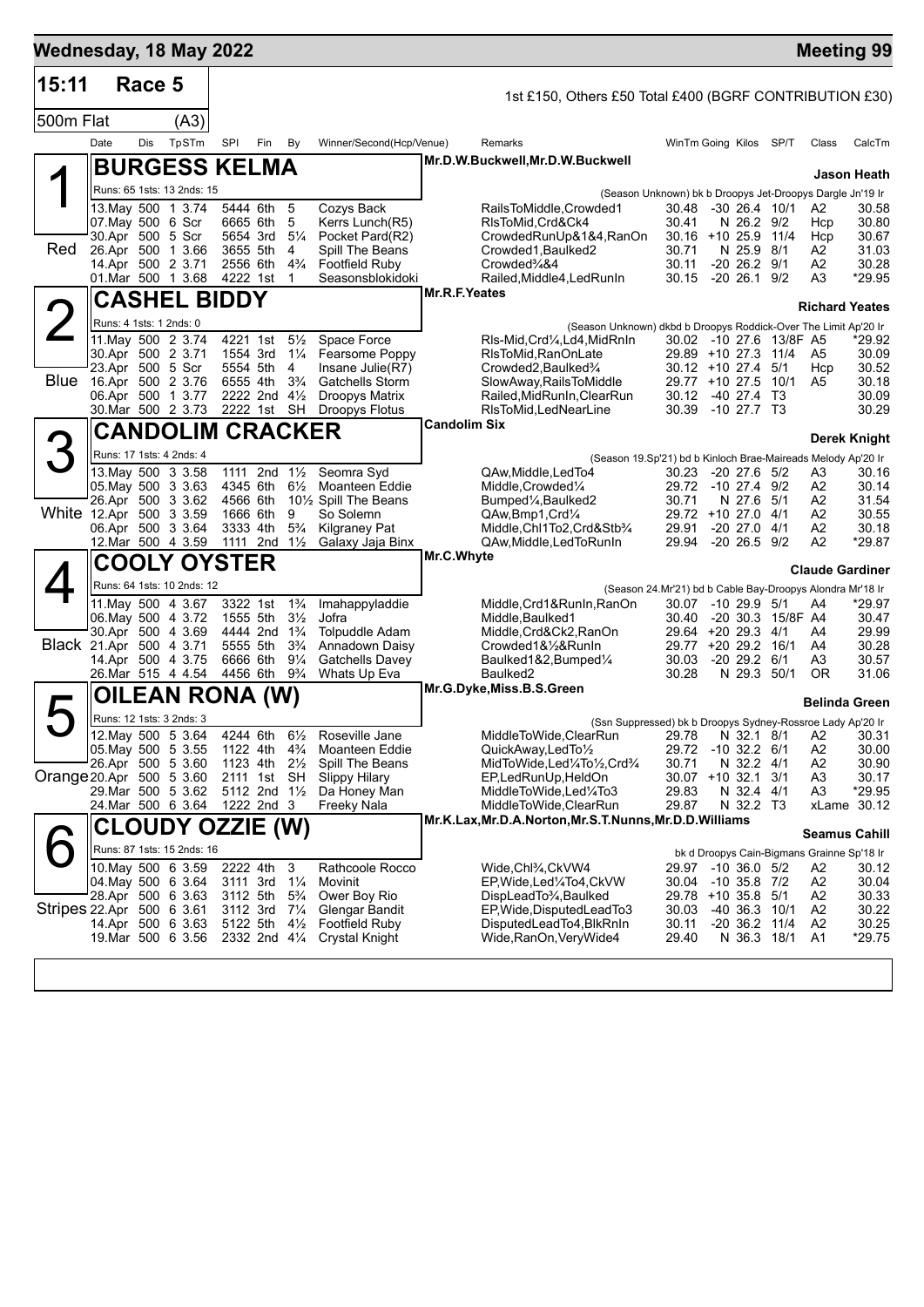|                           |                                                                                              |        |                           |                                                                  |                                                                            |                                                                      |                                                                                                                                      |                 |                                                                                                                                                                    |                                                    |                                                                                                                |                |                                                                                                                | <b>Meeting 99</b>                                     |
|---------------------------|----------------------------------------------------------------------------------------------|--------|---------------------------|------------------------------------------------------------------|----------------------------------------------------------------------------|----------------------------------------------------------------------|--------------------------------------------------------------------------------------------------------------------------------------|-----------------|--------------------------------------------------------------------------------------------------------------------------------------------------------------------|----------------------------------------------------|----------------------------------------------------------------------------------------------------------------|----------------|----------------------------------------------------------------------------------------------------------------|-------------------------------------------------------|
| 15:28                     |                                                                                              | Race 6 |                           |                                                                  |                                                                            |                                                                      |                                                                                                                                      |                 | 1st £100, Others £40 Total £300 (BGRF CONTRIBUTION £30)                                                                                                            |                                                    |                                                                                                                |                |                                                                                                                |                                                       |
| 285m Flat                 |                                                                                              |        | (D4)                      |                                                                  |                                                                            |                                                                      |                                                                                                                                      |                 |                                                                                                                                                                    |                                                    |                                                                                                                |                |                                                                                                                |                                                       |
|                           | Date                                                                                         | Dis    | TpSTm                     | SPI                                                              | Fin                                                                        | By                                                                   | Winner/Second(Hcp/Venue)                                                                                                             |                 | Remarks                                                                                                                                                            |                                                    | WinTm Going Kilos SP/T                                                                                         |                | Class                                                                                                          | CalcTm                                                |
|                           |                                                                                              |        | <b>SALLYROD LADY</b>      |                                                                  |                                                                            |                                                                      |                                                                                                                                      | Mr.B.Harrison   |                                                                                                                                                                    |                                                    |                                                                                                                |                | <b>Norah McEllistrim</b>                                                                                       |                                                       |
|                           | Runs: 3 1sts: 0 2nds: 0                                                                      |        |                           |                                                                  |                                                                            |                                                                      |                                                                                                                                      |                 |                                                                                                                                                                    |                                                    |                                                                                                                |                | bk b Bearatipp-Bandit Sally Oc'18 Ir                                                                           |                                                       |
| Red                       | 10. May 285 1<br>02.May 285 1<br>22.Mar 285 1<br>11. Jan 500 1 3.65<br>05.Jan 285 2          |        |                           | 5-3-<br>2-1-<br>2-1-<br>1111 1st<br>$5 - 5 -$                    | 5th<br>2nd <sub>1</sub><br>1st<br>6th                                      | $3\frac{3}{4}$<br>$1\frac{3}{4}$<br>$2\frac{3}{4}$<br>$8\frac{1}{2}$ | <b>Newinn Conrad</b><br><b>Betsys Bullet</b><br>Kilbannon West<br>Wonky Winola<br><b>Skyblues Best</b>                               |                 | Railed.Crowded1To1/2<br>Railed.SoonLedToRunIn<br>Railed.Led1<br>Railed, ALed<br>Crowded1&½&RunIn                                                                   | 16.89<br>16.82<br>17.32<br>31.18<br>16.75          | $-526.27/1$<br>$-5, 26.4$ T <sub>3</sub><br>$-1526.3$ T3<br>$-40$ 26.5 T2<br>-10 26.7                          | 11/2           | D <sub>3</sub><br>D <sub>3</sub>                                                                               | 17.14<br>*16.86<br>17.17<br>30.78<br>17.32            |
|                           | 29.Dec 285 2                                                                                 |        |                           | 3-2- 4th                                                         |                                                                            | $3\frac{1}{4}$                                                       | Slippy Romina                                                                                                                        |                 | EP, Challenged 1 To 2                                                                                                                                              |                                                    | 16.85 -10 26.4 10/3                                                                                            |                | D <sub>3</sub>                                                                                                 | 17.00                                                 |
|                           |                                                                                              |        | <b>NISSELS TORNADO</b>    |                                                                  |                                                                            |                                                                      |                                                                                                                                      | Mrs.J.A.Cutts   |                                                                                                                                                                    |                                                    |                                                                                                                |                | <b>Maria Collins</b>                                                                                           |                                                       |
| 2                         | Runs: 42 1sts: 9 2nds: 4                                                                     |        |                           |                                                                  |                                                                            |                                                                      |                                                                                                                                      |                 |                                                                                                                                                                    |                                                    | bd d Droopys Roddick-Headleys Folly Au'18 Ir                                                                   |                |                                                                                                                |                                                       |
| <b>Blue</b>               | 13. May 285 1<br>05. May 285 1<br>29.Apr 285 2<br>19.Apr 285<br>05.Apr 285 2<br>16.Mar 285 2 |        | $\overline{1}$            | $6 - 4 -$<br>$4 - 3 -$<br>$5 - 3 -$<br>4-4-<br>$4 - 4 -$<br>5-1- | 3rd $4\frac{1}{4}$<br>5th<br>2nd $\frac{1}{2}$<br>5th<br>3rd<br>1st        | 6<br>6<br>6<br>$\frac{1}{2}$                                         | Insane Luke<br><b>Punkrock Rampage</b><br><b>Droopys Dramatic</b><br>Dunbolg Gemini<br>Seasons Snax<br><b>Glengar Thunder</b>        |                 | SAw, RIsToMid, Crowded1<br>Rails, Crowded <sup>1</sup> / <sub>2</sub><br>RIsToMid, LedBrflyRunIn<br>Crowded&Middle1/2<br>BadlyBaulked2<br>RIsToMid, Led1           | 16.81<br>16.72<br>16.94<br>16.68<br>16.80          | $-10$ 32.6 $1/1F$<br>$-532.661$<br>$-10$ 32.4 $12/1$<br>16.78 -15 32.6 7/2<br>N 32.9 6/1<br>N 32.6 10/3        |                | D4<br>D <sub>3</sub><br>D <sub>3</sub><br>D <sub>3</sub><br>D <sub>3</sub><br>D4                               | 17.05<br>17.16<br>16.88<br>17.10<br>17.15<br>$*16.80$ |
|                           |                                                                                              |        | <b>LEXIS LACE</b>         |                                                                  |                                                                            |                                                                      |                                                                                                                                      |                 | <b>The Golden Girls Syndicate</b>                                                                                                                                  |                                                    |                                                                                                                |                |                                                                                                                |                                                       |
| З                         | Runs: 24 1sts: 6 2nds: 5                                                                     |        |                           |                                                                  |                                                                            |                                                                      |                                                                                                                                      |                 |                                                                                                                                                                    |                                                    |                                                                                                                |                | <b>Norah McEllistrim</b>                                                                                       |                                                       |
|                           | 13. May 285 3                                                                                |        |                           | $1 - 2 -$                                                        | 2nd $2\frac{3}{4}$                                                         |                                                                      | Insane Luke                                                                                                                          |                 | QuickAway, Middle                                                                                                                                                  | 16.81                                              | (Season 26.Ja'22) bk b Laughil Blake-Confey Lace Mr'19 Ir<br>$-10$ 23.9 $5/2$                                  |                | D4                                                                                                             | 16.93                                                 |
| White 20.Jan 500 3 3.77   | 09. May 285 3<br>25.Mar 285 2<br>15.Jan 500 3 3.69<br>23.Dec 500 4 3.68                      |        |                           | $1 - 1 -$<br>6555 4th<br>6544 4th                                | 1st $6\frac{1}{4}$<br>$3-3-2nd3$<br>2666 3rd 3 <sup>3</sup> / <sub>4</sub> | 2<br>2                                                               | Harmsworthshunch<br>Wonky Wally<br>Six Angels<br><b>Icaal Frankie</b><br><b>Ballymac Ellie</b>                                       |                 | Middle, ALed<br>RailsToMiddle, ClearRun<br>StbStart,Middle,RanOn<br>Crowded1<br>Crowded1, BBaulked2                                                                | 16.92<br>17.06<br>30.18<br>30.19<br>30.20          | $-1023.8$ T2<br>$-523.2$ T <sub>3</sub><br>$-10$ 23.3 $4/1$<br>N 23.7 8/1<br>-40 23.7 7/1                      |                | xSsn<br>A4<br>A4<br>A4                                                                                         | *16.82<br>17.25<br>30.23<br>30.34<br>30.10            |
|                           |                                                                                              |        | <b>MELBURY APOLLO</b>     |                                                                  |                                                                            |                                                                      |                                                                                                                                      | Mr.P.R.Richards |                                                                                                                                                                    |                                                    |                                                                                                                |                |                                                                                                                | Jason Heath                                           |
|                           | Runs: 39 1sts: 6 2nds: 4                                                                     |        |                           |                                                                  |                                                                            |                                                                      |                                                                                                                                      |                 |                                                                                                                                                                    |                                                    | wbk d Taylors Sky-Curryhills Lmont Ap'19 Br                                                                    |                |                                                                                                                |                                                       |
| <b>Black 22.Apr 285 5</b> | 11. May 285 4<br>04. May 285 5<br>28.Apr 285 5<br>18.Apr 285 5<br>11.Apr 285 5               |        |                           | 6-6-<br>$6 - 3 -$<br>$6 - 5 -$<br>$6 - 3 -$<br>2-2-              | 4th<br>3rd<br>4th<br>3rd<br>2nd $2\frac{1}{2}$                             | $4\frac{1}{2}$<br>$2\frac{1}{4}$<br>$7\frac{1}{2}$<br>3              | Road To Success<br>Insane Rocky<br><b>Slippery Lilly</b><br>Warnham Blue<br>Solo<br>Senahel Gent                                     | Mrs.T.J.Cahill  | VSAw, Middle, WideRunIn<br>SAw, Crowded Wide 2<br>Baulked1, Crowded <sup>1</sup> / <sub>2</sub><br>SAw, MidToWide, Blk1/2<br>MiddleToWide<br>MiddleToWide,ClearRun | 17.00<br>16.87<br>17.37<br>16.96<br>16.83          | -5 32.2 11/4<br>N 32.2 9/4<br>16.64 +10 31.9 5/2F<br>$-20.32.3$<br>$-5$ 32.5<br>N 32.8 T3                      | 11/4<br>$\top$ | D4<br>D4<br>D4<br>D4                                                                                           | 17.31<br>17.04<br>17.35<br>17.42<br>*16.91<br>17.03   |
| $\blacktriangleright$     | <b>PASS THE</b>                                                                              |        |                           | GIN (W)                                                          |                                                                            |                                                                      |                                                                                                                                      |                 |                                                                                                                                                                    |                                                    |                                                                                                                |                | <b>Seamus Cahill</b>                                                                                           |                                                       |
|                           | Runs: 67 1sts: 9 2nds: 5                                                                     |        |                           |                                                                  |                                                                            |                                                                      |                                                                                                                                      |                 |                                                                                                                                                                    |                                                    | wbebd d Taylors Sky-Sullane Rogue Au'18 Ir                                                                     |                |                                                                                                                |                                                       |
| Orange 06.Apr 285 5       | 13. May 285 6<br>27.Apr 285 6<br>15.Apr 285 5<br>30. Mar 285 5<br>01.Mar 285 5               |        |                           | $2 - 4 -$<br>1-4-<br>$5 - 5 -$<br>$1 - 6 -$<br>4-4-<br>$4 - 3 -$ | 5th 5<br>4th<br>5th<br>6th<br>4th<br>2nd $\frac{3}{4}$                     | 5<br>6<br>$2\frac{1}{4}$                                             | <b>Cillians Toast</b><br>71/ <sub>2</sub> Coys<br><b>Magnificent Kane</b><br><b>Walkaway Charlie</b><br>Baran Zulu<br>Nissels Psycho |                 | MiddleToWide,CrowdedRunIn<br>Wide, ClearRun<br>MidToWide, Blk1/2, WideRunIn<br>MiddleToWide,Crowded1&2<br>MiddleToWide,ClearRun<br>MidToWide, RanOn                | 16.66<br>16.74<br>16.91<br>16.74<br>16.80          | 17.04 -10 32.2 9/1<br>N 32.3 11/4<br>$-10$ 32.2 $7/1$<br>$-15$ 32.4 $7/1$<br>$-5$ 32.6 10/1<br>$-10$ 31.9 12/1 |                | D <sub>3</sub> 17.34<br>D <sub>3</sub><br>D <sub>3</sub><br>D <sub>2</sub><br>D <sub>2</sub><br>D <sub>2</sub> | 17.26<br>17.05<br>17.22<br>16.87<br>*16.76            |
|                           |                                                                                              |        |                           |                                                                  |                                                                            |                                                                      | <b>ROAD TO SUCCESS (W)</b>                                                                                                           | Mr.S.C.Merridue |                                                                                                                                                                    |                                                    |                                                                                                                |                | <b>Stuart Maplesden</b>                                                                                        |                                                       |
|                           |                                                                                              |        | Runs: 72 1sts: 14 2nds: 7 |                                                                  |                                                                            |                                                                      |                                                                                                                                      |                 |                                                                                                                                                                    |                                                    | f d Ballymac Vic-Patchys Kerry Oc'17 Br                                                                        |                |                                                                                                                |                                                       |
| Stripes 18 Apr 285 6      | 11. May 285 6<br>05. May 285 6<br>23.Apr 285 6<br>16.Mar 500 6 3.63<br>22.Feb 500 6 3.66     |        |                           | $1 - 1 -$<br>6-6-<br>$1 - 2 -$<br>1233 6th<br>4663 4th           | 1st<br>6th<br>1st 1½                                                       | -1<br>$7\frac{3}{4}$<br>8<br>$3\frac{1}{4}$                          | Glengarlightning<br>Punkrock Rampage<br>Adachi Bolt<br>Solo<br>Sharp Joe<br>Droopys Skylar                                           |                 | QAw, Wide, ALed<br>Wide, Crowded1<br>QAw, Wide, Led1<br>Wide<br>QAw, Wide, Crowded1<br>Wide,Crowded1&¼                                                             | 17.00<br>16.72<br>16.74<br>17.02<br>30.50<br>30.88 | -5 35.2 11/4<br>$-5$ 34.8 $8/1$<br>+5 35.0 7/2<br>$-535.0$ T<br>$-10$ 35.2 $12/1$<br>$-20$ 35.3 $5/1$          |                | D4<br>D <sub>3</sub><br>D4<br>xLame 16.97<br>A7<br>A7                                                          | 16.95<br>17.30<br>*16.79<br>31.03<br>30.94            |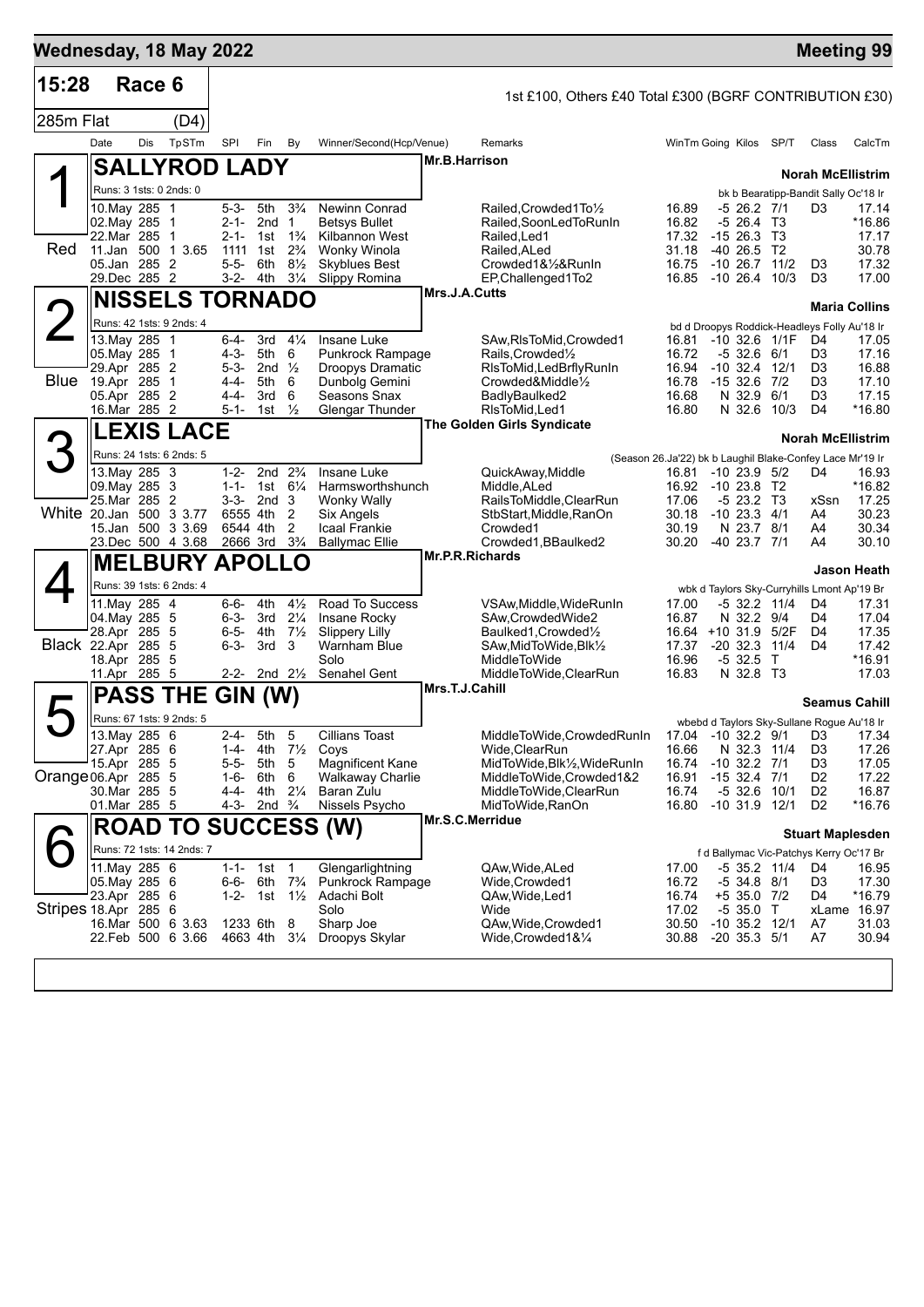| Wednesday, 18 May 2022    |                                              |        |                                                   |           |                                                         |                                  |                                           |           |                                                                                           |                     |                                       |                 | <b>Meeting 99</b>                              |                    |
|---------------------------|----------------------------------------------|--------|---------------------------------------------------|-----------|---------------------------------------------------------|----------------------------------|-------------------------------------------|-----------|-------------------------------------------------------------------------------------------|---------------------|---------------------------------------|-----------------|------------------------------------------------|--------------------|
| 15:48                     |                                              | Race 7 |                                                   |           |                                                         |                                  |                                           |           | 1st £160, Others £55 Total £435 (BGRF CONTRIBUTION £30)                                   |                     |                                       |                 |                                                |                    |
| 500m Flat                 |                                              |        | (A2)                                              |           |                                                         |                                  |                                           |           |                                                                                           |                     |                                       |                 |                                                |                    |
|                           | Date                                         | Dis    | TpSTm                                             | SPI       | Fin                                                     | By                               | Winner/Second(Hcp/Venue)                  |           | Remarks                                                                                   | WinTm Going Kilos   |                                       | SP/T            | Class                                          | CalcTm             |
|                           |                                              |        | <b>KILGRANEY PAT</b>                              |           |                                                         |                                  |                                           |           | Miss.E.E.M.Grover, Mr.D.H.Grover, Mrs.E.M.Grover                                          |                     |                                       |                 | <b>Claude Gardiner</b>                         |                    |
|                           |                                              |        | Runs: 29 1sts: 7 2nds: 8                          |           |                                                         |                                  |                                           |           |                                                                                           |                     |                                       |                 | f d Pat C Sabbath-Kilgraney June Jy'19 Ir      |                    |
|                           |                                              |        | 11. May 500 1 3.72                                |           | 5555 4th                                                | $7\frac{1}{2}$                   | <b>Swithins Tiger</b>                     |           | Railed, Baulked1                                                                          | 29.69               |                                       | -10 31.9 16/1   | A1                                             | 30.20              |
|                           | 04. May 500 1 3.68                           |        | 21.Apr 500 1 3.67                                 |           | 4222 2nd 11/4<br>6655 5th 9 <sup>3</sup> / <sub>4</sub> |                                  | Warren Hill<br><b>Smoking Bomber</b>      |           | Railed, ClearRun<br>SAw, Rails, Crowded 1&3                                               | 30.00<br>29.41      | $-20$ 32.2 11/2<br>$+20$ 31.7 8/1     |                 | A1<br>A1                                       | 29.90<br>30.39     |
| Red                       | 06.Apr 500 1 3.64                            |        |                                                   |           | 1111 1st $4\frac{1}{4}$                                 |                                  | <b>Wheres Lillie</b>                      |           | QAw, Railed, Always Led                                                                   | 29.91               |                                       | -20 32.0 7/4F   | A <sub>2</sub>                                 | *29.71             |
|                           | 24.Mar 500 1 3.73                            |        |                                                   |           | 6666 6th                                                | 8                                | <b>Smoking Bomber</b>                     |           | Baulked1, Crowded3                                                                        | 29.53               | N 31.7 4/1                            |                 | A2                                             | 30.15              |
|                           |                                              |        | 17. Mar 500 1 3.77                                |           | 4322 2nd 3 <sup>3</sup> / <sub>4</sub>                  |                                  | Derrinasafa Boss                          |           | SAw, Railed, Crowded3<br>The Chip Leaders                                                 | 29.73               |                                       | N 31.5 10/1     | OR                                             | 30.03              |
|                           |                                              |        | <b>INSANE JOSH</b>                                |           |                                                         |                                  |                                           |           |                                                                                           |                     |                                       |                 | <b>George Andreas</b>                          |                    |
| $\angle$                  | Runs: 6 1sts: 0 2nds: 1                      |        | 13. May 500 1 3.70                                | 4333 6th  |                                                         | $7\frac{1}{4}$                   | <b>Crystal Alice</b>                      |           | Railed, Crowded 1&4& Run In                                                               | 29.96               | $-20$ 31.7 $7/1$                      |                 | wbe d Good News-Woolies Bridie Au'19 Ir<br>A2  |                    |
|                           | 03. May 500 1 3.74                           |        |                                                   | 4666 6th  |                                                         |                                  | 11½ Chipping Away                         |           | Crowded&Middle1/4&2                                                                       | 29.59               | N 30.9 10/3                           |                 | A2                                             | 30.35<br>30.52     |
|                           | 23.Apr 500 2 3.70                            |        |                                                   | 4555 5th  |                                                         | $7\frac{1}{4}$                   | <b>Glengar Tommy</b>                      |           | RailsToMiddle,Crowded1/4                                                                  | 29.89 +10 31.0 10/1 |                                       |                 | A <sub>1</sub>                                 | 30.57              |
|                           | Blue 07.Apr 500 2 3.76<br>25. Mar 500 2 3.59 |        |                                                   | 4345 5th  | 2222 2nd                                                | $8\frac{3}{4}$<br>$\overline{1}$ | Le Clerc<br><b>Bodhis Bullet</b>          |           | MsdBrk.Crowded2&3<br>RailsToMiddle,ClearRun                                               | 29.63<br>29.74      | $-20$ 31.4 $7/1$                      | N 30.6 11/10FA1 | A1                                             | 30.34<br>29.63     |
|                           | 07. Mar 500 1 3.60                           |        |                                                   |           | 2111 1st                                                | 6                                | Insane Louie                              |           | EP, RIsToMid, Led RnUp, Crd1                                                              | 29.59               | N 32.3 T3                             |                 |                                                | *29.59             |
|                           |                                              |        | <b>SEOMRA SYD</b>                                 |           |                                                         |                                  |                                           |           | Mr.M.J.Hughes                                                                             |                     |                                       |                 |                                                | <b>Jason Heath</b> |
|                           | Runs: 7 1sts: 2 2nds: 2                      |        |                                                   |           |                                                         |                                  |                                           |           |                                                                                           |                     |                                       |                 | bk d Droopys Sydney-Ballymac Razzler Jn'20 Ir  |                    |
|                           |                                              |        | 13. May 500 2 3.69                                |           | 3432 1st                                                | $1\frac{1}{2}$                   | <b>Candolim Cracker</b>                   |           | Middle, Crowded 1&2, Led4                                                                 | 30.23               | -20 31.6 4/6F                         |                 | A3                                             | 30.03              |
|                           | 07 May 500 3 3.76<br>02. May 500 3 3.64      |        |                                                   |           | 5443 2nd 3                                              |                                  | Over It Now<br>Solo                       |           | BaulkedRunUp, Crd1&1/4&3/4<br>Middle                                                      | 29.95<br>29.87      | N 31.6 4/5F<br>$-10$ 31.5 T           |                 | A3<br>xFall                                    | 30.19<br>$*29.77$  |
| White 26.Apr 500 3 3.65   |                                              |        |                                                   |           |                                                         |                                  | 5226 6th DIS Slippy Hilary                |           | Crowded1/2, Blk&Fell3                                                                     | 30.25               | N 31.5 7/4F                           |                 | A3                                             | 0.00               |
|                           |                                              |        | 19.Apr 500 3 3.70                                 |           | 4222 2nd 1                                              |                                  | <b>Heavy Machinery</b>                    |           | Blk1/ <sub>4</sub> , Crd4, LedBriefly RunIn                                               | 30.02               | $-20$ 31.9 $7/2$                      |                 | A3                                             | 29.91              |
|                           |                                              |        | 12.Apr 500 3 3.69                                 |           | 5332 1st 1/2                                            |                                  | Sharp Josh                                |           | Crowded1, Led RunIn<br>Ms.J.Thomas                                                        | 29.65 +20 32.0 10/3 |                                       |                 | A <sub>5</sub>                                 | 29.85              |
|                           |                                              |        | <b>SHANEBOY ANGIE</b><br>Runs: 30 1sts: 6 2nds: 4 |           |                                                         |                                  |                                           |           |                                                                                           |                     |                                       |                 | <b>Norah McEllistrim</b>                       |                    |
|                           |                                              |        | 29.Apr 500 4 3.58                                 |           | 1235 5th                                                | $3\frac{1}{2}$                   | Vlad The Impaler                          |           | (Season Unknown) bk b Pat C Sabbath-Shaneboy Sue Au'17 Ir<br>QAw, Middle, Led To 1/4, Blk | 30.44               | $-20$ 26.5 $5/2J$                     |                 | A2                                             | 30.53              |
|                           | 23.Apr 500 4 3.60                            |        |                                                   |           | 1222 3rd                                                | 7                                | <b>Beaming Duchess</b>                    |           | QuickAway, Baulked1                                                                       | 29.34 +10 26.4 6/1  |                                       |                 | A2                                             | 29.99              |
| Black 06.Apr 500 5 3.57   |                                              |        | 14.Apr 500 5 3.64                                 |           | 1111 1st 1 <sup>3</sup> / <sub>4</sub><br>1222 1st      | $1\frac{3}{4}$                   | <b>Murrays River</b><br>Sharp Bobby       |           | QuickAway, MidToWide, ALed<br>Middle, Led RunIn                                           | 30.27<br>30.08      | $-20$ 26.7 $11/4$<br>-20 26.2         | 10/3            | A <sub>3</sub><br>A4                           | 30.07<br>*29.88    |
|                           |                                              |        | 30.Mar 500 5 3.65                                 | 2666 5th  |                                                         | $6\frac{1}{4}$                   | <b>Fast Bowler</b>                        |           | CrowdedRunUp, Baulked1                                                                    | 29.95               | $-10$ 26.3 8/1                        |                 | A3                                             | 30.34              |
|                           |                                              |        | 19. Mar 500 4 3.56                                | 2346 6th  |                                                         | $8\frac{1}{4}$                   | <b>Bet Goodwin</b>                        |           | MidToWide, Crowded%                                                                       | 29.53               | N 25.9                                | 14/1            | A3                                             | 30.19              |
|                           |                                              |        | <b>SADIE GIRL (W)</b>                             |           |                                                         |                                  |                                           | Mr.N.Bunn |                                                                                           |                     |                                       |                 | <b>Seamus Cahill</b>                           |                    |
|                           |                                              |        | Runs: 29 1sts: 7 2nds: 6                          |           |                                                         |                                  |                                           |           | (FalseHt 20.Ap'22) bk b Ballymac Best-Droopys Smasher Ap'20 Ir                            |                     |                                       |                 |                                                |                    |
|                           |                                              |        | 10. May 500 5 3.59                                |           | 1245 6th                                                | $4\frac{1}{2}$                   | Moanteen Evie                             |           | QAw, Wide, ClearRun                                                                       |                     |                                       |                 | 29.99 -10 27.1 3/1 A2                          | 30.23              |
|                           | 05. May 500 5 3.55<br>29.Apr 500 5 3.61      |        |                                                   |           | 1222 1st<br>3455 5th                                    | $\overline{1}$<br>$3\frac{3}{4}$ | <b>Taylors Swift</b><br>Annadown Daisy    |           | QAw, DispLdFr1/4, Stayed Best<br>MidToWide, Crowded RunIn                                 | 30.12<br>30.21      | $-10$ 27.0 $10/3$<br>$-20$ 27.2 $4/1$ |                 | A <sub>3</sub><br>A <sub>3</sub>               | 30.02<br>30.30     |
| Orange 21.Apr 285 6       |                                              |        |                                                   | $1 - 3 -$ | 3rd                                                     | $\overline{7}$                   | <b>Kilkenny Santy</b>                     |           | MiddleToWide,ClearRun                                                                     | 16.25               | +10 27.2                              | Т3              | xFsHt                                          | 16.91              |
|                           | 09.Apr 500 4 3.62<br>31.Mar 500 5 3.57       |        |                                                   |           | 1333 3rd 4<br>1111 1st 2 <sup>3</sup> / <sub>4</sub>    |                                  | Droopys Comaneci<br><b>Billis Bouncer</b> |           | MiddleToWide,ClearRun<br>VeryQAw,MidToWide,ALed                                           | 29.99<br>29.81      | $-10$ 27.5 $4/1$<br>N 27.7 2/1J       |                 | A3<br>A <sub>3</sub>                           | 30.21<br>*29.81    |
|                           |                                              |        | ZAZZERAS TURK (W)                                 |           |                                                         |                                  |                                           |           | The Kempton Boys                                                                          |                     |                                       |                 |                                                |                    |
|                           |                                              |        | Runs: 12 1sts: 3 2nds: 4                          |           |                                                         |                                  |                                           |           |                                                                                           |                     |                                       |                 |                                                | <b>David Dark</b>  |
|                           |                                              |        | 11. May 500 5 3.76                                |           | 5666 5th                                                | $7\frac{1}{4}$                   | Maireads Lion                             |           | SAw, Wide, Crowded Run In                                                                 | 29.56               | N 32.3 4/1                            |                 | bk d Droopys Noah-Droopys Coast My'20 Ir<br>A2 | 30.14              |
|                           | 03. May 500 5 3.77                           |        |                                                   |           | 6554 3rd                                                | 5                                | Chipping Away                             |           | SAw, Crowded Run In                                                                       | 29.59               | N 32.2 9/4                            |                 | A <sub>2</sub>                                 | 29.99              |
| Stripes 20.Apr 500 5 3.69 | 26.Apr 500 6 3.84                            |        |                                                   |           | 6666 3rd 61/2<br>6652 2nd 1                             |                                  | Swithins Tiger                            |           | SAw,Crd¼&3,RanOnLate                                                                      | 29.80<br>29.82      | N 33.0 5/6F                           | N 33.2 15/8F A2 | A2                                             | 30.33<br>29.90     |
|                           | 13.Apr 500 5 3.70                            |        |                                                   |           | 1644 2nd 11/4                                           |                                  | <b>Bling Bling Sara</b><br>Thunder Black  |           | BlkWide1, FinishedWell<br>Middle, RanOn                                                   | 29.88               | N 32.7 4/1                            |                 | A2                                             | 29.99              |
|                           | 31.Mar 500 5 3.72                            |        |                                                   |           | 3322 1st Hd                                             |                                  | Ragtime Arthur                            |           | MiddleToWide,LedNearLine                                                                  | 29.81               | $-20$ 32.0 T3                         |                 |                                                | $*29.61$           |
|                           |                                              |        |                                                   |           |                                                         |                                  |                                           |           |                                                                                           |                     |                                       |                 |                                                |                    |
|                           |                                              |        |                                                   |           |                                                         |                                  |                                           |           |                                                                                           |                     |                                       |                 |                                                |                    |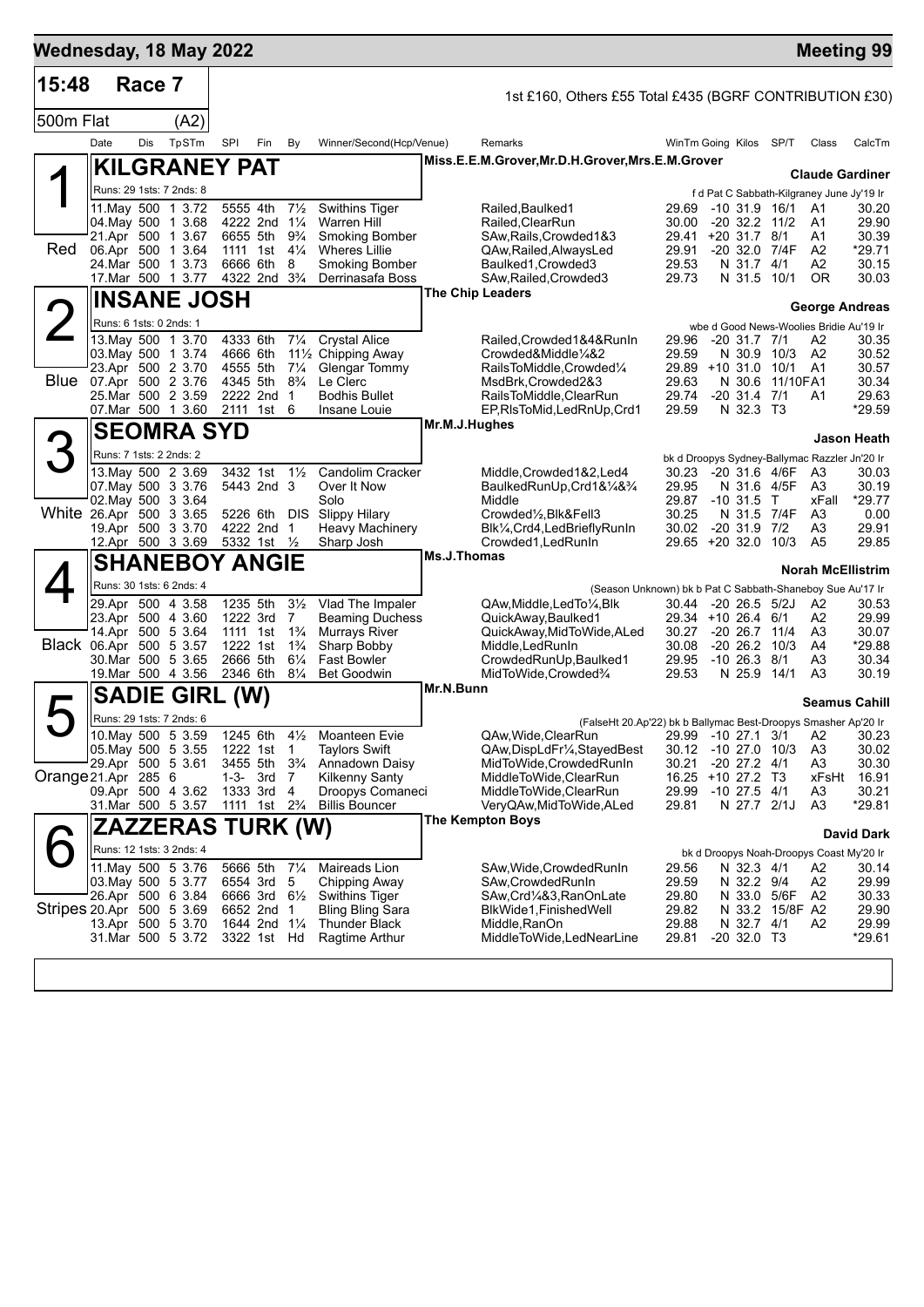| Wednesday, 18 May 2022    |                         |        |                                                             |          |                                        |                                  |                                                  |                     |                                                                                            |                |                                |                          |                                |                      | <b>Meeting 99</b>                          |
|---------------------------|-------------------------|--------|-------------------------------------------------------------|----------|----------------------------------------|----------------------------------|--------------------------------------------------|---------------------|--------------------------------------------------------------------------------------------|----------------|--------------------------------|--------------------------|--------------------------------|----------------------|--------------------------------------------|
| 16:08                     |                         | Race 8 |                                                             |          |                                        |                                  |                                                  |                     | 1st £160, Others £55 Total £435 (BGRF CONTRIBUTION £30)                                    |                |                                |                          |                                |                      |                                            |
| 500m Flat                 |                         |        | (A2)                                                        |          |                                        |                                  |                                                  |                     |                                                                                            |                |                                |                          |                                |                      |                                            |
|                           | Date                    | Dis    | TpSTm                                                       | SPI      | Fin                                    | By                               | Winner/Second(Hcp/Venue)                         |                     | Remarks                                                                                    |                | WinTm Going Kilos SP/T         |                          |                                | Class                | CalcTm                                     |
|                           |                         |        | <b>DROOPYS GLAD</b>                                         |          |                                        |                                  |                                                  | Mrs.T.J.Cahill      |                                                                                            |                |                                |                          |                                |                      | <b>Seamus Cahill</b>                       |
|                           |                         |        | Runs: 36 1sts: 6 2nds: 9                                    |          |                                        |                                  |                                                  |                     |                                                                                            |                |                                |                          |                                |                      | bk d Droopys Cain-Droopys Flavour Ap'19 Ir |
|                           | 12. May 500 6 Scr       |        |                                                             |          | 6663 1st                               | $\frac{1}{2}$                    | Stop That Ziggy(R2)                              |                     | Railed, LedNearLine                                                                        | 30.09          | -10 36.5 6/5F                  |                          |                                | Hcp                  | 29.99                                      |
|                           |                         |        | 07 May 500 2 3.77<br>30.Apr 500 1 3.73                      |          | 4444 3rd<br>5444 2nd Nk                | $6\frac{1}{4}$                   | Glengar Bomber<br><b>Malbay Donie</b>            |                     | Railed, Baulked3, Crd3/4, RnOn<br>Railed.Crowded4.ChlRunIn                                 | 29.73<br>29.83 | $+10.36.8$                     | N 36.6 7/4               | 11/4F A3                       | A3                   | 30.24<br>*29.96                            |
| Red                       |                         |        | 22.Apr 500 2 3.73                                           |          | 5333 5th                               | $3\frac{1}{2}$                   | Insane Chef                                      |                     | Railed, Crowded%, Blk4                                                                     | 30.41          |                                |                          | -30 37.5 1/1F                  | A <sub>3</sub>       | 30.39                                      |
|                           |                         |        | 15.Apr 500 2 3.78                                           |          | 5566 2nd                               | $\overline{1}$                   | <b>Ballymac Ellie</b>                            |                     | Railed, RanOnLate                                                                          | 30.30          | $-20, 38.1$                    |                          | 3/1                            | A3                   | 30.18                                      |
|                           |                         |        | 08.Apr 500 1 3.79                                           |          | 6666 4th 5 <sup>3</sup> / <sub>4</sub> |                                  | Kazzabella                                       | <b>Mr.A.Parfitt</b> | SlowAway, Crowded3                                                                         |                | 30.13 -10 37.4 9/2             |                          |                                | A2                   | 30.48                                      |
|                           |                         |        | <b>LANDENSTOWN KING</b>                                     |          |                                        |                                  |                                                  |                     |                                                                                            |                |                                |                          |                                |                      | <b>Norah McEllistrim</b>                   |
|                           | Runs: 7 1sts: 2 2nds: 1 |        |                                                             |          |                                        |                                  |                                                  |                     |                                                                                            |                |                                |                          |                                |                      | f d Pat C Sabbath-Sallins Mia Jn'19 Ir     |
|                           |                         |        | 05. May 500 2 3.63<br>27.Apr 500 2 3.64                     |          | 3433 2nd 1/2<br>3344 1st               | $\frac{1}{2}$                    | Moanteen Eddie<br>Seasons Reigns                 |                     | RailsToMiddle,RanOn<br>BBlk1/ <sub>4</sub> , LedNearLine                                   | 29.72<br>30.28 |                                |                          | $-10$ 32.6 5/2C<br>N 32.6 11/4 | A2<br>A3             | *29.67<br>30.28                            |
|                           |                         |        | 20.Apr 500 2 3.62                                           | 4444 3rd |                                        | $\mathbf{1}$                     | Oilean Rona                                      |                     | Crowded1/4&2&3,RanOn                                                                       |                | $30.07 + 10.32.9$ 4/1          |                          |                                | A3                   | 30.24                                      |
|                           |                         |        | Blue 06.Apr 500 2 3.87                                      |          | 6544 4th                               | $5\frac{3}{4}$                   | Daisy Dot                                        |                     | StbStt, Railed, CrdRunIn                                                                   | 29.96          | $-20$ 32.7 $9/2$               |                          |                                | A3                   | 30.22                                      |
|                           | 22.Mar 285 2            |        | 30. Mar 500 2 3.62                                          |          | 3222 1st<br>2-1- 1st                   | $6\frac{3}{4}$<br>$\frac{3}{4}$  | <b>Waterpark Dolly</b><br><b>Punkrock Pistol</b> |                     | Railed, Led4<br>EP, Disputed Lead To Led Run In                                            | 29.99<br>16.80 | $-10,32.6$<br>$-10$ 32.4 $5/1$ |                          | Т3                             | D3                   | 29.89<br>16.70                             |
|                           |                         |        |                                                             |          |                                        |                                  |                                                  | Wedge And Co        |                                                                                            |                |                                |                          |                                |                      |                                            |
|                           |                         |        | <b>CROKERS MOON</b>                                         |          |                                        |                                  |                                                  |                     |                                                                                            |                |                                |                          |                                |                      | <b>Stuart Maplesden</b>                    |
|                           |                         |        | Runs: 29 1sts: 6 2nds: 8                                    |          |                                        |                                  |                                                  |                     |                                                                                            |                |                                |                          |                                |                      | bk d Lenson Panda-Chivers Moon Sp'18 Ir    |
|                           |                         |        | 11. May 500 4 3.58<br>04. May 500 3 3.71                    |          | 1222 2nd 41/2<br>5655 4th 7            |                                  | Maireads Lion<br><b>Warren Hill</b>              |                     | Middle, Crowded1<br>CrowdedRunUp, BBaulked1                                                | 29.56<br>30.00 |                                | N 31.5 3/1               | -20 31.0 15/8F A1              | A2                   | 29.93<br>30.36                             |
|                           |                         |        | 28.Apr 500 3 3.60                                           |          | 1111 2nd $\frac{1}{2}$                 |                                  | Da Honey Man                                     |                     | EarlyPace,LedToRunIn                                                                       |                | 29.68 +20 30.4 9/4F            |                          |                                | A1                   | 29.93                                      |
| White 21.Apr 500 3 3.64   |                         |        |                                                             |          | 4332 2nd 2 <sup>3</sup> / <sub>4</sub> |                                  | Sovereign Boy                                    |                     | Middle, Crowded4, RanOn                                                                    | 29.42 +20 30.5 |                                |                          | 11/4                           | A1                   | 29.85                                      |
|                           |                         |        | 09.Apr 540 4 13.02 1111 1st                                 |          |                                        | $6\frac{1}{2}$                   | Ballymac Walski(Cryfd)                           |                     | EP,SnLd,Mid                                                                                | 34.40          |                                | N 30.6 7/2               |                                | ΟR                   | 34.40                                      |
|                           |                         |        | 18. Mar 500 4 3.59 3111 2nd 11/2<br><b>WOODMANCOTE JESS</b> |          |                                        |                                  | <b>Glengar Cruisin</b>                           | Mr.T.J.Warren       | EP,LedRunUp-RnIn,Clr3                                                                      | 29.79          | $-10$ 30.6 6/1                 |                          |                                | A1                   | *29.82                                     |
|                           |                         |        | Runs: 115 1sts: 23 2nds: 19                                 |          |                                        |                                  |                                                  |                     |                                                                                            |                |                                |                          |                                |                      | <b>Claude Gardiner</b>                     |
|                           |                         |        | 12. May 500 4 3.67                                          |          | 3322 2nd <sup>3</sup> / <sub>4</sub>   |                                  | Roseville Jane                                   |                     | (Season Unknown) bk b Sparta Maestro-Brinkleys Stella Sp'17 Ir<br>Middle, Challenged RunIn | 29.78          |                                | N 25.9                   | 11/4                           | A2                   | 29.84                                      |
|                           |                         |        | 05 May 500 3 3.62                                           |          | 1222 2nd $\frac{3}{4}$                 |                                  | Quickdraw                                        |                     | QuickAway, Mid, ClearRun                                                                   | 29.75          |                                | N 25.9                   | 14/1                           | A1                   | *29.81                                     |
|                           |                         |        | 30.Apr 500 3 3.63                                           |          | 1232 4th                               | $1\frac{1}{2}$                   | Galaxy Jaja Binx                                 |                     | Middle, Crowded 1&2                                                                        |                | 29.98 +10 25.6 9/1             |                          |                                | A1                   | 30.19                                      |
| Black 13.Apr 500 3 3.69   |                         |        |                                                             | 4444 6th |                                        | $4\frac{1}{4}$                   | Freeky Nala                                      |                     | Middle, Baulked <sup>3</sup> / <sub>4</sub>                                                | 29.78          |                                | N 25.8 6/1               |                                | A1                   | 30.13                                      |
|                           |                         |        | 01.Apr 500 3 3.68<br>26.Mar 515 4 4.37                      |          | 3111 1st<br>2333 4th                   | $\frac{1}{2}$<br>$5\frac{1}{2}$  | <b>Sheriff Cain</b><br>Orange Josie              |                     | Middle, Baulked&Led1<br>Middle, Crowded1                                                   | 30.37<br>30.54 | $-20\,25.8$                    | N 25.9                   | 4/1<br>10/1                    | A1<br>ΟR             | 30.17<br>30.99                             |
|                           |                         |        | <b>RADICONDOLI</b>                                          |          |                                        |                                  |                                                  | Mr.J.T.Kingsley     |                                                                                            |                |                                |                          |                                |                      |                                            |
|                           |                         |        | Runs: 3 1sts: 0 2nds: 0                                     |          |                                        |                                  |                                                  |                     |                                                                                            |                |                                |                          |                                |                      | Jamie Kingsley                             |
|                           | 24.Feb                  |        |                                                             |          |                                        |                                  | NAME CHANGED from                                |                     | (Season Unknown) wbe b Droopys Sydney-Hazelhill Tess Jn'19 Ir<br>Hazelhill Moll            |                |                                |                          |                                |                      |                                            |
|                           |                         |        | 13. May 500 5 3.84                                          |          | 6555 4th 71/4                          |                                  | Soul Intention                                   |                     | SlowAway, Middle, Crowded <sup>3</sup> /4                                                  | 30.04          | $-30$ 28.4 $12/1$              |                          |                                | A <sub>1</sub>       | 30.31                                      |
|                           |                         |        | 04. May 500 5 3.71                                          |          | 6566 5th                               | 8                                | <b>Warren Hill</b>                               |                     | BadlyBaulked1                                                                              | 30.00          | $-20$ 28.1 10/1                |                          |                                | A1                   | 30.45                                      |
| Orange 28.Apr 500 4 3.79  |                         |        | 19.Apr 500 3 3.84                                           |          | 6555 4th<br>3222 2nd Hd                | $2\frac{1}{2}$                   | Da Honey Man<br>Shady Magic                      |                     | VerySlowAway,Middle,Wide2<br>VSAw, DispLeadFrom3                                           | 29.68<br>30.38 | $+2028.271$<br>$-20$ 28.2 T3   |                          |                                | A1                   | 30.08<br>30.20                             |
|                           |                         |        | 12.Apr 500 6 3.60                                           |          | 1111 1st 5 <sup>1</sup> / <sub>2</sub> |                                  | Shady Magic                                      |                     | MidToW, ALed                                                                               |                | 29.57 +10 27.9 T3              |                          |                                |                      | $*29.67$                                   |
|                           |                         |        | <b>CANDOLIM CAPER (W)</b>                                   |          |                                        |                                  |                                                  | <b>Candolim Six</b> |                                                                                            |                |                                |                          |                                |                      | <b>Derek Knight</b>                        |
|                           |                         |        | Runs: 57 1sts: 9 2nds: 12                                   |          |                                        |                                  |                                                  |                     |                                                                                            |                |                                |                          |                                |                      | bk d Makeshift-Macmerry De'18 Ir           |
|                           |                         |        | 10. May 500 5 3.71                                          |          | 3665 3rd                               | $1\frac{1}{4}$                   | Rathcoole Rocco                                  |                     | MiddleToWide,RanOn                                                                         | 29.97          | $-10$ 31.7 $6/1$               |                          |                                | A2                   | 29.98                                      |
|                           |                         |        | 03. May 500 6 3.77                                          |          | 6643 3rd                               | $2\frac{3}{4}$                   | Oonahs Keira                                     |                     | Wide,RanOn                                                                                 | 29.80          |                                | N 31.7                   | 5/2F                           | A2                   | 30.01                                      |
| Stripes 20.Apr 500 5 3.75 |                         |        | 27.Apr 500 5 3.68                                           | 5665 5th | 1336 6th                               | $6\frac{1}{4}$<br>$6\frac{3}{4}$ | Insane Chef<br>Droopys Skipper                   |                     | Crowded <sup>3</sup> /4<br>Crowded <sup>3</sup> / <sub>4</sub>                             | 29.80<br>29.72 |                                | N 31.7 7/1<br>N 31.4 8/1 |                                | A2<br>A <sub>2</sub> | 30.29<br>30.25                             |
|                           |                         |        | 13.Apr 500 6 3.68                                           |          | 5333 1st                               | $\frac{1}{2}$                    | Soul Rebel                                       |                     | MiddleToWide,RanOn                                                                         | 29.97          |                                |                          | N 32.0 11/4                    | A <sub>3</sub>       | 29.97                                      |
|                           |                         |        | 02.Mar 500 5 3.77                                           |          | 5333 2nd 1/2                           |                                  | Slippy Romina                                    |                     | MiddleToWide,RanOn                                                                         | 30.00          | $-10$ 32.2 $6/1$               |                          |                                | A <sub>2</sub>       | *29.94                                     |
|                           |                         |        |                                                             |          |                                        |                                  |                                                  |                     |                                                                                            |                |                                |                          |                                |                      |                                            |
|                           |                         |        |                                                             |          |                                        |                                  |                                                  |                     |                                                                                            |                |                                |                          |                                |                      |                                            |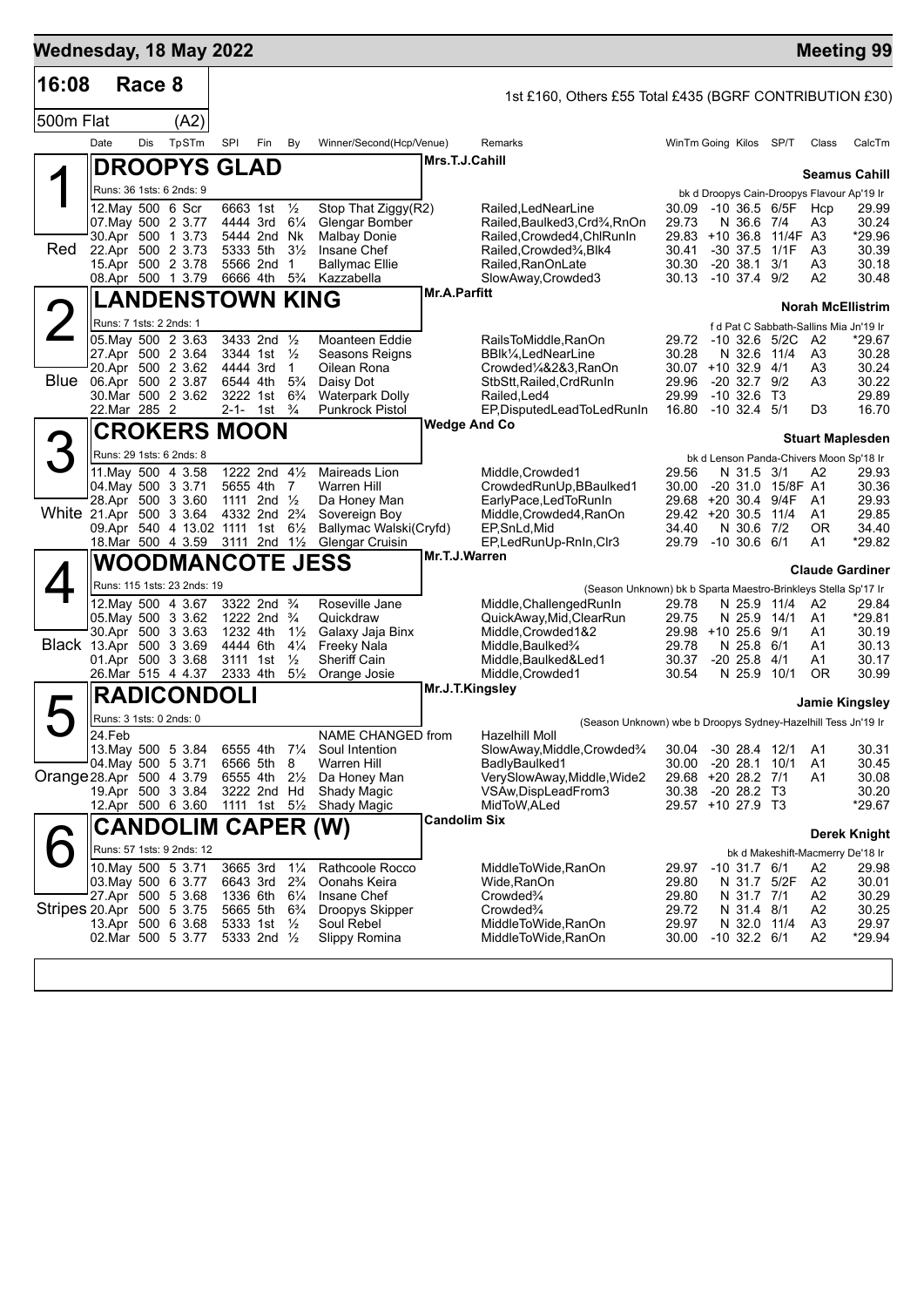| Wednesday, 18 May 2022         |                                        |        |                                        |                      |                                                    |                                  |                                                  |                                                                                    |                                                             |                                 |                          |                      | <b>Meeting 99</b>                                                      |
|--------------------------------|----------------------------------------|--------|----------------------------------------|----------------------|----------------------------------------------------|----------------------------------|--------------------------------------------------|------------------------------------------------------------------------------------|-------------------------------------------------------------|---------------------------------|--------------------------|----------------------|------------------------------------------------------------------------|
| 16:28                          |                                        | Race 9 |                                        |                      |                                                    |                                  |                                                  | 1st £120, Others £45 Total £345 (BGRF CONTRIBUTION £30)                            |                                                             |                                 |                          |                      |                                                                        |
| 500m Flat                      |                                        |        | (A8)                                   |                      |                                                    |                                  |                                                  |                                                                                    |                                                             |                                 |                          |                      |                                                                        |
|                                | Date                                   | Dis    | TpSTm                                  | SPI                  | Fin                                                | By                               | Winner/Second(Hcp/Venue)                         | Remarks                                                                            | WinTm Going Kilos                                           |                                 | SP/T                     | Class                | CalcTm                                                                 |
|                                |                                        |        | <b>INSANE VIRUS</b>                    |                      |                                                    |                                  |                                                  | Mr.G.Andreas                                                                       |                                                             |                                 |                          |                      |                                                                        |
|                                |                                        |        | Runs: 65 1sts: 12 2nds: 16             |                      |                                                    |                                  |                                                  |                                                                                    |                                                             |                                 |                          |                      | <b>George Andreas</b><br>bk d Dorotas Wildcat-Courts Ad Laney Mr'19 Ir |
|                                |                                        |        | 10. May 500 1 3.87                     | 6555 4th             |                                                    | $3\frac{1}{2}$                   | Yassoo Laney                                     | VSAw, Crowded 4& Run In, Ran On 30.61                                              |                                                             | $-10$ 37.0 $9/4$                |                          | A8                   | 30.79                                                                  |
|                                | 04 May 500 1 3.89                      |        | 29.Apr 500 1 3.75                      |                      | 6665 3rd<br>4544 3rd                               | 2<br>2                           | Pocket Baba<br><b>Completely Cleo</b>            | VSAw, CkW&Crd4, RanOn<br>RIsToMid, Crowded4&RunIn                                  | 30.60<br>30.63                                              | N 37.2 3/1J<br>$-20$ 37.0 $5/1$ |                          | A8<br>A7             | 30.75<br>30.60                                                         |
| Red                            |                                        |        | 20.Apr 500 1 3.86                      |                      | 6656 1st                                           | SH                               | Freeky Mac                                       | SAw, Crowded 3, Led NearLine                                                       | 30.48 +10 37.0 7/1                                          |                                 |                          | A7                   | 30.58                                                                  |
|                                | 14.Apr 500 1 3.74                      |        | 07.Apr 500 2 3.82                      |                      | 1322 2nd 11/2<br>6666 6th                          | $4\frac{1}{2}$                   | Imahappychappie<br>Outa Markham                  | BadlyBaulked <sup>1</sup> / <sub>4</sub> ,RanOn<br>SAw, RIsToMid, OutpEarly        | 30.45<br>30.39 -10 37.4 5/1                                 | $-20$ 37.2 10/3                 |                          | A7<br>A7             | *30.38<br>30.64                                                        |
|                                |                                        |        | <b>SPORTMANS BEST</b>                  |                      |                                                    |                                  |                                                  | Mr.S.D.Dickenson, Mr.D.J.Webber, Mr.L.J.Webber, Mr.M.J.Webber                      |                                                             |                                 |                          |                      |                                                                        |
|                                | Runs: 22 1sts: 4 2nds: 5               |        |                                        |                      |                                                    |                                  |                                                  |                                                                                    |                                                             |                                 |                          |                      | <b>David Dark</b>                                                      |
|                                |                                        |        | 10. May 500 2 3.70                     |                      | 1113 2nd 21/ <sub>2</sub>                          |                                  | Yassoo Laney                                     | (Ssn Suppressed) wbk b Bull Run Bolt-Sportsmans Holly Mr'20 Ir<br>RIsToMid,Led¼To¾ | 30.61                                                       |                                 | $-10$ 29.6 5/4F          | A8                   | 30.71                                                                  |
|                                |                                        |        | 03. May 500 1 3.66                     | 3112 4th             |                                                    | $1\frac{1}{2}$                   | Freeky Mac                                       | Led1/4To3/4, Crowded                                                               | 30.56                                                       | N 29.9 2/1                      |                          | A7                   | 30.66                                                                  |
| <b>Blue</b>                    | 26.Apr 500 2 3.69<br>19.Apr 500 2 3.74 |        |                                        | 1222 3rd<br>3666 4th |                                                    | $4\frac{3}{4}$<br>$4\frac{3}{4}$ | <b>Birthday Treat</b><br>Rogue Angel             | Railed, Challenged 2To 3<br>Baulked1                                               | 30.31<br>30.99                                              | N 30.0 9/4F<br>-40 30.1         | 2/1                      | A7<br>A7             | 30.69<br>30.98                                                         |
|                                | 12.Apr 500 1 3.72                      |        |                                        |                      | 5222 2nd                                           | $\frac{3}{4}$                    | Get On Willow                                    | Railed, Challenged RunIn                                                           | 30.14 +10 29.8 9/4J                                         |                                 |                          | A7                   | 30.30                                                                  |
|                                |                                        |        | 25. Mar 500 1 3.68                     |                      | 2111 1st                                           | $1\frac{1}{4}$                   | Meccas Merci                                     | EarlyPace, RIsToMid, Led1<br>Mr.R.L.Page                                           | 30.37                                                       | $-10$ 29.2 $9/4$                |                          | A <sub>8</sub>       | *30.27                                                                 |
| 3                              |                                        |        | <b>CHUNKY BUT FUNKY</b>                |                      |                                                    |                                  |                                                  |                                                                                    |                                                             |                                 |                          |                      | <b>Claude Gardiner</b>                                                 |
|                                |                                        |        | Runs: 12 1sts: 0 2nds: 2               |                      |                                                    |                                  |                                                  |                                                                                    | (Season Unknown) bk b Droopys Noah-Droopys Alice Au'20 Ir   |                                 |                          |                      |                                                                        |
|                                | 12. May 500 3 R5                       |        | 29.Apr 500 3 3.69                      | 3344 5th<br>2333 4th |                                                    | 6<br>$2\frac{3}{4}$              | Droopys Glad(Scr)<br><b>Completely Cleo</b>      | Middle, Crowded Wide <sup>3</sup> /4<br>Middle, CrdRunUp&1&RunIn                   | 30.09<br>30.63                                              | $-20\,27.9$                     | $-10$ 27.6 $15/8$<br>5/2 | Hcp<br>A7            | 30.88<br>30.65                                                         |
|                                |                                        |        | 19.Apr 500 3 3.82                      | 6555 5th             |                                                    | $5\frac{1}{4}$                   | Rogue Angel                                      | VSAw,CrdWide¼,BlkRunIn                                                             | 30.99                                                       |                                 | -40 27.5 15/8F A7        |                      | 31.02                                                                  |
| White 12.Apr 500 3 3.71        | 29. Mar 500 3 3.78                     |        |                                        | 1554 3rd             | 3554 4th                                           | 1<br>$4\frac{3}{4}$              | Get On Willow<br><b>Wheres Speedy</b>            | Crowded&CkWide1,RanOn<br>Middle, Wide <sup>1</sup> / <sub>4</sub> , ClearRun       | 30.14<br>30.05                                              | $+10$ 27.3 7/2<br>N 27.1        | 4/1                      | A7<br>A7             | *30.32<br>30.44                                                        |
|                                |                                        |        | 21.Mar 500 4 3.81                      |                      | 2222 1st                                           | <b>SH</b>                        | Gemini Sky                                       | Middle, DispLeadFrom <sup>1/2</sup>                                                | 30.55                                                       | $-20$ 27.6 T2                   |                          |                      | 30.35                                                                  |
|                                |                                        |        | <b>YASSOO BROTHER</b>                  |                      |                                                    |                                  |                                                  | <b>Mr.G.Andreas</b>                                                                |                                                             |                                 |                          |                      | <b>George Andreas</b>                                                  |
|                                | Runs: 5 1sts: 1 2nds: 0                |        |                                        |                      |                                                    |                                  |                                                  |                                                                                    |                                                             |                                 |                          |                      | bd d Dorotas Wildcat-Cornflower Sal Oc'20 Ir                           |
|                                |                                        |        | 06.May 500 4 3.73<br>30.Apr 500 4 3.72 | 5555 4th             | 5222 1st                                           | $6\frac{1}{2}$<br>SH             | Old Fort Kansas<br>Lisneal Tornado               | SAw, MidToRIs, BBaulked1<br>SAw, EP, Crowded 1, LedNrLn                            | 30.47<br>30.53                                              | -20 31.5 9/4F<br>$+10$ 31.1 7/2 |                          | A8<br>A9             | 30.80<br>30.63                                                         |
|                                |                                        |        | 20.Apr 500 4 3.73                      |                      | 6433 3rd                                           | $2\frac{3}{4}$                   | Seans Spendy                                     | CrowdedRunUp&1/4                                                                   | 30.39 +10 31.7 5/1                                          |                                 |                          | A8                   | 30.72                                                                  |
| <b>Black</b> 13.Apr 500 4 3.81 |                                        |        | 30.Mar 500 5 3.70                      | 6666 6th<br>6566 4th |                                                    | 10<br>7                          | Roll On Ruby<br><b>Wellott Empress</b>           | SlowAway,Crowded1/4&4<br>Middle, Baulked 1&2                                       | 30.23<br>30.51                                              | N 31.7 4/1<br>N 31.2 10/1       |                          | A8<br>A8             | 31.04<br>31.07                                                         |
|                                |                                        |        | 14. Mar 500 5 3.80                     |                      | 3211 1st                                           | $1\frac{1}{2}$                   | Yassoo Jet                                       | MiddleToWide,Led1/2                                                                | 30.81                                                       | $-20, 31.1, 13$                 |                          |                      | *30.61                                                                 |
|                                |                                        |        | <b>PUNK ROCK STELLA</b>                |                      |                                                    |                                  |                                                  | Mr.M.B.Christelow, Mr.A.E.O'Shaughnessy                                            |                                                             |                                 |                          |                      | <b>Stuart Maplesden</b>                                                |
|                                | Runs: 4 1sts: 1 2nds: 1                |        |                                        |                      |                                                    |                                  |                                                  |                                                                                    | (Season Unknown) bk b Pat C Sabbath-Highview Novel Nv'20 Ir |                                 |                          |                      |                                                                        |
|                                | 10.Feb                                 |        |                                        |                      |                                                    |                                  | NAME CHANGED from                                | Punk Rock Novel                                                                    |                                                             |                                 |                          |                      |                                                                        |
|                                | 30.Apr 500 3 3.78                      |        | 06. May 500 5 3.63                     |                      | 2211 1st 7 <sup>3</sup> / <sub>4</sub><br>4422 3rd | $4\frac{3}{4}$                   | Kilara Petal<br><b>Wonky Wally</b>               | MidToWide, CrdRunUp, Led2<br>CrdRunUp, Middle&Blk1                                 | 30.68<br>30.46                                              | -20 26.6 5/6F<br>+10 26.1 11/2  |                          | A11<br>A10           | *30.48<br>30.95                                                        |
| Orange 12.Apr 500 4 3.78       |                                        |        |                                        |                      | 5555 6th                                           | - 9                              | Ascot Zoey                                       | SAw, Crowded 1, Baulked 2&3                                                        | 30.77 +10 26.2 7/2                                          |                                 |                          | A10                  | 31.58                                                                  |
|                                |                                        |        | 05.Apr 500 4 3.70<br>28.Mar 500 5 3.68 |                      | 2231 2nd Hd                                        |                                  | Slippy Bumblebee<br>1222 2nd 111/4 Crystal Alice | EP, Middle, JustLed3ToNrLn<br>QAw, Middle, LedTo 1/4                               | 30.98<br>29.92                                              | N 26.2 6/1<br>N 25.5 T3         |                          | A10                  | 31.00<br>30.82                                                         |
|                                |                                        |        |                                        |                      |                                                    |                                  | <b>BALLYBLACK QUEEN (W)</b>                      | Mr.R.F.Yeates                                                                      |                                                             |                                 |                          |                      |                                                                        |
|                                |                                        |        | Runs: 14 1sts: 4 2nds: 3               |                      |                                                    |                                  |                                                  |                                                                                    | (Season 28.Au'21) bk b Kinloch Brae-Droopys Amici Ap'20 Br  |                                 |                          |                      | <b>Richard Yeates</b>                                                  |
|                                | 12. May 500 5 3.67                     |        |                                        |                      | 1322 2nd Hd                                        |                                  | Drive Me Nuts                                    | Crowded1, Challenged From 1/2                                                      | 30.47                                                       | N 25.3 11/4                     |                          | A8                   | 30.49                                                                  |
|                                | 07 May 500 6 3.58<br>30.Apr 500 1 R6   |        |                                        |                      | 1111 1st SH<br>2223 4th                            | $5\frac{1}{2}$                   | <b>Swift Volt</b><br>Pocket Pard(R2)             | QAw, Mid To Wide, Always Led<br>StbBadlyStart, Baulked4                            | 30.39<br>30.16                                              | N 25.4 2/1<br>+10 25.6 11/4     |                          | A9<br>Hcp            | *30.39<br>31.16                                                        |
| Stripes 20.Apr 500 5 3.64      |                                        |        |                                        |                      | 3222 2nd 11/2                                      |                                  | Seans Spendy                                     | MidToWide, Always Handy                                                            | 30.39 +10 25.6 5/1                                          |                                 |                          | A8                   | 30.62                                                                  |
|                                | 06.Apr 500 5 3.58                      |        | 13.Apr 500 5 3.65                      |                      | 1233 3rd 7<br>1111 1st 2                           |                                  | Roll On Ruby<br><b>Tinned Tuna</b>               | QAw, Middle To Wide, CIrRun<br>QAw, MidToWide, AlwaysLed                           | 30.23<br>30.91                                              | N 25.7 5/1<br>-40 25.7 8/1      |                          | A8<br>A <sub>9</sub> | 30.80<br>30.51                                                         |
|                                |                                        |        |                                        |                      |                                                    |                                  |                                                  |                                                                                    |                                                             |                                 |                          |                      |                                                                        |
|                                |                                        |        |                                        |                      |                                                    |                                  |                                                  |                                                                                    |                                                             |                                 |                          |                      |                                                                        |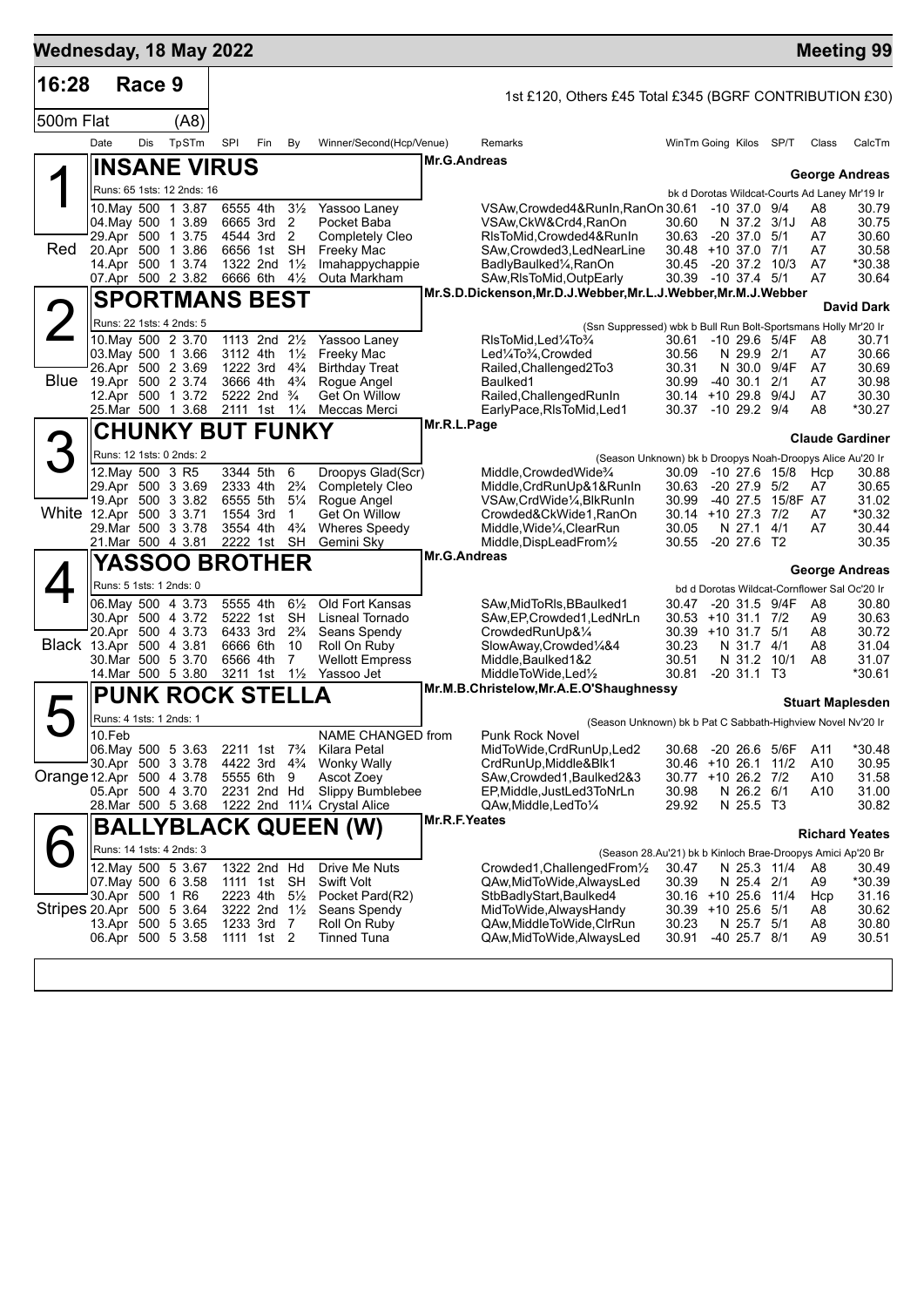| 16:48 Race 10<br>1st £100, Others £40 Total £300 (BGRF CONTRIBUTION £30)                                                                                                                                                                  |                                   |                                             |                       |
|-------------------------------------------------------------------------------------------------------------------------------------------------------------------------------------------------------------------------------------------|-----------------------------------|---------------------------------------------|-----------------------|
|                                                                                                                                                                                                                                           |                                   |                                             |                       |
| 285m Flat<br>(D3)                                                                                                                                                                                                                         |                                   |                                             |                       |
| Date<br>Dis<br>TpSTm<br>SPI<br>Winner/Second(Hcp/Venue)<br>Fin<br>By<br>Remarks<br>WinTm Going Kilos                                                                                                                                      | SP/T                              | Class                                       | CalcTm                |
| Mr.G.Andreas<br><b>FINAL SAUCE</b>                                                                                                                                                                                                        |                                   |                                             | <b>George Andreas</b> |
| Runs: 87 1sts: 21 2nds: 15                                                                                                                                                                                                                |                                   | bk d Laughil Duke-Final Shannon Nv'17 Ir    |                       |
| $2\frac{1}{4}$<br>13. May 285 1<br>6-5-<br>4th<br><b>Cillians Toast</b><br>Railed, Crowded1<br>17.04<br>03. May 285 1<br>2nd <sub>2</sub><br><b>Tunnelroad Star</b><br>Railed, ClearRun<br>16.84<br>2-4-                                  | $-1028.69/4$<br>-5 28.2 7/2       | D3<br>D <sub>3</sub>                        | 17.11<br>16.95        |
| 27.Apr 285 1<br>6-6-<br>6th<br>$10\%$ Coys<br>BadlyBaulked1<br>16.66                                                                                                                                                                      |                                   | N 28.4 13/8F D3                             | 17.48                 |
| Red<br>22.Apr 285 2<br>4-5-<br>3rd<br>$\overline{4}$<br><b>Punkrock Pistol</b><br>Railed, ClearRun<br>16.83<br>12.Apr 285 1<br>$3 - 2 -$<br>2nd<br>$1\frac{1}{4}$<br><b>Bandit Millie</b><br>Railed, Challenged To2<br>16.68<br>$+5$ 28.8 | $-1528.49/2$<br>4/1               | D3<br>D <sub>2</sub>                        | 16.98<br>16.83        |
| 02.Mar 285 1<br>4-3-<br>2nd $1\frac{1}{4}$<br>Railed, RanOn<br>16.58<br>Nancys Girl                                                                                                                                                       | -5 28.7 11/2                      | D <sub>2</sub>                              | *16.64                |
| <b>Wedge And Co</b><br>TURNA TINA                                                                                                                                                                                                         |                                   | <b>Stuart Maplesden</b>                     |                       |
| Runs: 5 1sts: 2 2nds: 1<br>(Season 11.De'21) bk b Superior Product-Steely Dynasty Jn'20 Ir                                                                                                                                                |                                   |                                             |                       |
| 13. May 285 3<br>4-3-<br>2nd $1\frac{1}{4}$<br><b>Cillians Toast</b><br>17.04 -10 24.3 5/2<br>MidToRIs, Challenged 2<br>06. May 285 3<br>$\frac{3}{4}$<br>$2 - 1 -$<br>1st<br><b>Beach Diggers</b><br>Middle, LedRunUp<br>16.90           | $-10$ 24.1 $4/1$                  | D3<br>D4                                    | 17.04<br>*16.80       |
| 30.Apr 285 3<br>Nk<br>$2 - 1 -$<br>1st<br>Cloheena Scaff<br>EP, Middle, Led1<br>16.90<br>$+5$ 23.8                                                                                                                                        | 4/1                               | D4                                          | 16.95                 |
| Blue<br>23.Apr 285 2<br>Road To Success<br>16.74<br>$3 - 3 -$<br>3rd<br>$2\frac{3}{4}$<br>Middle, ClearRun<br>16.Apr 285 2<br>$3 - 3 -$<br>$2\frac{3}{4}$<br>4th<br>Cloheena Scaff<br>Middle2, ClearRun<br>16.80<br>$+5$ 24.1             | $+5$ 23.9 7/1<br>7/2              | D4<br>D4                                    | 17.01<br>17.08        |
| 04.Apr 285 3<br>$2 - 1 -$<br>$1st$ 2<br><b>Rising Quest</b><br>RailsToMiddle,SoonLed<br>17.07                                                                                                                                             | $-1524.4$ T <sub>3</sub>          |                                             | 16.92                 |
| Mr.J.Muller<br><b>WONKY CANUTE</b>                                                                                                                                                                                                        |                                   | Norah McEllistrim                           |                       |
| Runs: 4 1sts: 1 2nds: 1<br>bk d Greenwell Hulk-Mylerstown Peg Jn'19 Ir                                                                                                                                                                    |                                   |                                             |                       |
| 09. May 285 4<br>1-1- 1st $2\frac{3}{4}$<br>Ri Honcho<br>MidToRIs, ALed, WideRunIn<br>16.86                                                                                                                                               | $-10$ 33.3 T <sub>3</sub>         |                                             | *16.76                |
| 02. May 285 3<br>Solo<br>16.89<br>-5 33.2<br>MiddleToRails<br>18.Apr 285 3<br>Solo<br>17.17<br>-5 33.5<br>Middle                                                                                                                          | $\top$<br>$\top$                  |                                             | 16.84<br>xLame 17.12  |
| White 21.Dec 285 3<br><b>Final Sauce</b><br>4-6- 4th<br>16.86<br>4<br>Baulked1                                                                                                                                                            | N 33.6 6/1                        | D <sub>2</sub>                              | 17.19                 |
| 07.Dec 285 3<br>$1 - 1 - 1$ st<br>Sportmans Penny<br>QAw, Middle, ALed<br>17.00<br>$-153.5$<br>$\mathbf{1}$<br>02.Dec 285 3<br>$2\frac{3}{4}$<br>$1 - 1 -$<br>1st<br>Sallyrod Lady<br>16.97<br>N 32.8<br>Middle, AlwaysLed                | - 7/1<br>— ТЗ                     | D3                                          | 16.85<br>16.97        |
| Mr.P.G.Andreas<br><b>INSANE LUKE</b>                                                                                                                                                                                                      |                                   |                                             | <b>George Andreas</b> |
| Runs: 39 1sts: 7 2nds: 7                                                                                                                                                                                                                  |                                   | bk d Pat C Sabbath-Jetty Tom Sp'18 Ir       |                       |
| $2\frac{3}{4}$<br>13. May 285 4<br>Lexis Lace<br>16.81<br>2-1-<br>1st<br>EarlyPace, Middle, Led1                                                                                                                                          | $-10$ 32.7 $9/2$                  | D4                                          | *16.71                |
| 06. May 285 4<br>3-4-<br>4th<br>$3\frac{3}{4}$<br>Turna Tina<br>Middle, Crowded <sup>1</sup> / <sub>2</sub><br>16.90<br>19.Apr 285 4<br>6-6- 6th $7\frac{1}{2}$<br>Dunbolg Gemini<br>$Crowded1&\frac{1}{2}&2$<br>16.78                    | $-10$ 32.8 $8/1$<br>$-1532.712/1$ | D4<br>D3                                    | 17.10<br>17.22        |
| <b>Black 13.Apr 285 3</b><br>$8\frac{1}{4}$<br>Glengar Belle<br>5-6-<br>6th<br>Middle, Baulked 1, Wide Run In<br>16.63                                                                                                                    | N 33.2                            | 12/1<br>D <sub>3</sub>                      | 17.29                 |
| 30.Mar 285 3<br>$6 - 6 -$<br>6th<br>Baran Zulu<br>16.74<br>$-5$ 32.8<br>$\overline{7}$<br>SlowAway, Checked1<br>1st $4\frac{3}{4}$<br>21.Mar 285 4<br>$1 - 1 -$<br>16.98<br><b>Insane Dave</b><br>QAw, Middle, ALed                       | 14/1<br>$-10$ 32.9 T <sub>2</sub> | D <sub>2</sub>                              | 17.24<br>xLame 16.88  |
| Mr.C.Mumford<br><b>HIS LORDSHIP</b><br>(W)                                                                                                                                                                                                |                                   |                                             |                       |
| Runs: 6 1sts: 1 2nds: 0                                                                                                                                                                                                                   |                                   | bd d Mottos Moon-Ace Queen Jn'20 Br         | Jamie Kingsley        |
| 09. May 285 6<br>Solo<br>Middle, WideRunIn<br>16.96 -10 32.6 T                                                                                                                                                                            |                                   |                                             | xLame *16.86          |
| 30.Apr 500 6 3.70<br>4366 6th 111/2 Yassoo Brother<br>Wide, Crowded 1 To 1/4, Blk2<br>$30.53 + 10.32.1$<br>22.Apr 500 5 3.61<br>1111 3rd Hd<br>Sharp Star<br>QAw, Wide, Led ToNrLn<br>30.82                                               |                                   | 5/4F<br>A <sub>9</sub><br>-30 32.2 13/8F A9 | 31.54<br>30.54        |
| Orange 16.Apr 500 3 R6<br>3211 5th<br>Swift Volt(R7)<br>MidToWide,Led2ToRunIn<br>$30.00 + 10.31.8$<br>- 3                                                                                                                                 | 5/2                               | Hcp                                         | 30.80                 |
| 08.Apr 500 5 3.69<br>3433 4th 6<br>Crowded <sup>1</sup> /4&2<br>Imahappychappie<br>30.64<br>29. Mar 500 5 3.53<br>1112 6th 81/ <sub>2</sub><br>29.92<br><b>Blastout Tink</b><br>VeryQuickAway,LedTo3                                      | $-10$ 31.8 $7/2$<br>N 31.1 6/1    | A8<br>A8                                    | 31.02<br>30.60        |
| Mr.S.Taylor<br><b>NEWINN CONRAD (W)</b>                                                                                                                                                                                                   |                                   |                                             |                       |
| Runs: 26 1sts: 3 2nds: 8                                                                                                                                                                                                                  |                                   |                                             | <b>Tony Taylor</b>    |
| bk d Pat C Sabbath-Newinn Expert Au'19 Ir<br>10. May 285 5<br>$2 - 2 -$<br>SH<br>Get On Kylie<br>DispLeadToRunIn, LedNrLn<br>1st<br>16.89                                                                                                 | $-5$ 32.4 10/3                    | D3                                          | 16.84                 |
| 29.Apr 285 5<br>$1 - 5 -$<br>6th<br>$4\frac{1}{4}$<br>Droopys Dramatic<br>QAw, Wide, Crd1, BBaulked VW1/2 16.94<br>$-10$ 32.1<br>23.Apr 285 5<br>2-2- 3rd<br>$1\frac{1}{4}$<br>Aghaburren Jack<br>$+5$ 32.1                               | 7/2                               | D3<br>D <sub>2</sub>                        | 17.18                 |
| Wide, DispLead 1 To 2<br>16.77<br>Stripes 12.Apr 285 5<br>1-3-<br>3rd<br>$1\frac{3}{4}$<br><b>Bandit Millie</b><br>QAw, Wide<br>16.68                                                                                                     | 4/1<br>$+5$ 32.0 6/1              | D <sub>2</sub>                              | 16.92<br>16.88        |
| $\frac{3}{4}$<br>01.Apr 285 6<br>$1 - 1 -$<br>3rd<br>Concentric<br>QAw, Wide, Led To Run In<br>16.85<br>23.Mar 285 6<br>4-3-<br>4th<br>$2\frac{1}{2}$<br><b>Skyblues Best</b><br>16.68<br>Wide,ClearRun                                   | $-10$ 32.1 $6/1$<br>N 31.9 6/1    | D <sub>2</sub><br>D <sub>2</sub>            | *16.82<br>16.89       |
|                                                                                                                                                                                                                                           |                                   |                                             |                       |
|                                                                                                                                                                                                                                           |                                   |                                             |                       |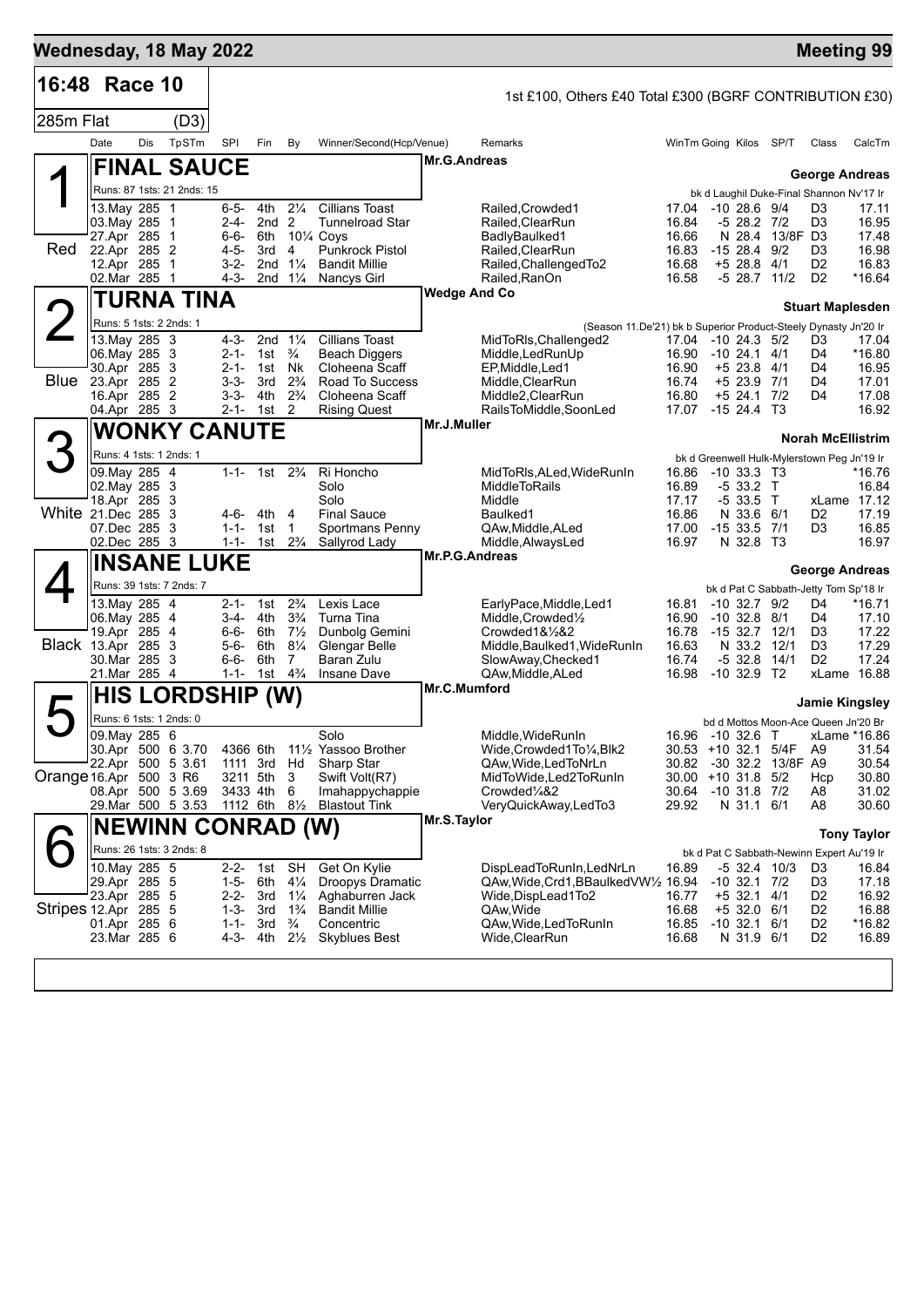| Wednesday, 18 May 2022    |                                         |     |                                                        |                      |                                                                  |                                  |                                        |             |                                                               |                                                                   |                                      |               | <b>Meeting 99</b>                                 |                      |
|---------------------------|-----------------------------------------|-----|--------------------------------------------------------|----------------------|------------------------------------------------------------------|----------------------------------|----------------------------------------|-------------|---------------------------------------------------------------|-------------------------------------------------------------------|--------------------------------------|---------------|---------------------------------------------------|----------------------|
| 17:08                     | Race 11                                 |     |                                                        |                      |                                                                  |                                  |                                        |             | 1st £125, Others £45 Total £350 (BGRF CONTRIBUTION £30)       |                                                                   |                                      |               |                                                   |                      |
| 500m Flat                 |                                         |     | (A7)                                                   |                      |                                                                  |                                  |                                        |             |                                                               |                                                                   |                                      |               |                                                   |                      |
|                           | Date                                    | Dis | TpSTm                                                  | SPI                  | Fin                                                              | By                               | Winner/Second(Hcp/Venue)               |             | Remarks                                                       | WinTm Going Kilos SP/T                                            |                                      |               | Class                                             | CalcTm               |
|                           |                                         |     | <b>CANYA DANCE</b>                                     |                      |                                                                  |                                  |                                        |             | Mr.P.D.Whelan                                                 |                                                                   |                                      |               |                                                   | <b>Tony Taylor</b>   |
|                           |                                         |     | Runs: 39 1sts: 7 2nds: 12                              |                      |                                                                  |                                  |                                        |             | (Season Unknown) be b Confident Rankin-Mustang Swift Au'19 Ir |                                                                   |                                      |               |                                                   |                      |
|                           |                                         |     | 11 May 500 1 3.69                                      | 3222 3rd             |                                                                  | 3                                | Pocket Baba                            |             | Railed, Challenged&Crd4                                       | 30.64 -10 27.0 9/2                                                |                                      |               | A7                                                | 30.77                |
|                           | 04. May 500 1 3.68                      |     | 28.Apr 500 2 3.69                                      | 1112 3rd<br>4344 6th |                                                                  | $1\frac{1}{4}$<br>11             | Antigua Shore<br>Greenys Magic         |             | QAw, RIs, Led To Near Line<br>Crowded1, Crowded&Middle4       | 30.47<br>29.73                                                    | N 26.8 9/2<br>$+20, 26.6, 8/1$       |               | A7<br>A6                                          | 30.58<br>30.80       |
| Red                       |                                         |     | 22.Apr 500 2 3.76                                      | 5333 3rd             |                                                                  | $\mathbf{1}$                     | Glassmoss Tammy                        |             | Challenged&CrowdedRunIn                                       | 30.62                                                             | $-30$ 26.9 $5/1$                     |               | A6                                                | 30.41                |
|                           | 09. Mar 500 1 3.71                      |     | 15.Apr 500 1 3.75                                      | 4316 5th             | 1111 2nd SH                                                      | $4\frac{3}{4}$                   | Sharp Joe<br>Military Jim              |             | Railed, Led 2To 3, Crd 3, Blk4<br>Railed, SnLed ToNrLn        | 30.74<br>30.47                                                    | $-20$ 26.5 $7/2$<br>$-10$ 26.6 $9/2$ |               | A6<br>A7                                          | 30.93<br>*30.38      |
|                           | <b>MAPOGO</b>                           |     |                                                        |                      |                                                                  |                                  |                                        |             | Mr.S.Milner                                                   |                                                                   |                                      |               |                                                   |                      |
|                           |                                         |     | Runs: 14 1sts: 0 2nds: 3                               |                      |                                                                  |                                  |                                        |             |                                                               |                                                                   |                                      |               |                                                   | <b>Richard Rees</b>  |
|                           |                                         |     | 12. May 500 2 3.74                                     |                      | 2322 2nd 1                                                       |                                  | Anvic Lively                           |             | Crd&Wide1, ChallengedRunIn                                    | 30.18                                                             |                                      | N 29.1 5/2F   | bk d Ballymac Eske-Glideaway Babe Fb'20 Ir<br>A6  | *30.27               |
|                           | 06. May 500 2 3.73                      |     |                                                        |                      | 4321 2nd <sup>3</sup> / <sub>4</sub>                             |                                  | <b>Bluestar Master</b>                 |             | RIsToMid, Crd1, Led%-RunIn                                    | 30.53                                                             | $-20$ 29.1 $15/8$                    |               | A6                                                | 30.39                |
|                           | Blue 21.Apr 500 2 3.76                  |     | 30.Apr 500 2 3.75                                      |                      | 6344 4th 5                                                       |                                  | <b>Wheres Speedy</b><br>Solo           |             | SlowAway,Baulked1&1/4<br>Middle                               | 29.94 +10 28.9 9/2<br>30.18 +20 29.2 T                            |                                      |               | A6<br>xWtVr                                       | 30.44<br>30.38       |
|                           | 11.Apr 285 2                            |     |                                                        |                      |                                                                  |                                  | Solo                                   |             | <b>RailsToMiddle</b>                                          | 16.93                                                             | N 28.5                               | $\top$        | xFall                                             | 16.93                |
|                           |                                         |     | 01.Mar 500 1 3.72                                      | 3555 5th             |                                                                  |                                  | DIS Slaheny Sandy                      |             | Bumped&Fell1                                                  | 30.29                                                             |                                      | -20 29.8 7/4F | A6                                                | 0.00                 |
|                           |                                         |     | <b>PAIGE GIRL</b>                                      |                      |                                                                  |                                  |                                        | Mr.N.Friar  |                                                               |                                                                   |                                      |               |                                                   | <b>Tony Taylor</b>   |
|                           |                                         |     | Runs: 21 1sts: 3 2nds: 4                               |                      |                                                                  |                                  |                                        |             |                                                               | (Season Unknown) bd b Eden The Kid-Swift Ali Ap'20 Ir             |                                      |               |                                                   |                      |
|                           |                                         |     | 13. May 500 2 3.76                                     |                      | 4222 3rd 3                                                       |                                  | <b>Brannock Tiger</b>                  |             | Middle, Crowded1                                              | 30.54                                                             |                                      | -20 27.8 2/1F | A7                                                | 30.57                |
|                           | 07. May 500 2 3.72<br>29.Apr 500 3 3.70 |     |                                                        |                      | 3333 2nd 1<br>1222 1st $\frac{1}{2}$                             |                                  | Take The Step<br>Seans Spendy          |             | Middle, RanOn<br>Mid,LedRnIn,DispLd-4,Blk1                    | 30.29<br>30.97                                                    | N 27.6 7/2<br>$-20$ 27.8 $5/2$       |               | A7<br>A8                                          | 30.37<br>30.77       |
| White 22.Apr 500 4 3.70   |                                         |     |                                                        | 1455 5th             |                                                                  | $5\frac{3}{4}$                   | Hurry Up Harry                         |             | Baulked1&3/4                                                  | 30.59                                                             | -30 27.7                             | 9/2           | A8                                                | 30.76                |
|                           |                                         |     | 12.Apr 500 3 3.66<br>06.Apr 500 4 3.72                 |                      | 1111 2nd $\frac{3}{4}$<br>2666 5th 8 <sup>3</sup> / <sub>4</sub> |                                  | <b>Ballybough Rory</b><br>Get On Hilda |             | EP,LedToRunIn<br>Middle,Crowded1&2&RunIn                      | $30.13 + 1027.35$<br>30.30                                        | -30 27.5 7/2                         |               | A8<br>A8                                          | *30.30<br>30.70      |
|                           |                                         |     | <b>GRANDSONS SPIRIT</b>                                |                      |                                                                  |                                  |                                        |             | <b>The Harrod Family</b>                                      |                                                                   |                                      |               |                                                   |                      |
|                           | Runs: 5 1sts: 1 2nds: 0                 |     |                                                        |                      |                                                                  |                                  |                                        |             |                                                               |                                                                   |                                      |               |                                                   | Derek Knight         |
|                           | 09. May 500 4 3.64                      |     |                                                        | 1111 1st             |                                                                  | $4\frac{1}{4}$                   | <b>Glenduff Savvi</b>                  |             | QAw, Middle, ALed                                             | (Season 19.Fb'22) bk b Taylors Sky-Tea For Tess Au'20 Br<br>30.53 | $-20, 29.9, 13$                      |               |                                                   | *30.33               |
|                           | 02. May 285 4                           |     |                                                        | $1 - 1 -$            | 1st                                                              | $\frac{1}{2}$                    | Jackpot Reward                         |             | Middle, ALed                                                  | 16.87                                                             | $-530.0$ T <sub>2</sub>              |               | xSsn                                              | 16.82                |
| Black 26.Jan 500 5 3.60   | 04 Feb 500 5 3.66                       |     |                                                        | 1332 3rd<br>1111 1st |                                                                  | $3\frac{1}{4}$<br>$1\frac{1}{4}$ | Talktomenow<br>Kata Star               |             | EP,BBlk1,Wide&Blk¼,Chl4<br>QAw, MidToW, AlwaysLed             | 30.83<br>30.00                                                    | N 30.4 5/2<br>N 30.0                 | 2/1F          | A7<br>A10                                         | 31.09<br>30.00       |
|                           |                                         |     | 15.Jan 500 5 3.72                                      |                      | 3333 3rd                                                         | $3\frac{1}{4}$                   | <b>Walkaway Charlie</b>                |             | Middle, Crowded RunUp                                         | 30.29                                                             | N 30.4 9/2                           |               | A10                                               | 30.56                |
|                           | 06.Jan 500 4 3.79                       |     |                                                        |                      |                                                                  |                                  | Solo                                   |             | <b>MiddleToWide</b>                                           | 31.16                                                             | -40 29.9 T                           |               |                                                   | 30.76                |
|                           |                                         |     | <b>WONKY WALLY</b>                                     |                      |                                                                  |                                  |                                        | Mr.J.Muller |                                                               |                                                                   |                                      |               | <b>Norah McEllistrim</b>                          |                      |
|                           |                                         |     | Runs: 11 1sts: 3 2nds: 4                               |                      |                                                                  |                                  |                                        |             |                                                               |                                                                   |                                      |               | bk d Ballymac Eske-Mustang Evita Jn'19 Ir         |                      |
|                           |                                         |     | 10. May 500 5 3.77<br>05. May 500 4 3.67 4311 1st 21/4 | 6533 5th             |                                                                  | $5\frac{3}{4}$                   | Insane Barney<br>Kellehers Kick        |             | SlowAway, Wide<br>MiddleToWide,Led½                           | 30.38                                                             | N 33.9 5/4F                          |               | 30.27 -10 34.0 11/8F A7<br>A9                     | 30.62<br>*30.38      |
|                           | 30.Apr 500 4 3.69                       |     |                                                        |                      | 3111 1st 41/ <sub>4</sub>                                        |                                  | <b>Ballydoyle Aoife</b>                |             | EP, Middle, Blk&Led1                                          | 30.46 +10 34.2 5/4F                                               |                                      |               | A10                                               | 30.56                |
| Orange 16.Apr 500 3 3.68  |                                         |     |                                                        |                      | 4332 2nd 51/4                                                    |                                  | Glenside Judy                          |             | Crowded1,Crd&CkWide1/4                                        | 30.13 +10 34.2 2/1                                                |                                      |               | A10                                               | 30.65                |
|                           | 25.Mar 285 4                            |     | 06.Apr 500 4 3.69                                      |                      | 3111 1st 71/4<br>2-1- 1st 3                                      |                                  | Wonky Will<br>Lexis Lace               |             | EP, Middle, SoonLed, WRunIn<br>EP, Middle To Wide, Sn Led     | 31.24<br>17.06                                                    | -40 33.7 T3<br>$-533.6$ T3           |               |                                                   | 30.84<br>xLame 17.01 |
|                           |                                         |     |                                                        |                      |                                                                  |                                  | <b>BALLYBOUGH RORY (W)</b>             |             | Mr.S.J.Eason                                                  |                                                                   |                                      |               |                                                   |                      |
|                           |                                         |     |                                                        |                      |                                                                  |                                  |                                        |             |                                                               |                                                                   |                                      |               |                                                   | Jason Heath          |
|                           |                                         |     | Runs: 29 1sts: 3 2nds: 6<br>10. May 500 6 3.69         |                      | 1455 2nd 1                                                       |                                  | Insane Barney                          |             | MidToWide,RanOn                                               | 30.27                                                             | $-10$ 33.1 3/1                       |               | bk d Laughil Blake-Droopys Alondra De'18 Ir<br>A7 | 30.26                |
|                           | 04 May 500 6 3.76                       |     |                                                        |                      | 5555 2nd <sup>3</sup> / <sub>4</sub>                             |                                  | Antiqua Shore                          |             | Wide, RanOnLate                                               | 30.47                                                             | N 33.3 7/2                           |               | A7                                                | 30.53                |
|                           | 29.Apr 500 6 3.79                       |     |                                                        |                      | 6666 5th 51/4                                                    |                                  | <b>Completely Cleo</b>                 |             | SAw, Wide, Crowded 2&3                                        | 30.63                                                             | $-20$ 33.5 $4/1$                     |               | A7                                                | 30.85                |
| Stripes 20.Apr 500 6 3.73 |                                         |     | 12.Apr 500 6 3.74                                      | 4565 4th             | 3543 1st <sup>3</sup> / <sub>4</sub>                             | $1\frac{1}{2}$                   | Insane Virus<br>Paige Girl             |             | Crowded <sup>1</sup> / <sub>4</sub><br>Wide1To2,LedRunIn      | 30.48 +10 33.5 4/1<br>30.13 +10 33.8 9/4F                         |                                      |               | A7<br>A8                                          | 30.69<br>*30.23      |
|                           | 06.Apr 500 5 3.71                       |     |                                                        |                      | 3443 2nd 4 <sup>3</sup> / <sub>4</sub>                           |                                  | Get On Hilda                           |             | MidToWide,Crowded1,RanOn                                      | 30.30                                                             | $-30$ 33.9 $9/2$                     |               | A8                                                | 30.39                |
|                           |                                         |     |                                                        |                      |                                                                  |                                  |                                        |             |                                                               |                                                                   |                                      |               |                                                   |                      |
|                           |                                         |     |                                                        |                      |                                                                  |                                  |                                        |             |                                                               |                                                                   |                                      |               |                                                   |                      |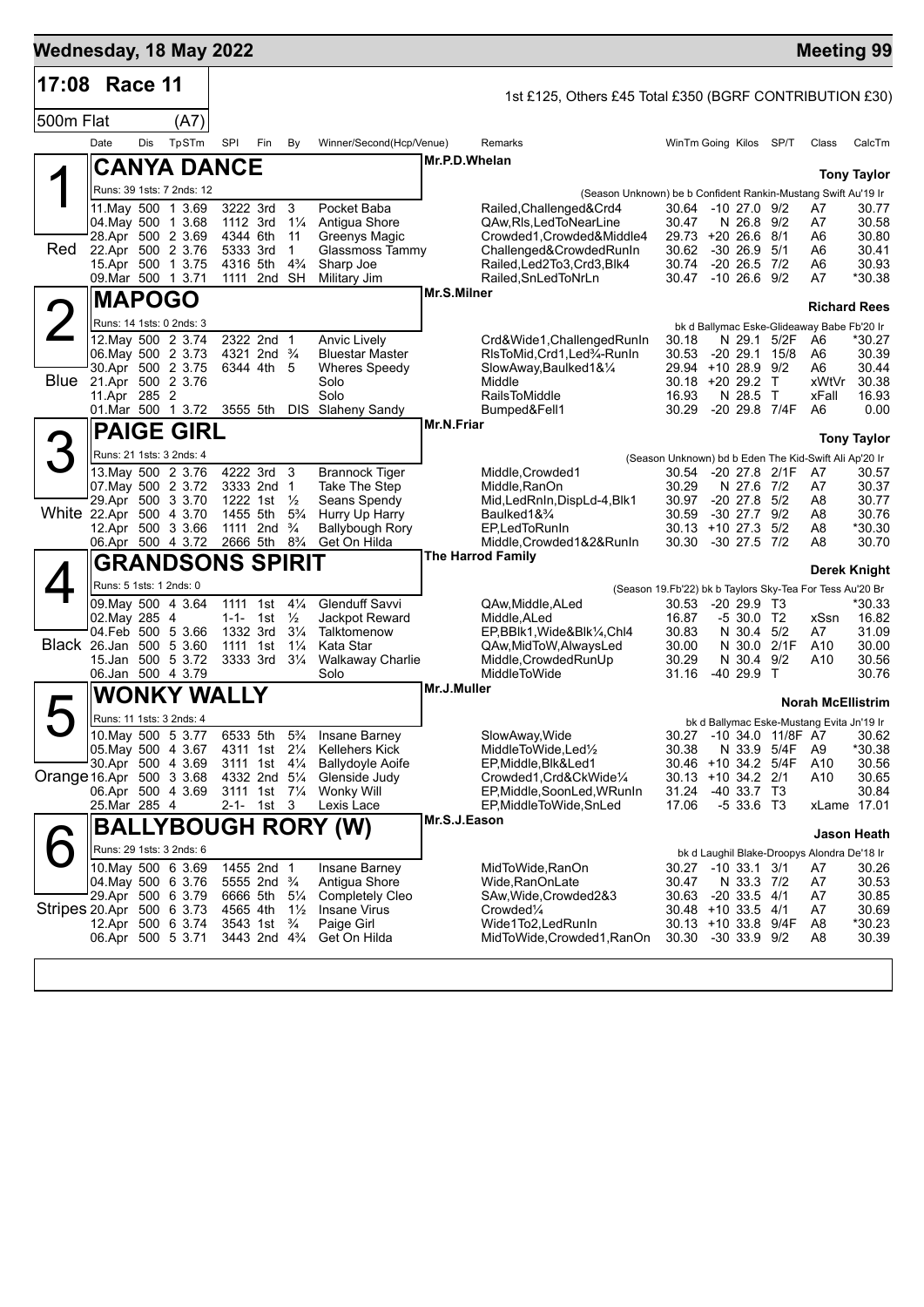|                           | Wednesday, 18 May 2022                                                                                                             |     |                          |                                                                      |                                                           |                                                                                |                                                                                                                       |                |                                                                                                                                                                                                          |                                                                                                     |                                                                            |                                          |                                          | <b>Meeting 99</b>                                     |
|---------------------------|------------------------------------------------------------------------------------------------------------------------------------|-----|--------------------------|----------------------------------------------------------------------|-----------------------------------------------------------|--------------------------------------------------------------------------------|-----------------------------------------------------------------------------------------------------------------------|----------------|----------------------------------------------------------------------------------------------------------------------------------------------------------------------------------------------------------|-----------------------------------------------------------------------------------------------------|----------------------------------------------------------------------------|------------------------------------------|------------------------------------------|-------------------------------------------------------|
|                           | 17:28 Race 12                                                                                                                      |     |                          |                                                                      |                                                           |                                                                                |                                                                                                                       |                | 1st £100, Others £40 Total £300 (BGRF CONTRIBUTION £30)                                                                                                                                                  |                                                                                                     |                                                                            |                                          |                                          |                                                       |
| 500m Flat                 |                                                                                                                                    |     | (A10)                    |                                                                      |                                                           |                                                                                |                                                                                                                       |                |                                                                                                                                                                                                          |                                                                                                     |                                                                            |                                          |                                          |                                                       |
|                           | Date                                                                                                                               | Dis | TpSTm                    | SPI                                                                  | Fin                                                       | By                                                                             | Winner/Second(Hcp/Venue)                                                                                              |                | Remarks                                                                                                                                                                                                  | WinTm Going Kilos SP/T                                                                              |                                                                            |                                          | Class                                    | CalcTm                                                |
|                           |                                                                                                                                    |     |                          |                                                                      |                                                           |                                                                                | <b>HARMSWORTHSHAYLO</b>                                                                                               |                | Mr.T.J.Harmsworth                                                                                                                                                                                        |                                                                                                     |                                                                            |                                          |                                          | <b>Tony Taylor</b>                                    |
|                           | Runs: 1 1sts: 1 2nds: 0                                                                                                            |     |                          |                                                                      |                                                           |                                                                                |                                                                                                                       |                | (Season Unknown) bk b Rio Quattro-Harmsworthshound Oc'20 Br                                                                                                                                              |                                                                                                     |                                                                            |                                          |                                          |                                                       |
| Red                       | 12. May 500 1 3.77<br>02. May 500 3 3.69<br>18.Apr 500 3 3.82<br>11.Apr 500 1 3.76<br>04.Apr 285 1                                 |     |                          | 1111 1st 2 <sup>3</sup> / <sub>4</sub><br>2333 3rd<br>1111 1st       | 5211 1st DH                                               | $4\frac{1}{4}$<br>2-2- 2nd $3\frac{1}{4}$                                      | Rolo<br>Take Two<br>Neon Sydney<br>19% Harmsworthshunch<br>Howareyabebe                                               |                | RIsToMid, Led2, HeldOn<br>RIsToMid, ALed<br>CrdRunUp&2, MidToRIs<br>RailsToMiddle, AlwaysLed<br>RIsToMid, Crowded RunUp&1                                                                                | 31.08 -10 24.1 6/1<br>31.13<br>31.05<br>31.24<br>17.28                                              | $-1024.3$ T3<br>$-1024.2$ T3<br>N 24.6 T2<br>-15 25.0                      | Т3                                       | A11                                      | *30.98<br>31.03<br>31.30<br>31.24<br>17.40            |
|                           | 07.Mar 240 4                                                                                                                       |     |                          |                                                                      |                                                           |                                                                                | Solo                                                                                                                  |                | SlowAway, MidToRails<br>Miss.T.L.Thomson                                                                                                                                                                 | 15.37                                                                                               | -30 24.8 T                                                                 |                                          | Nvice                                    | 15.07                                                 |
|                           |                                                                                                                                    |     | <b>KATA MILLIE</b>       |                                                                      |                                                           |                                                                                |                                                                                                                       |                |                                                                                                                                                                                                          |                                                                                                     |                                                                            |                                          |                                          | Jason Heath                                           |
|                           | Runs: 10 1sts: 2 2nds: 2                                                                                                           |     |                          |                                                                      |                                                           |                                                                                |                                                                                                                       |                | (Season Unknown) bk b Portmageewiseguy-Garfiney Bolt My'20 Br                                                                                                                                            |                                                                                                     |                                                                            |                                          |                                          |                                                       |
|                           | 11. May 500 3 3.77<br>06. May 500 2 3.74<br>28.Apr 500 2 3.76<br>Blue 20.Apr 500 2 3.71<br>14.Apr 500 2 3.69<br>09. Mar 500 3 3.78 |     |                          | 2566 6th<br>3323 1st<br>2335 6th<br>5566 6th<br>1244 3rd             | 6334 2nd 1                                                | 8<br>$1\frac{1}{4}$<br>$8\frac{1}{2}$<br>$4\frac{3}{4}$<br>7                   | Night Tango<br><b>Ballydoyle Aoife</b><br>Insane Wildcat<br><b>Misfit Biiou</b><br>Yassoo Choo Choo<br>Insane Wildcat |                | RailsToMiddle,Crowded1<br>RIsToMid, DispLd3-4, LdRnIn<br>Baulked&Checked3<br>Crowded1&1/4&2<br>Baulked <sup>1</sup> / <sub>4</sub> , Crowded <sup>2</sup><br>SAw,Chl&Crd4,RanOn                          | 30.68<br>31.26<br>$30.38 + 20.26.3$ 5/1<br>$30.73 + 1026.89/4J$<br>30.68<br>31.12 -20 26.7 7/1      | N 26.5 7/1<br>$-20$ 26.7 $7/1$<br>$-2027.1$                                | 8/1                                      | A10<br>A10<br>A10<br>A10<br>A10<br>A11   | 31.32<br>31.06<br>31.27<br>31.22<br>31.05<br>*31.00   |
|                           |                                                                                                                                    |     | <b>TAKE TWO</b>          |                                                                      |                                                           |                                                                                |                                                                                                                       | Mr.A.S.Tyson   |                                                                                                                                                                                                          |                                                                                                     |                                                                            |                                          |                                          |                                                       |
|                           | Runs: 0 1sts: 0 2nds: 0                                                                                                            |     |                          |                                                                      |                                                           |                                                                                |                                                                                                                       |                |                                                                                                                                                                                                          |                                                                                                     |                                                                            |                                          | <b>Jamie Kingsley</b>                    |                                                       |
|                           | 09 May 500 3 3.86<br>02. May 500 4 3.89<br>16.Apr 500 3 3.84<br>White 04.Apr 285 4                                                 |     |                          |                                                                      | 3333 3rd<br>3332 2nd 2 <sup>3</sup> / <sub>4</sub>        | $5\frac{3}{4}$                                                                 | <b>Great Invention</b><br>Harmsworthshaylo<br>Solo<br>Solo<br>101/2 Cloheena Miley                                    |                | MidToRIs, Crowded1<br><b>VSAw.MidToRIs</b><br>MiddleToRails<br>SlowAway,Middle                                                                                                                           | (Season Unknown) bd b Mottos Moon-Ace Queen Jn'20 Br<br>30.74<br>31.13<br>31.20<br>17.65            | -20 27.3 T3<br>$-1027.5$<br>N 26.6<br>$-1526.5$                            | - ТЗ<br>$\top$<br>T                      |                                          | *31.00<br>31.25<br>31.20<br>17.50                     |
|                           | 30.Mar 285 3<br>21.Mar 285 4                                                                                                       |     |                          |                                                                      | 3-3- 3rd                                                  |                                                                                | 3-3- 3rd 9 <sup>3</sup> / <sub>4</sub> Cloheena Scaff                                                                 |                | Left,Middle<br>VSAw, Middle                                                                                                                                                                              | 17.37<br>17.12 -10 26.6 T3                                                                          | $-5$ 27.1                                                                  | ТЗ                                       | Nvice                                    | 18.17<br>17.81                                        |
|                           |                                                                                                                                    |     | <b>SLIPPY BUMBLEBEE</b>  |                                                                      |                                                           |                                                                                |                                                                                                                       | Mrs.T.J.Cahill |                                                                                                                                                                                                          |                                                                                                     |                                                                            |                                          | <b>Seamus Cahill</b>                     |                                                       |
|                           |                                                                                                                                    |     | Runs: 17 1sts: 2 2nds: 0 |                                                                      |                                                           |                                                                                |                                                                                                                       |                | (Season Unknown) bk b Dorotas Wildcat-Droopys Achieve Fb'20 Ir                                                                                                                                           |                                                                                                     |                                                                            |                                          |                                          |                                                       |
|                           | 13. May 500 4 3.77<br>04 May 500 3 3.77<br>29.Apr 500 4 3.78<br>Black 22.Apr 500 2 R5<br>15.Apr 500 3 3.65<br>12.Mar 500 2 3.70    |     |                          | 4444 4th<br>4554 3rd<br>5555 6th<br>2222 5th<br>2355 6th<br>4545 3rd |                                                           | $6\frac{1}{2}$<br>$3\frac{1}{4}$<br>6<br>$4\frac{1}{4}$<br>$5\frac{3}{4}$<br>2 | Harmsworthshalie<br>White One<br><b>Sheriff Mac</b><br>Salvo Strange(Scr)<br>Insane Kiwi<br>Lisneal Tornado           |                | Middle, Baulked Wide 1, Blk4<br>Crowded <sup>1</sup> / <sub>4</sub> , RanOn<br>Middle, WideRunIn, Crowded<br>Middle, ClearRun<br>Middle, Crowded <sup>1</sup> / <sub>2</sub> &3<br>Mid&CrdRunUp,Crowded% | 31.44<br>30.60<br>30.75<br>30.69<br>30.55<br>30.69                                                  | $-30$ 29.0 $3/1$<br>$-1028.8$<br>$-2028.8$<br>-40 28.9<br>$-20$ 29.0 $6/1$ | 11/2<br>12/1<br>9/4<br>$-10$ 30.2 $15/8$ | A10<br>A10<br>A9<br>Hcp<br>A9<br>A11     | 31.66<br>30.77<br>31.03<br>31.02<br>30.81<br>$*30.74$ |
|                           |                                                                                                                                    |     | TEXT TOM                 |                                                                      |                                                           |                                                                                |                                                                                                                       | Mr.J.W.Cumner  |                                                                                                                                                                                                          |                                                                                                     |                                                                            |                                          | Jamie Kingsley                           |                                                       |
|                           | Runs: 1 1sts: 0 2nds: 0                                                                                                            |     |                          |                                                                      |                                                           |                                                                                |                                                                                                                       |                |                                                                                                                                                                                                          |                                                                                                     |                                                                            |                                          | bk d Magical Bale-Text A Friend Oc'20 Ir |                                                       |
| Orange 13.Apr 500 4 3.83  | 11. May 500 4 3.81<br>02. May 500 4 3.75<br>21.Apr 500 4 3.89<br>07.Apr 500 6 3.78<br>30.Mar 285 5                                 |     |                          | 3333 3rd<br>3333 3rd<br>1333 3rd                                     | 5655 5th                                                  | $7\frac{1}{2}$<br>-5<br>$9\frac{3}{4}$<br>1-2- 2nd $2\frac{1}{4}$              | Night Tango<br>Solo<br>Baran Jupiter<br>Slippy Ella<br>14½ Radicondoli<br>Cloheena Miley                              |                | CrdWide1.Wide1/4To3<br>WideRunUp&RnIn, Middle<br>Wide&CrowdedRunUp<br>SlowAway,Middle<br>Middle, Outpaced From 2<br>Middle, LedTo1/2, WideRunIn                                                          | 30.68<br>30.93 -10 30.3 T<br>30.75 +20 29.5 T3<br>30.19<br>30.26<br>17.37                           | N 30.0 T3<br>$-10$ 30.4 T3<br>$-530.8$ T <sub>3</sub>                      |                                          | N 31.1 9/1 A10 31.29<br>Nvice            | *30.83<br>31.36<br>30.98<br>31.33<br>17.50            |
|                           |                                                                                                                                    |     | <b>CUSHIE JADE (W)</b>   |                                                                      |                                                           |                                                                                |                                                                                                                       | Mr.M.J.Hughes  |                                                                                                                                                                                                          |                                                                                                     |                                                                            |                                          |                                          | <b>Jason Heath</b>                                    |
|                           | Runs: 3 1sts: 1 2nds: 0                                                                                                            |     |                          |                                                                      |                                                           |                                                                                |                                                                                                                       |                | (Season Unknown) dkbd b Barcelona Boss-Timberoe Oc'20 Ir                                                                                                                                                 |                                                                                                     |                                                                            |                                          |                                          |                                                       |
| Stripes 21.Apr 500 4 3.76 | 13 May 500 5 3.67<br>06. May 500 5 3.72<br>30.Apr 500 4 3.75<br>16.Apr 500 4 3.71<br>11.Apr 285 5                                  |     |                          | 1123 6th                                                             | 1111 1st 21/ <sub>4</sub><br>3333 3rd 51/2<br>2223 3rd 13 | - 8                                                                            | Harmsworthshalie<br>Rolo<br>Solo<br>Moyola Oir<br><b>Emlagh Eileen</b><br>Solo                                        |                | EP, WRunUp, Crd1, Led To2, Blk<br>EP.MidToWide,ALed,WRunIn<br>Wide<br>Middle, ClearRun<br>Middle, ClearRun<br>MiddleToWide                                                                               | 31.44 -30 27.7 5/1<br>31.18 -20 27.5 7/2<br>30.96 +20 27.4 T<br>30.29 +20 27.4 T3<br>30.02<br>17.40 | N 27.8 T3<br>N 28.6 T                                                      |                                          | A10<br>A11                               | 31.79<br>30.98<br>31.16<br>*30.93<br>31.06<br>17.40   |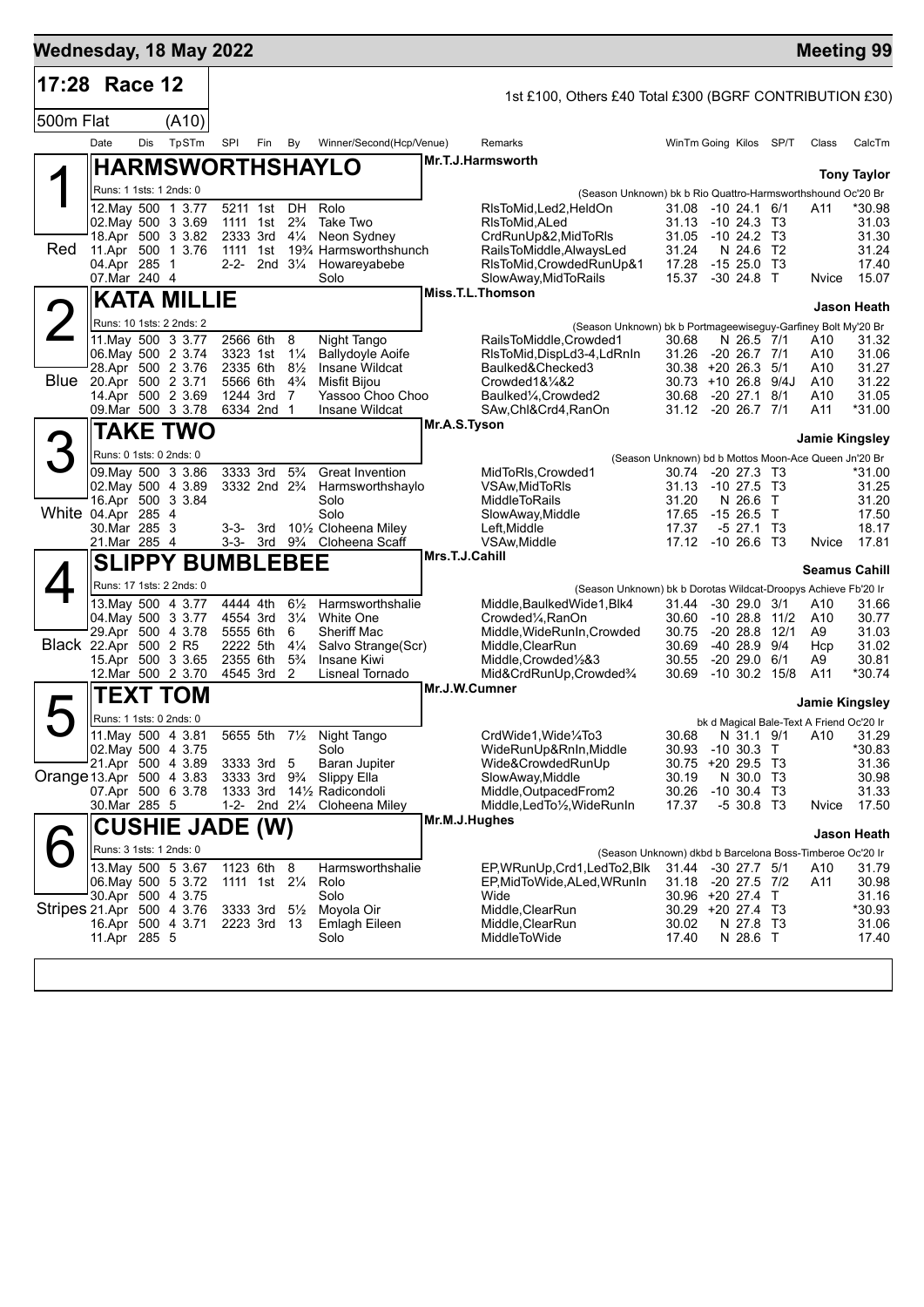| Wednesday, 18 May 2022                                                          |                         |            |                                                  |                           |                                     |                                  |                                                                       |                     |                                                                                                 |                                        |                                     |                   |                                             | <b>Meeting 99</b>       |
|---------------------------------------------------------------------------------|-------------------------|------------|--------------------------------------------------|---------------------------|-------------------------------------|----------------------------------|-----------------------------------------------------------------------|---------------------|-------------------------------------------------------------------------------------------------|----------------------------------------|-------------------------------------|-------------------|---------------------------------------------|-------------------------|
| 17:44 Race 13                                                                   |                         |            |                                                  |                           |                                     |                                  |                                                                       |                     | 1st £130, Others £45 Total £355 (BGRF CONTRIBUTION £30)                                         |                                        |                                     |                   |                                             |                         |
| 500m Flat                                                                       |                         |            | (A6)                                             |                           |                                     |                                  |                                                                       |                     |                                                                                                 |                                        |                                     |                   |                                             |                         |
|                                                                                 | Date                    | <b>Dis</b> | TpSTm                                            | SPI                       | Fin                                 | By                               | Winner/Second(Hcp/Venue)                                              |                     | Remarks                                                                                         | WinTm Going Kilos SP/T                 |                                     |                   | Class                                       | CalcTm                  |
|                                                                                 |                         |            | <b>INSANE DYLAN</b>                              |                           |                                     |                                  |                                                                       | <b>Mr.G.Andreas</b> |                                                                                                 |                                        |                                     |                   |                                             |                         |
|                                                                                 |                         |            | Runs: 54 1sts: 9 2nds: 8                         |                           |                                     |                                  |                                                                       |                     |                                                                                                 |                                        |                                     |                   |                                             | <b>George Andreas</b>   |
|                                                                                 |                         |            | 13. May 500 2 3.75                               |                           | 5333 2nd Nk                         |                                  | Kereight Ava                                                          |                     | RailsToMiddle, RanOn                                                                            | 30.31                                  | $-20$ 33.1 11/1                     |                   | bk d Vulturi-Barnagrane Sive Au'18 Ir<br>A6 | 30.14                   |
|                                                                                 |                         |            | 06. May 500 2 3.68                               |                           | 3555 4th                            | $5\frac{3}{4}$                   | Nonanoname                                                            |                     | Railed, Middle1, Crowded3                                                                       | 30.21                                  | $-20$ 33.4 $10/1$                   |                   | A <sub>5</sub>                              | 30.48                   |
| Red                                                                             |                         |            | 26.Apr 500 1 3.75<br>16.Apr 695 2 15.42 4444 4th | 5645 6th                  |                                     | $2\frac{1}{2}$                   | Laravoulta Shot<br>11 <sup>3</sup> / <sub>4</sub> Sussex Hurricane    |                     | Railed.Crowded2<br>BadlyBaulked2                                                                | 30.43<br>42.74 +15 33.1 10/3           | N 33.6 10/1                         |                   | A <sub>5</sub><br>S3                        | 30.63<br>43.84          |
|                                                                                 | 08.Apr 500 5 R1         |            |                                                  |                           | 5553 2nd 5                          |                                  | Fletchwood Co Co(R7)                                                  |                     | Crowded <sub>3</sub>                                                                            | 30.29                                  | $-10.33.7$                          | 5/1               | Hcp                                         | 30.67                   |
|                                                                                 |                         |            | 01.Apr 500 1 3.72                                |                           | 3223 1st 21/4                       |                                  | Jofra                                                                 |                     | Railed, Finished Well<br>Ms.S.A.M.Blackmore, Mr.M.B.Christelow                                  | 30.28                                  | $-20$ 33.4 $5/1$                    |                   | A6                                          | *30.08                  |
|                                                                                 |                         |            | <b>HURRY UP HARRY</b>                            |                           |                                     |                                  |                                                                       |                     |                                                                                                 |                                        |                                     |                   |                                             | <b>Stuart Maplesden</b> |
| $\mathsf{2}% \left( \mathsf{2}\right) \times\mathsf{2}\left( \mathsf{2}\right)$ |                         |            | Runs: 58 1sts: 8 2nds: 11                        |                           |                                     |                                  |                                                                       |                     |                                                                                                 |                                        |                                     |                   | bk d Confident Rankin-Rising Spice Ja'19 Ir |                         |
|                                                                                 |                         |            | 11. May 500 2 3.67<br>04. May 500 2 3.68         | 1334 4th<br>2222 3rd      |                                     | $3\frac{1}{4}$<br>$1\frac{1}{4}$ | Slippy Bruno<br>Rogue Angel                                           |                     | RIsToMid, Crowded <sup>1</sup> / <sub>2</sub><br>Chl&Blk <sup>3</sup> / <sub>4</sub> ,CameAgain | 30.41<br>30.46                         | N 33.8 7/2                          | $-10, 34.1, 9/4J$ | A6<br>A6                                    | 30.56<br>30.57          |
|                                                                                 |                         |            | 27.Apr 500 1 3.66                                | 1221 1st                  |                                     | $1\frac{1}{4}$                   | Slaneyside Amber                                                      |                     | RIsToMid.Led%                                                                                   | 30.40                                  | N 33.8 1/1F                         |                   | A7                                          | 30.40                   |
| Blue                                                                            | 22.Apr 500 1 3.72       |            | 15.Apr 500 1 3.63                                |                           | 3111 1st<br>1222 2nd 1/2            | $\frac{3}{4}$                    | <b>Wellott Ruby</b><br>Freeky Mac                                     |                     | EP, RIsToMid, Led1<br>RIsToMid, ChlRunIn, Crowded                                               | 30.59<br>30.41                         | $-30$ 33.6 11/4<br>$-20$ 33.7 $9/2$ |                   | A8<br>A8                                    | 30.29<br>*30.25         |
|                                                                                 |                         |            | 08.Apr 500 1 3.72                                |                           | 4322 2nd 11/4                       |                                  | Imahappychappie                                                       |                     | Crowded <sub>2</sub>                                                                            | 30.64                                  | $-10$ 33.8 $7/1$                    |                   | A8                                          | 30.65                   |
|                                                                                 |                         |            | <b>MOSSVALE QUEEN</b>                            |                           |                                     |                                  |                                                                       |                     | <b>Knight Club (UK)</b>                                                                         |                                        |                                     |                   |                                             | Derek Knight            |
| 3                                                                               |                         |            | Runs: 18 1sts: 3 2nds: 3                         |                           |                                     |                                  |                                                                       |                     | (Season 01.Au'21) wbk b Confident Rankin-Thameside Bound Jy'19 Br                               |                                        |                                     |                   |                                             |                         |
|                                                                                 |                         |            | 11. May 500 2 3.67                               | 4445 5th                  |                                     | 5                                | Imahappychappie                                                       |                     | MidToRIsCrd1,Crd&Ck4                                                                            | 30.19                                  | N 28.8 6/1                          |                   | A6                                          | 30.60                   |
|                                                                                 |                         |            | 04. May 500 2 3.72<br>26.Apr 500 2 3.62          |                           | 5446 5th<br>1111 2nd $1\frac{1}{4}$ | $9\frac{3}{4}$                   | Sophies Ace<br>Kereight I Cant                                        |                     | BadlyBaulked <sup>1</sup> / <sub>2</sub><br>LedToRunIn                                          | 30.33 -10 28.9 4/1<br>30.23            |                                     | N 29.0 6/5F       | A5<br>A5                                    | 31.01<br>*30.33         |
|                                                                                 | White 21.Apr 500 2 3.64 |            |                                                  |                           | 3444 3rd                            | $5\frac{1}{2}$                   | <b>Bluestar Gold</b>                                                  |                     | Crowded1& <sup>3</sup> / <sub>4</sub>                                                           | 29.87 +20 28.9 4/1                     |                                     |                   | A5                                          | 30.51                   |
|                                                                                 | 04.Apr 285 3            |            | 12.Apr 500 3 3.66                                |                           | 1244 6th 71/ <sub>2</sub>           |                                  | Salvo Strange<br>Solo                                                 |                     | Crowded1, BlkRunIn<br>Middle                                                                    | 30.01 +20 28.7 3/1<br>17.04 -15 29.0 T |                                     |                   | A5<br><b>xOffC</b>                          | 30.80<br>16.89          |
|                                                                                 |                         |            | TAKE THE STEP                                    |                           |                                     |                                  |                                                                       |                     | Miss.M.L.Ansbro,Ms.S.A.M.Blackmore,Mrs.B.J.Gardiner                                             |                                        |                                     |                   |                                             |                         |
|                                                                                 |                         |            | Runs: 13 1sts: 5 2nds: 2                         |                           |                                     |                                  |                                                                       |                     |                                                                                                 |                                        |                                     |                   |                                             | <b>Derek Knight</b>     |
|                                                                                 |                         |            | 13. May 500 3 3.82                               |                           | 2555 6th                            | $7\frac{1}{2}$                   | Kereight Ava                                                          |                     | (Season 28.Ja'22) bk b Holdem Spy-Bigmans Daisy Jn'20 Ir<br>BlkStt,Mid,W½&RnIn,Crd3             | 30.31                                  |                                     | -20 29.3 6/4F     | A6                                          | 30.69                   |
|                                                                                 |                         |            | 07. May 500 3 3.64                               | 2111 1st                  |                                     | $\overline{1}$                   | Paige Girl                                                            |                     | EP, Middle, Led 1, Wide 1/2                                                                     | 30.29                                  |                                     | N 29.5 6/4F       | A7                                          | *30.29                  |
|                                                                                 | Black 18.Apr 500 3 3.67 |            | 29.Apr 500 4 3.67                                |                           | 3111 2nd Hd                         |                                  | <b>Completely Cleo</b><br>Solo                                        |                     | EP, Mid, LdRnUpToNrLn, Crd<br>Middle, WideRunIn                                                 | 30.63<br>30.52                         | $-20$ 29.6 $9/2$<br>$-10, 29.6$     | $\top$            | A7                                          | 30.45<br>30.42          |
|                                                                                 |                         |            | 11.Apr 500 4 3.67                                |                           |                                     |                                  | 2113 3rd 61/ <sub>2</sub> Crystal Anton                               |                     | Mid, Blk1, Crd&Led1/4-3, Crd                                                                    | 30.36                                  | N 29.4 T3                           |                   |                                             | 30.89                   |
|                                                                                 | 04.Apr 285 4            |            |                                                  |                           |                                     |                                  | Solo                                                                  |                     | Middle, WideRunIn<br>Mr.D.N.Bedford, Mr.P.N.Bedford                                             | 17.42 -15 29.2 T                       |                                     |                   | xSsn                                        | 17.27                   |
|                                                                                 |                         |            |                                                  |                           |                                     |                                  | <b>FREEDOM MUSTANG (W)</b>                                            |                     |                                                                                                 |                                        |                                     |                   |                                             | <b>Richard Rees</b>     |
|                                                                                 | Runs: 7 1sts: 0 2nds: 2 |            |                                                  |                           |                                     |                                  |                                                                       |                     |                                                                                                 |                                        |                                     |                   | bk d Fernando Bale-Mustang Vienna Ap'20 Ir  |                         |
|                                                                                 |                         |            | 12. May 500 5 3.63<br>06. May 500 5 3.66         | 5111 3rd 11/ <sub>4</sub> |                                     |                                  | 3112 2nd 2 <sup>3</sup> / <sub>4</sub> Slippy Bullet<br>Insane Jagger |                     | EP,SoonLedTo3/4,Crowded<br>Wide,SoonLedTo4,Crowded                                              | 30.07<br>30.44                         | $-20$ 33.6 $5/2$                    | N 33.7 2/1J A5    | A5                                          | 30.29<br>30.34          |
|                                                                                 | 27.Apr 500 6 3.55       |            |                                                  | 2223 3rd                  |                                     | 4                                | Imahappyladdie                                                        |                     | Wide, Handy To 3/4                                                                              | 29.93                                  | N 33.4 9/4                          |                   | A5                                          | 30.25                   |
| Orange 20 Apr 500 6 3.50                                                        |                         |            | 11.Apr 500 5 3.63                                |                           | 1111 2nd 1/2<br>2111 1st 2          |                                  | Amaze Me Mel<br>Amaze Me Mel                                          |                     | QAw,SoonLedTo4<br>Wide, Led 1                                                                   | 29.79<br>30.20                         | N 32.9 3/1<br>N 32.7 T3             |                   | A5                                          | $*29.84$<br>30.20       |
|                                                                                 | 04.Apr 500 6 3.58       |            |                                                  |                           |                                     |                                  | Solo                                                                  |                     | Wide                                                                                            | 30.30                                  | $-30$ 32.2 T                        |                   |                                             | 30.00                   |
|                                                                                 |                         |            | <b>GET ON ROSIE (W)</b>                          |                           |                                     |                                  |                                                                       | Mrs.T.J.Cahill      |                                                                                                 |                                        |                                     |                   |                                             | <b>Seamus Cahill</b>    |
|                                                                                 |                         |            | Runs: 44 1sts: 6 2nds: 4                         |                           |                                     |                                  |                                                                       |                     | (Ssn Suppressed) be b Droopys Sydney-Banabane Jn'19 Br                                          |                                        |                                     |                   |                                             |                         |
|                                                                                 |                         |            | 13. May 500 6 3.82                               | 6422 5th                  |                                     | $4\frac{1}{4}$                   | Kereight Ava                                                          |                     | SAw, Mid To Wide, Handy 3/4                                                                     | 30.31                                  |                                     | -20 29.1 15/8     | A6                                          | 30.43                   |
|                                                                                 |                         |            | 06. May 500 6 3.88<br>29.Apr 500 5 3.79          |                           | 6543 2nd 11/4<br>6664 3rd 21/4      |                                  | <b>Flyaway Connie</b><br><b>Rising Amber</b>                          |                     | Mid-W,CrdRnUp&1&RnIn,RnOn 30.50<br>SAw,MidToW,Crd&CkW4,RanOn30.44                               |                                        | $-20$ 28.9 $5/2$                    | -20 29.3 11/4C A6 | A6                                          | 30.40<br>30.42          |
| Stripes 22.Apr 500 5 3.76                                                       |                         |            |                                                  |                           | 6442 1st SH                         |                                  | <b>Slippy Bruno</b>                                                   |                     | SAw,MidToWide,LedNrLn                                                                           | 30.60                                  | $-40$ 29.1 $7/1$                    |                   | A6                                          | *30.20                  |
|                                                                                 |                         |            | 14.Apr 500 5 3.91                                |                           |                                     |                                  | 2211 1st 15 <sup>3</sup> / <sub>4</sub> Droopys Skylar                |                     | VerySAw,MidToWide,Led2                                                                          | 30.32                                  | $-1029.1$ T2                        |                   |                                             | 30.22                   |
|                                                                                 | 01.Apr 285 6            |            |                                                  |                           |                                     |                                  | 1-1- 1st 6 <sup>1</sup> / <sub>4</sub> Yassoo John                    |                     | MiddleToWide, AlwaysLed                                                                         | 16.88                                  | -15 28.8 5/2                        |                   | D4                                          | 16.73                   |
|                                                                                 |                         |            |                                                  |                           |                                     |                                  |                                                                       |                     |                                                                                                 |                                        |                                     |                   |                                             |                         |
|                                                                                 |                         |            |                                                  |                           |                                     |                                  |                                                                       |                     |                                                                                                 |                                        |                                     |                   |                                             |                         |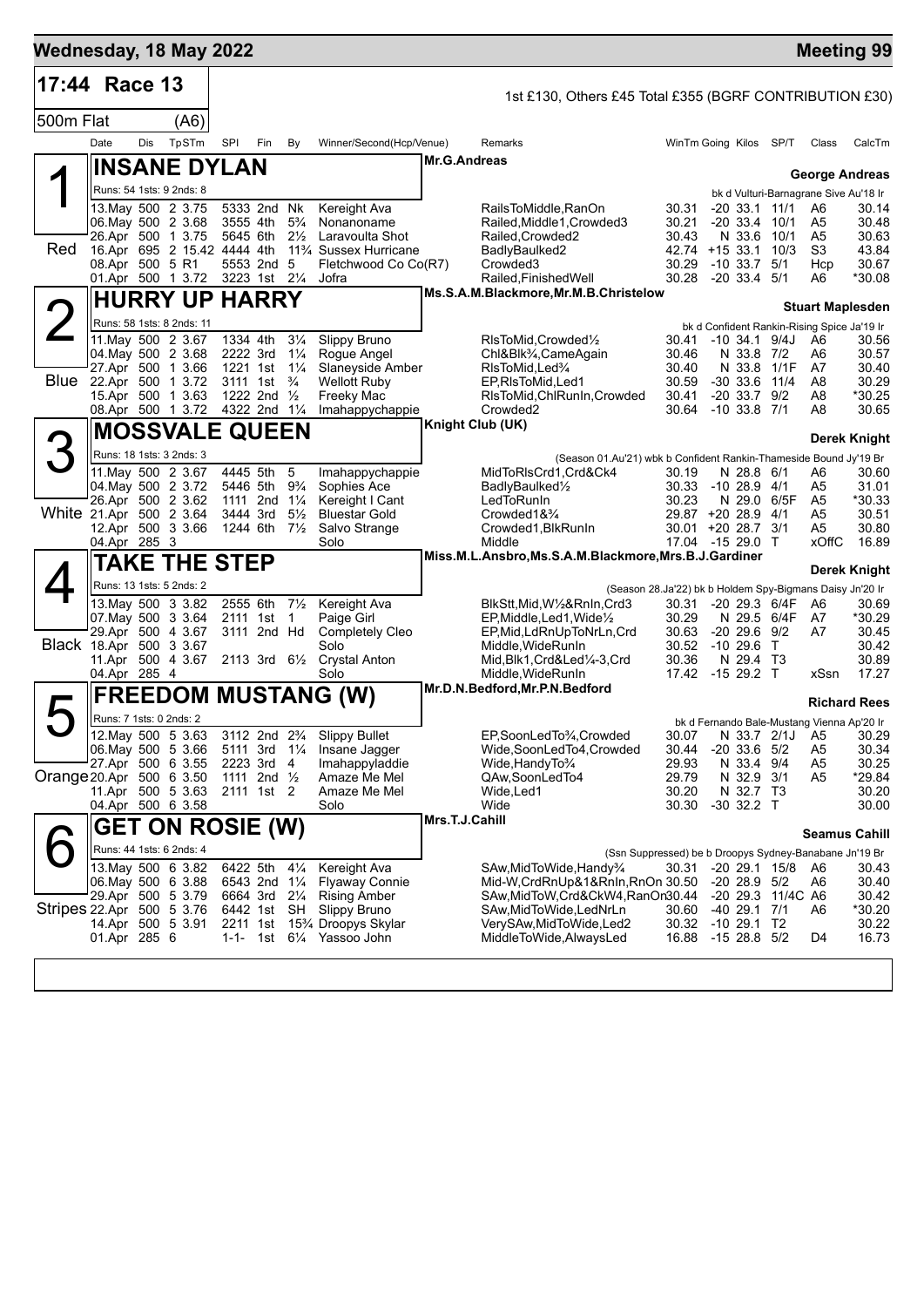| Wednesday, 18 May 2022    |                                                                                 |                             |       |                                                         |                                        |                                  |                                                              |                                                                                                                               |          | <b>Meeting 99</b>      |                      |
|---------------------------|---------------------------------------------------------------------------------|-----------------------------|-------|---------------------------------------------------------|----------------------------------------|----------------------------------|--------------------------------------------------------------|-------------------------------------------------------------------------------------------------------------------------------|----------|------------------------|----------------------|
| 18:02 Race 14             |                                                                                 |                             |       |                                                         |                                        |                                  |                                                              | 1st £135, Others £45 Total £360 (BGRF CONTRIBUTION £30)                                                                       |          |                        |                      |
| 500m Flat                 |                                                                                 |                             | (A5)  |                                                         |                                        |                                  |                                                              |                                                                                                                               |          |                        |                      |
|                           | Date                                                                            | Dis                         | TpSTm | SPI                                                     | Fin                                    | By                               | Winner/Second(Hcp/Venue)                                     | Remarks<br>WinTm Going Kilos                                                                                                  | SP/T     | Class                  | CalcTm               |
|                           |                                                                                 | <b>TOUCHDOWN CAMMY</b>      |       |                                                         |                                        |                                  |                                                              | <b>Touchdown Racing</b>                                                                                                       |          | <b>Belinda Green</b>   |                      |
|                           |                                                                                 | Runs: 8 1sts: 3 2nds: 2     |       |                                                         |                                        |                                  |                                                              | (Ssn Suppressed) bebdw b Droopys Sydney-Aghaburren Model Ap'20 Ir                                                             |          |                        |                      |
|                           |                                                                                 | 10. May 500 1 3.63          |       | 2222 4th 51/4                                           |                                        |                                  | Sharp Josh                                                   | 29.95 -10 29.2 11/4 A5<br>Railed.ClearRun                                                                                     |          |                        | 30.28                |
|                           | 28.Apr 500 1 3.71                                                               |                             |       | 2111 1st $4\frac{1}{4}$                                 |                                        |                                  | Ragtime Louie                                                | Rails, SoonLed<br>30.04 +10 29.1 T2                                                                                           |          |                        | *30.14               |
| Red                       | 01.Feb 500 2 3.75                                                               | 18.Apr 285 2                |       | 2-1- 1st<br>5222 1st Hd                                 |                                        |                                  | 11 <sup>3</sup> / <sub>4</sub> Borzois Bullet<br>Lizzies Way | 16.90<br>Railed, Led1<br>$-5$ 29.1 T2<br>N 29.3 10/11FA5<br>Chl3, Led RunIn<br>30.12                                          |          | xLame 16.85            | 30.12                |
|                           |                                                                                 | 26.Jan 500 1 3.75           |       | 4322 2nd 1 <sup>3</sup> / <sub>4</sub>                  |                                        |                                  | Luscious Lucy                                                | SAw, CrdRunUp&1, HandyFr3<br>29.87<br>N 29.0 7/4F                                                                             |          | A5                     | 30.02                |
|                           | 20.Jan 500 1 3.72                                                               |                             |       | 3221 1st SH                                             |                                        |                                  | Mossvale Gem                                                 | 30.22 -10 28.6 5/2<br>EarlyPace, RIs, Led3                                                                                    |          | A6                     | 30.12                |
|                           |                                                                                 | <b>CROUCHS DIVA</b>         |       |                                                         |                                        |                                  |                                                              | Miss.M.C.B.Collins, Mr.A.J.Hazelgrove                                                                                         |          |                        | <b>Maria Collins</b> |
|                           |                                                                                 | Runs: 45 1sts: 10 2nds: 8   |       |                                                         |                                        |                                  |                                                              | (Season 09.Oc'21) bk b Droopys Jet-Droopys Havana Sp'18 Ir                                                                    |          |                        |                      |
|                           | 07. May 500 4 R1                                                                |                             |       |                                                         |                                        |                                  |                                                              | N 26.1<br>(NoRace)                                                                                                            |          | Hcp                    |                      |
|                           | 29.Apr 500 5 Scr                                                                | 19.Apr 695 1 14.83          |       |                                                         | 6666 3rd 6 <sup>3</sup> / <sub>4</sub> |                                  | Kerrs Lunch(R4)<br>Solo                                      | RIsToMid, Crd1/4, Blk4<br>$-20$ 26.5 $8/1$<br>30.33<br>Railed<br>43.76<br>$-30$ 26.3 T                                        |          | Hcp                    | 30.67<br>43.46       |
|                           | Blue 12.Apr 500 2 3.75                                                          |                             |       |                                                         | 5666 6th 21/ <sub>2</sub>              |                                  | Yassoo Pikachu                                               | Crowded&Ck2<br>30.02 +10 26.5 9/1                                                                                             |          | A4                     | 30.32                |
|                           |                                                                                 | 31. Mar 500 1 3.67          |       | 2666 6th                                                |                                        | $5\frac{3}{4}$                   | <b>Sheriffs Flame</b>                                        | Middle1To2,Crowded<br>30.15<br>$-20$ 26.3 $5/1$                                                                               |          | A4                     | 30.41                |
|                           |                                                                                 | 15. Mar 500 1 3.73          |       | 3544 2nd 1 <sup>3</sup> / <sub>4</sub>                  |                                        |                                  | Olive Tree                                                   | $-10$ 26.2 $7/1$<br>RailsToMiddle, RanOn<br>30.09                                                                             |          | A4                     | *30.13               |
|                           |                                                                                 | <b>CARMAC ARDFERT</b>       |       |                                                         |                                        |                                  |                                                              | Mr.R.F.Yeates                                                                                                                 |          | <b>Richard Yeates</b>  |                      |
|                           |                                                                                 | Runs: 36 1sts: 4 2nds: 6    |       |                                                         |                                        |                                  |                                                              | bk d Droopys Jet-Ironically Jn'19 Ir                                                                                          |          |                        |                      |
|                           | 11. May 500 3 3.68                                                              |                             |       | 5111 6th                                                |                                        | $2\frac{1}{4}$                   | <b>Drumcrow Spice</b>                                        | N 32.3 7/4F<br>EP, Mid, DispLd1To Run In<br>30.28                                                                             |          | - A4                   | 30.45                |
|                           | 04. May 500 4 3.72<br>27.Apr 500 4 3.57                                         |                             |       | 2111 4th 2 <sup>3</sup> / <sub>4</sub>                  | 5554 4th 71/4                          |                                  | Sharp Bobby<br>Moanteen Evie                                 | 29.94<br>N 32.4 10/3<br>CrowdedWide1&2<br>30.24<br>N 32.8 11/8F A4<br>EP, Led Run Up To Run In                                |          | A4                     | 30.52<br>30.45       |
|                           | White 20 Apr 500 4 3.66                                                         |                             |       | 4111 2nd 1                                              |                                        |                                  | Over It Now                                                  | EP,LedRunUpToRunIn<br>$29.85 + 10.32.3$                                                                                       | 11/8F A4 |                        | *30.04               |
|                           | 14.Apr 500 4 3.71                                                               |                             |       |                                                         | 4222 2nd 21/4                          |                                  | <b>Forest Mel</b>                                            | 30.34<br>$-20$ 32.8 11/4<br>Middle,Baulked1,Chl3                                                                              |          | A4                     | 30.33                |
|                           | 06.Apr 500 4 3.58                                                               |                             |       | 2111 3rd 21/ <sub>4</sub>                               |                                        |                                  | Shaneboy Angie                                               | EP, Middle, SoonLedToRunIn<br>30.08<br>$-20$ 33.1 10/3<br>Mr.L.E.Annand, Mr.A.J.Taylor                                        |          | A4                     | 30.07                |
|                           |                                                                                 | <b>KEREIGHT I CANT</b>      |       |                                                         |                                        |                                  |                                                              |                                                                                                                               |          |                        | <b>Tony Taylor</b>   |
|                           |                                                                                 | Runs: 104 1sts: 18 2nds: 15 |       |                                                         |                                        |                                  |                                                              | (Ssn Suppressed) bk b Droopys Jet-Kereight Niamh Jn'18 Ir                                                                     |          |                        |                      |
|                           |                                                                                 | 10. May 500 4 3.75          |       | 5654 5th                                                |                                        | $6\frac{3}{4}$                   | Insane Kiwi                                                  | Crowded1&1/4<br>30.21<br>$-10$ 26.4 $9/4$                                                                                     |          | A5                     | 30.64                |
|                           | 04. May 500 4 3.77<br>26.Apr 500 5 3.62                                         |                             |       | 4665 4th<br>2333 1st                                    |                                        | $8\frac{3}{4}$<br>$1\frac{1}{4}$ | Sophies Ace<br>Mossvale Queen                                | CrdRunUp&1,RIs&BBlk <sup>3</sup> /4<br>30.33<br>-10 26.4 11/4J A5<br>CrowdedRunIn, RanOn<br>30.23<br>N 26.4 7/4               |          | A5                     | 30.93<br>30.23       |
|                           | Black 20.Apr 500 5 3.65                                                         |                             |       | 2566 4th                                                |                                        | $4\frac{1}{2}$                   | Amaze Me Mel                                                 | 29.79<br>Crowded1, RanOnLate<br>N 26.6 12/1                                                                                   |          | A <sub>5</sub>         | *30.16               |
|                           | 15.Apr 500 5 3.76                                                               |                             |       |                                                         | 1666 4th 81/4                          |                                  | <b>Blue Rock Aero</b>                                        | Middle, Crowded RunUp&4<br>29.95<br>$-20$ 26.7 $11/2$                                                                         |          | A5                     | 30.41                |
|                           | 07.Apr 500 5 3.59                                                               |                             |       | 1455 2nd 41/4                                           |                                        |                                  | <b>Classy Ranger</b>                                         | QAw, Baulked 3, RanOn<br>29.90<br>N 26.2 5/1<br>Mr.D.Goldfinch                                                                |          | A <sub>5</sub>         | 30.24                |
|                           |                                                                                 |                             |       |                                                         |                                        |                                  | IMAHAPPYCHAPPIE (W)                                          |                                                                                                                               |          | <b>Claude Gardiner</b> |                      |
|                           |                                                                                 | Runs: 8 1sts: 3 2nds: 2     |       |                                                         |                                        |                                  |                                                              | bk d Droopys Buick-Rushmoorbeatrice Jn'20 Ir                                                                                  |          |                        |                      |
|                           | 11. May 500 6 3.54<br>04. May 500 6 3.70 5433 4th 3 <sup>3</sup> / <sub>4</sub> |                             |       |                                                         | 1111 1st 11/4                          |                                  | <b>Crystal Anton</b>                                         | VQAw,MidToW,ALed<br>30.19 N 31.5 9/4F A6<br>Wide, ClearRun<br>N 31.5 15/8F A6                                                 |          |                        | 30.19<br>30.37       |
|                           | 28.Apr 500 5 3.60                                                               |                             |       | 1222 2nd 3                                              |                                        |                                  | Insane Kiwi<br>Greenys Magic                                 | 30.07<br>MiddleToWide,Crowded1<br>29.73<br>+20 31.1 6/5F                                                                      |          | A6                     | *30.18               |
| Orange 19.Apr 500 5 3.68  |                                                                                 |                             |       | 3332 2nd SH                                             |                                        |                                  | Sophies Ace                                                  | $-40$ 31.6 $7/2$<br>Wide,ChlRunIn<br>30.58                                                                                    |          | A6                     | 30.19                |
|                           | 14.Apr 500 5 3.75                                                               |                             |       | 3111 1st 11/2                                           |                                        |                                  | <b>Insane Virus</b>                                          | -20 31.3 5/4F<br>EPace, Crd&Led1, Soon Clear<br>30.45                                                                         |          | A7                     | 30.25                |
|                           | 08.Apr 500 6 3.64                                                               |                             |       | 2211 1st 11/4                                           |                                        |                                  | Hurry Up Harry                                               | $-10$ 31.7 $7/2$<br>Crowded <sup>1</sup> / <sub>4</sub> , Led <sub>2</sub> , Clear <sub>3</sub><br>30.64<br><b>Sharp Lads</b> |          | A8                     | 30.54                |
|                           |                                                                                 | <b>SHARP JOE (W)</b>        |       |                                                         |                                        |                                  |                                                              |                                                                                                                               |          | <b>Seamus Cahill</b>   |                      |
|                           |                                                                                 | Runs: 11 1sts: 2 2nds: 2    |       |                                                         |                                        |                                  |                                                              | bk d Droopys Buick-Ballinakil Biddy Sp'20 Br                                                                                  |          |                        |                      |
|                           | 11 May 500 6 3.75<br>06. May 500 6 3.71                                         |                             |       | 1555 5th                                                |                                        |                                  | 131/2 Cashel Biddy                                           | Wide, BlkVWide1/4<br>$-10$ 33.3 $11/4$<br>30.02<br>$-20$ 33.4 $10/3$                                                          |          | A5                     | 31.00                |
|                           | 29.Apr 500 5 3.73                                                               |                             |       | 6443 2nd 21/4<br>4443 3rd 2 <sup>3</sup> / <sub>4</sub> |                                        |                                  | Nonanoname<br>Roll On Ruby                                   | SlowAway, Wide, RanOn<br>30.21<br>$-20$ 33.4 $6/1$<br>Wide,CrdRunUp&1&¼<br>30.44                                              |          | A5<br>A5               | *30.19<br>30.45      |
| Stripes 22.Apr 500 5 3.63 |                                                                                 |                             |       | 1554 6th                                                |                                        | -3                               | Jofra                                                        | MiddleToWide, Baulked1<br>30.56<br>$-40$ 33.5 $8/1$                                                                           |          | A5                     | 30.39                |
|                           | 15.Apr 500 5 3.75                                                               |                             |       | 3221 1st                                                |                                        | $\overline{2}$                   | <b>Blue Jig Queen</b>                                        | -20 33.8 2/1F<br>Wide, Led 3<br>30.74                                                                                         |          | A6                     | 30.54                |
|                           | 08.Apr 500 5 3.72                                                               |                             |       |                                                         | 5644 6th 3 <sup>3</sup> / <sub>4</sub> |                                  | Canya Dance                                                  | BaulkedWide1<br>30.77<br>$-10$ 33.8 $2/1$                                                                                     |          | A6                     | 30.97                |
|                           |                                                                                 |                             |       |                                                         |                                        |                                  |                                                              |                                                                                                                               |          |                        |                      |
|                           |                                                                                 |                             |       |                                                         |                                        |                                  |                                                              |                                                                                                                               |          |                        |                      |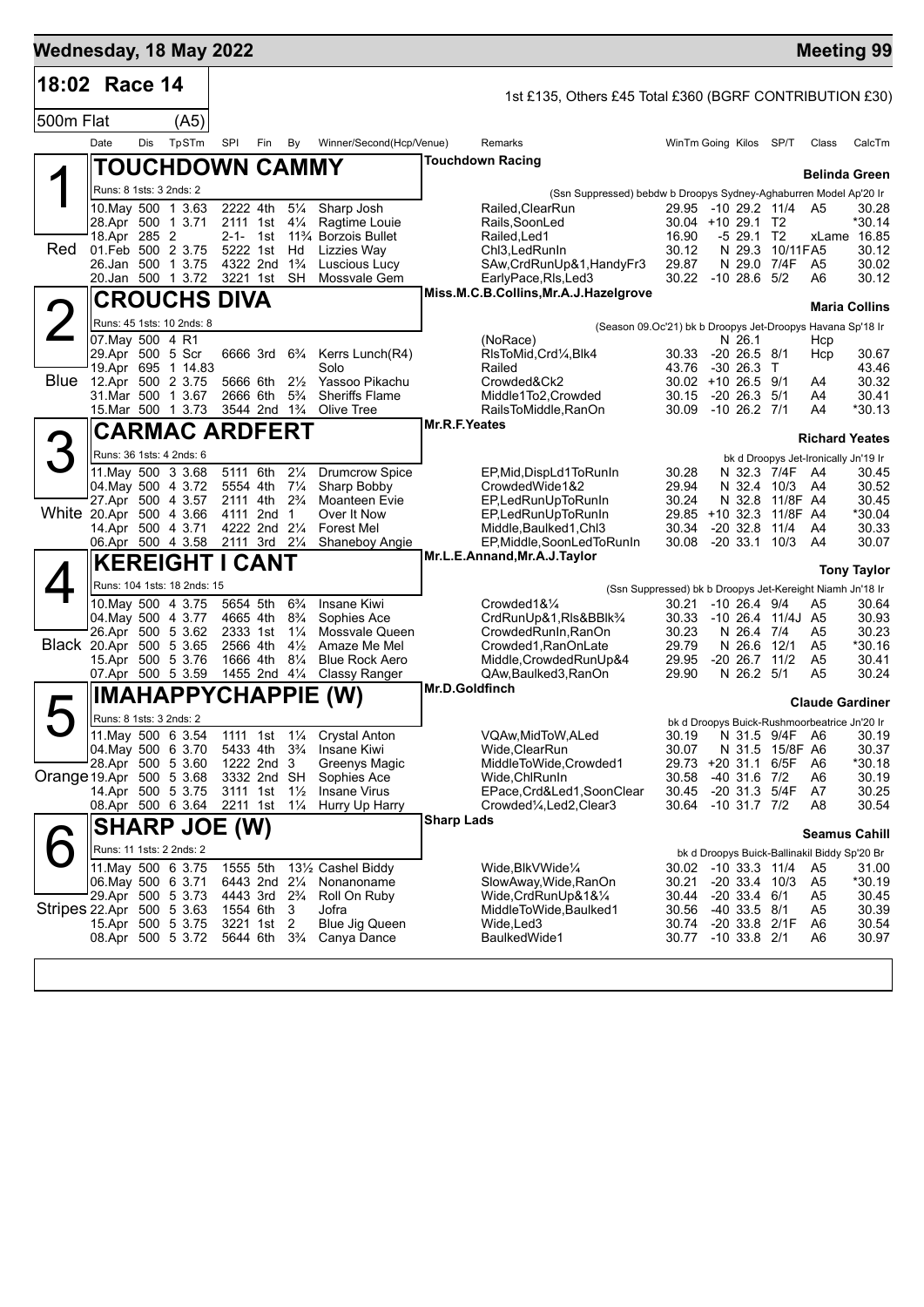# **Mednesday, 18 May 2022 Meeting 99**

т

г

| <b>Reserves</b> |                                                               |                                                                  |                                                    |                                                                              |                                                                                            |                            |
|-----------------|---------------------------------------------------------------|------------------------------------------------------------------|----------------------------------------------------|------------------------------------------------------------------------------|--------------------------------------------------------------------------------------------|----------------------------|
|                 | TpSTm<br>Date<br>Dis                                          | SPI<br>Fin<br>By                                                 | Winner/Second                                      | Remarks                                                                      | WinTm Going Kilos SP/T                                                                     | CalcTm<br>Class            |
|                 | <b>ANTIGUA SHORE</b>                                          |                                                                  |                                                    | <b>Space Monkey Mafia</b>                                                    |                                                                                            | <b>Belinda Green</b>       |
|                 | Runs: 5 1sts: 2 2nds: 0                                       |                                                                  |                                                    |                                                                              | (Season Unknown) wbe b Magical Bale-Away Shelly Au'20 Ir                                   |                            |
|                 | 11. May 500 4 3.66                                            | 2333 3rd<br>$1\frac{3}{4}$                                       | Imahappychappie                                    | MidToW,ClearRun                                                              | 30.19<br>N 29.6 7/1                                                                        | A6<br>30.34                |
|                 | 04 May 500 3 3.68<br>29.Apr 500 3 3.73                        | 2221 1st<br>$\frac{3}{4}$<br>4533 1st 1                          | <b>Ballybough Rory</b><br><b>Wellott Ruby</b>      | Chl <sup>3</sup> / <sub>4</sub> , LedNearLine<br>BlkW1/4, MidToWideFr2, Led4 | 30.47<br>N 29.4 13/8F A7<br>$-2028.97/2$<br>30.66                                          | 30.47<br>30.46<br>A8       |
|                 | <b>BAMBIS HERO</b>                                            |                                                                  |                                                    | Mr.A.B.Benson                                                                |                                                                                            |                            |
|                 |                                                               |                                                                  |                                                    |                                                                              |                                                                                            | <b>Richard Rees</b>        |
|                 | Runs: 1 1sts: 0 2nds: 0<br>13. May 500 4 3.71                 | 4555 5th<br>$7\frac{1}{4}$                                       | Indian Sunset                                      | Middle, Crowded Wide 1 To 2                                                  | bk d Candlelight King-Lemon Steff Jy'20 Ir<br>30.13 -20 29.9 2/1                           | A5<br>30.51                |
|                 | 05. May 500 2 3.69                                            | 2111 1st $\frac{3}{4}$                                           | Spartadash                                         | Middle, Led1, Crowded2                                                       | 30.41 -10 29.5 T3                                                                          | 30.31                      |
|                 | 28.Apr 500 4 3.66                                             | 2322 2nd 1                                                       | <b>Black Edition</b>                               | Middle, Crowded 1&4                                                          | 29.89 +10 29.8 T3                                                                          | 30.07                      |
|                 | <b>BEACH DIGGERS (W)</b>                                      |                                                                  |                                                    | Mr.J.Muller                                                                  |                                                                                            | <b>Norah McEllistrim</b>   |
|                 | Runs: 48 1sts: 5 2nds: 5                                      |                                                                  |                                                    |                                                                              | bk d Jaytee Jet-Diggers Rest Au'18 Ir                                                      |                            |
|                 | 13. May 285 5                                                 | $1\frac{3}{4}$<br>1-1- 1st                                       | Riverside Sammy                                    | EP, Wide, Always Led                                                         | 16.88<br>$-10$ 32.9 $9/4$                                                                  | D4<br>16.78                |
|                 | 06. May 285 6<br>30.Apr 285 6                                 | 6-2- 2nd $\frac{3}{4}$<br>5-4- 3rd 1 <sup>3</sup> / <sub>4</sub> | Turna Tina<br>Turna Tina                           | Wide, Challenged RunIn<br>SlowAway, Wide                                     | 16.90<br>-10 32.7 2/1F<br>16.90<br>+5 33.0 6/4F                                            | D4<br>16.86<br>D4<br>17.07 |
|                 | <b>BLUE ROCK AERO</b>                                         |                                                                  |                                                    | <b>Flyaway Syndicate</b>                                                     |                                                                                            |                            |
|                 |                                                               |                                                                  |                                                    |                                                                              |                                                                                            | <b>Stuart Maplesden</b>    |
|                 | Runs: 90 1sts: 12 2nds: 14<br>13. May 500 6 Scr               | 6666 6th<br>$5\frac{3}{4}$                                       | Gatchells Annie(R3)                                | BaulkedWide1, Crowded3/4                                                     | be d Aero Majestic-Echo Mary De'17 Ir<br>30.65 -30 33.9 6/4F                               | 30.81<br>Hcp               |
|                 | 07. May 500 6 Scr                                             |                                                                  |                                                    | (NoRace)                                                                     | N 32.9                                                                                     | Hcp                        |
|                 | 02. May 642 3 13.02 1112 2nd 33/4 Sheriff Cain(CPark)         |                                                                  |                                                    | Mid.Crd4,LdTo3/4                                                             | N 31.9 T2<br>41.25                                                                         | 41.55<br>Intro             |
|                 | <b>BRIDIES PET (W)</b>                                        |                                                                  |                                                    | Mr.D.I.Bear, Mr.R.Hatton, Mr.R.Shorter                                       |                                                                                            | <b>Richard Rees</b>        |
|                 | Runs: 9 1sts: 2 2nds: 5                                       |                                                                  |                                                    |                                                                              | bk d Droopys Jet-Tommys Pride Sp'19 Ir                                                     |                            |
|                 | 13. May 500 6 3.65                                            | 4222 2nd 11/4                                                    | Soul Intention                                     | Wide, Challenged 2To RunIn                                                   | -30 34.1 6/5F A1<br>30.04                                                                  | 29.85                      |
|                 | 05. May 500 5 3.68<br>30.Apr 500 6 3.62 2423 2nd 3/4          | 5544 5th<br>$4\frac{1}{2}$                                       | Quickdraw<br>Galaxy Jaja Binx                      | BadlyBaulked1<br>EP, Wide, Crowded1                                          | 29.75<br>N 34.0 5/1<br>29.98 +10 33.6 11/8F A1                                             | 30.10<br>A1<br>30.14       |
|                 | <b>CHADWELL HAVANA</b>                                        |                                                                  |                                                    | Mrs.T.J.Cahill                                                               |                                                                                            |                            |
|                 |                                                               |                                                                  |                                                    |                                                                              |                                                                                            | <b>Seamus Cahill</b>       |
|                 | Runs: 39 1sts: 8 2nds: 5<br>10. May 285 3                     | 3<br>$6 - 6 -$<br>4th                                            | Newinn Conrad                                      | SAw, Middle, Wide 2                                                          | (Season 02.Ap'21) bk b Tarsna Havana-Blastoff Khalesi Au'19 Ir<br>$-5$ 25.5 $5/1$<br>16.89 | 17.07<br>D3                |
|                 | 29.Apr 285 3                                                  | 4-6-<br>5th 2½                                                   | Droopys Dramatic                                   | Middle, Crowded <sup>1</sup> / <sub>2</sub>                                  | 16.94 -10 25.2 5/1                                                                         | D <sub>3</sub><br>17.04    |
|                 | 19.Apr 285 3                                                  | 2-3- 2nd 2                                                       | Dunbolg Gemini                                     | Middle, RanOn                                                                | 16.78 -15 25.1 9/2                                                                         | 16.79<br>D <sub>3</sub>    |
|                 | Cl                                                            | <b>LONGEEL SHOW</b>                                              |                                                    | Mr.B.W.Firkins, Mr.M.J.Firkins                                               |                                                                                            | <b>Belinda Green</b>       |
|                 | Runs: 9 1sts: 1 2nds: 5                                       |                                                                  |                                                    |                                                                              | bk d Droopys Sydney-Clongeel Bingo Nv'19 Ir                                                |                            |
|                 | 09. May 500 3 3.67                                            |                                                                  | Solo<br>Solo                                       | Middle<br>Middle                                                             | 30.26<br>$-2033.5$ T<br>16.51<br>$-533.1$ T                                                | 30.06<br>xLame 16.46       |
|                 | 02. May 285 3<br>17. Mar 500 5 3.61 1111 2nd SH Greedy Punter |                                                                  |                                                    | EP, Middle, Soon Led To Nr Line                                              | 30.05<br>N 34.0 11/2                                                                       | OR.<br>30.06               |
|                 | <b>DANGER MONEY (W)</b>                                       |                                                                  |                                                    | Mr.A.J.Ryan                                                                  |                                                                                            |                            |
|                 | Runs: 9 1sts: 2 2nds: 1                                       |                                                                  |                                                    |                                                                              |                                                                                            | <b>Tony Taylor</b>         |
|                 | 13. May 285 6                                                 | 4-6- 6th                                                         | 101/4 Insane Luke                                  | VeryWide, ClearRun                                                           | (Season Unknown) bk b Garryvoe Bobby-Beaming Shiraz Nv'19 Ir<br>16.81<br>$-10$ 30.7 $12/1$ | D4<br>17.53                |
|                 | 07. May 285 5                                                 | 2-3-                                                             | 3rd 7 <sup>3</sup> / <sub>4</sub> Quarterland Karl | Wide, ClearRun                                                               | 16.84<br>N 30.9 16/1                                                                       | 17.44<br>D4                |
|                 | 02.May 285 6                                                  |                                                                  | Solo                                               | Wide<br>Mr.A.E.Gardiner                                                      | 17.06<br>$-530.7$ T                                                                        | 17.01                      |
|                 | DAPPER LAD (W)                                                |                                                                  |                                                    |                                                                              |                                                                                            | <b>Claude Gardiner</b>     |
|                 | Runs: 56 1sts: 5 2nds: 9                                      |                                                                  |                                                    |                                                                              | bk d Laughil Duke-Billis Mistletoe Oc'18 Ir                                                |                            |
|                 | 13. May 500 5 3.72<br>05. May 500 6 3.72                      | 5555 5th<br>$6\frac{1}{2}$<br>5444 2nd 11/2                      | Get On Hilda<br>Roll On Ruby                       | SAw, Mid-W, CrdW4, BlkRnIn<br>MiddleToWide.RanOn                             | $-20, 33.5, 6/1$<br>30.24<br>30.23<br>N 33.4 9/4                                           | A4<br>30.57<br>A4<br>30.35 |
|                 | 27.Apr 500 6 3.65                                             | 5666 5th 3½                                                      | Moanteen Evie                                      | Crowded1&1/4                                                                 | 30.24<br>N 33.2 7/2                                                                        | 30.50<br>A4                |
|                 | <b>DEMAND NOTE</b>                                            |                                                                  |                                                    | Mr.D.G.Mannings                                                              |                                                                                            | <b>Claude Gardiner</b>     |
|                 | Runs: 26 1sts: 6 2nds: 4                                      |                                                                  |                                                    |                                                                              | bk d Laughil Duke-Maries Song Oc'18 Ir                                                     |                            |
|                 | 11. May 500 3 3.68                                            | 2666 6th                                                         | 111⁄4 Swithins Tiger                               | Mid-RIs, CrdRnUp, Blk1, Stb2                                                 | 29.69<br>-10 29.8 4/1                                                                      | A1<br>30.50                |
|                 | 03. May 500 3 3.68                                            | 4455 5th 8½                                                      | Marlfield Glen                                     | Crowded1, Badly Baulked2                                                     | $-1029.04/1$<br>29.88                                                                      | A1<br>30.47                |
|                 | 23.Apr 500 5 3.61                                             | 1111 1st<br>$\overline{1}$                                       | Droopys Academic                                   | AlwaysLed, MidToRIs<br>The Dinner Club                                       | 29.60<br>N 29.5 T3                                                                         | 29.60                      |
|                 | <b>DINNER ANDREAS</b>                                         |                                                                  |                                                    |                                                                              |                                                                                            | <b>Seamus Cahill</b>       |
|                 | Runs: 19 1sts: 2 2nds: 4                                      |                                                                  |                                                    |                                                                              | bd d Ballymac Best-Flyers Choice Ja'20 Ir                                                  |                            |
|                 | 10. May 500 5 3.74<br>04. May 500 5 3.69                      | 6446 6th<br>3223 2nd 61/4 Sophies Ace                            | 10 <sup>1</sup> / <sub>2</sub> Insane Kiwi         | SAw, Early Pace, Baulked 1/4<br>CrowdedRunUp&1/2                             | $-10$ 35.4 $5/2$<br>30.21<br>30.33<br>$-10, 35.4, 10/3$                                    | A5<br>30.94<br>A5<br>30.74 |
|                 | 27.Apr 500 5 3.68                                             | 4332 1st 1/2                                                     | Rogue Angel                                        | CrowdedRunUp, Led4                                                           | 30.24<br>N 35.4 15/8F A6                                                                   | 30.24                      |
|                 |                                                               |                                                                  |                                                    |                                                                              |                                                                                            |                            |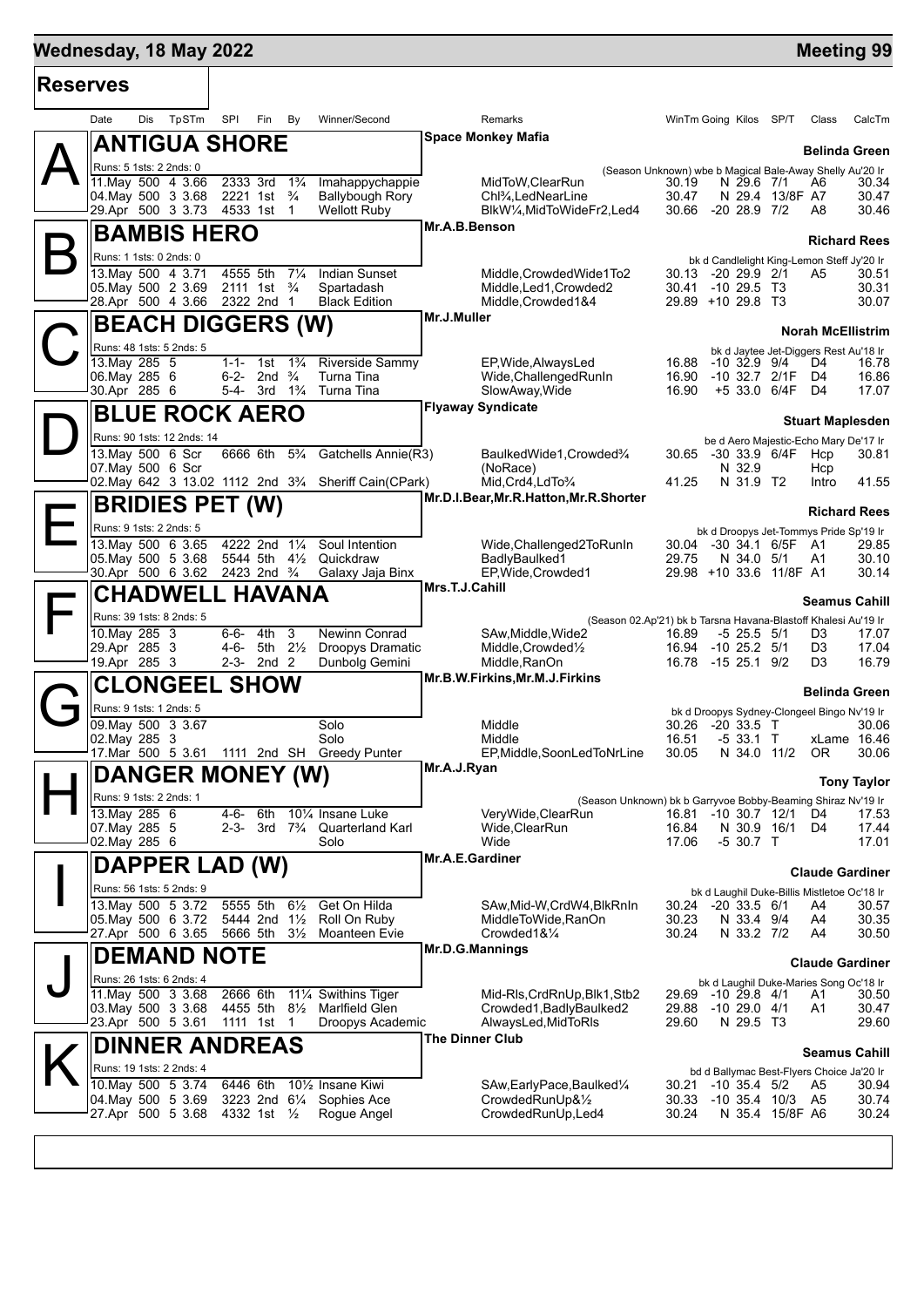# **Mednesday, 18 May 2022 Meeting 99**

| <b>Reserves</b> |                    |                                                     |       |                           |                                        |                |                                               |                        |                                                                |                                                                     |                                 |                   |                                                |                         |
|-----------------|--------------------|-----------------------------------------------------|-------|---------------------------|----------------------------------------|----------------|-----------------------------------------------|------------------------|----------------------------------------------------------------|---------------------------------------------------------------------|---------------------------------|-------------------|------------------------------------------------|-------------------------|
|                 | Date               | Dis                                                 | TpSTm | SPI                       | Fin                                    | By             | Winner/Second                                 |                        | Remarks                                                        | WinTm Going Kilos SP/T                                              |                                 |                   | Class                                          | CalcTm                  |
|                 |                    | <b>DROOPYS ACADEMIC</b>                             |       |                           |                                        |                |                                               | Mr.A.E.Gardiner        |                                                                |                                                                     |                                 |                   |                                                | <b>Claude Gardiner</b>  |
|                 |                    | Runs: 2 1sts: 0 2nds: 0                             |       |                           |                                        |                |                                               |                        |                                                                |                                                                     |                                 |                   | bk d Droopys Sydney-Droopys Dance Oc'19 Ir     |                         |
|                 | 28.Apr 500 2 3.65  | 12. May 500 1 3.64                                  |       | 2145 5th<br>3556 6th      |                                        | - 14           | 121/ <sub>2</sub> Doorus Jet<br>Sonny The Kid |                        | Led1To2.CkMid.Blk3<br>BadlyBaulked1&2,Baulked3                 | 29.40<br>29.46 +10 36.6 7/1                                         |                                 | -10 36.8 10/1 A1  | A1                                             | 30.30<br>30.67          |
|                 |                    | 23.Apr 500 1 3.69                                   |       | 2222 2nd 1                |                                        |                | Demand Note                                   |                        | RIsToMid, Crowded <sup>1</sup> / <sub>4</sub>                  | 29.60                                                               | N 36.9 T3                       |                   |                                                | 29.68                   |
|                 |                    | <b>ERRILL MILE (W)</b>                              |       |                           |                                        |                |                                               |                        | Mr.D.A.Dark, Mr.E.D.Dark                                       |                                                                     |                                 |                   |                                                | <b>David Dark</b>       |
|                 |                    | Runs: 42 1sts: 10 2nds: 7                           |       |                           |                                        |                |                                               |                        |                                                                |                                                                     |                                 |                   | bd d Mileheight Alba-Jeanettedollemma Ap'19 Ir |                         |
|                 |                    | 10. May 500 6 3.66                                  |       | 4466 5th                  |                                        | $3\frac{1}{4}$ | Moanteen Evie                                 |                        | Baulked1, Crowded2                                             | 29.99 -10 34.1 12/1 A2                                              |                                 |                   |                                                | 30.14                   |
|                 | 19.Apr 285 6       | 02. May 500 5 3.72                                  |       | 3322 2nd 2                | 2-2- 2nd Hd                            |                | Doonanes Cocoon<br>Sesh Poets Angel           |                        | MidToW,Chl¼To¼<br>Wide, RanOn                                  | 30.16 -10 34.3 T3<br>17.02 -10 34.7 T2                              |                                 |                   |                                                | 30.22<br>xLame 16.94    |
|                 |                    |                                                     |       |                           |                                        |                |                                               |                        | Miss.M.C.B.Collins                                             |                                                                     |                                 |                   |                                                |                         |
|                 |                    | <b>FLEMISH LYNDA</b>                                |       |                           |                                        |                |                                               |                        |                                                                |                                                                     |                                 |                   |                                                | <b>Maria Collins</b>    |
|                 |                    | Runs: 24 1sts: 4 2nds: 1<br>11. May 500 4 3.63      |       | 2111 1st                  |                                        | $1\frac{1}{4}$ | Insane Red Card                               |                        | EP, Middle, SoonLed                                            | (Season 05.Au'21) bk b Farloe Blitz-Mays Magician Jn'19 Ir<br>30.01 |                                 | -10 29.9 15/8F A4 |                                                | 29.91                   |
|                 | 03. May 500 4 3.68 |                                                     |       | 5444 4th 51/4             |                                        |                | <b>Blastout Tink</b>                          |                        | Middle, Crowded2                                               | 29.65                                                               | N 29.9 8/1                      |                   | A4                                             | 30.07                   |
|                 |                    | 26.Apr 500 4 3.62                                   |       |                           |                                        |                | Solo                                          |                        | Middle                                                         | 30.19                                                               | N 30.1 T                        |                   |                                                | 30.19                   |
|                 |                    | <b>FOREST MEL (W)</b>                               |       |                           |                                        |                |                                               | <b>New Forest Lads</b> |                                                                |                                                                     |                                 |                   |                                                | <b>Seamus Cahill</b>    |
|                 |                    | Runs: 76 1sts: 14 2nds: 10                          |       |                           |                                        |                |                                               |                        |                                                                | (Season 30.Ap'20) dkbd b Forest Con-Droopys Elite My'18 Ir          |                                 |                   |                                                |                         |
|                 |                    | 10. May 500 6 3.67 6333 3rd 3                       |       |                           |                                        |                | <b>Sheriffs Flame</b>                         |                        | Wide, Crowded 2                                                | 30.20 -10 28.7 7/4F A3                                              |                                 |                   |                                                | 30.32                   |
|                 | 03. May 500 6 3.61 | 26.Apr 500 5 3.66 5544 4th                          |       |                           | 3442 2nd SH                            | $1\frac{1}{2}$ | Senahel Lass<br>Cozys Back                    |                        | Crowded1, ChlRunIn<br>CrowdedVeryWide1                         | 30.10<br>30.38                                                      | N 28.8 5/1<br>N 28.9 7/2        |                   | A3<br>A3                                       | 30.11<br>30.48          |
|                 |                    | <b>GET ON KYLIE (W)</b>                             |       |                           |                                        |                |                                               | Mrs.T.J.Cahill         |                                                                |                                                                     |                                 |                   |                                                |                         |
|                 |                    |                                                     |       |                           |                                        |                |                                               |                        |                                                                |                                                                     |                                 |                   | <b>Seamus Cahill</b>                           |                         |
|                 | 10. May 285 6      | Runs: 93 1sts: 16 2nds: 17                          |       | $1 - 1 -$                 | 2nd SH                                 |                | <b>Newinn Conrad</b>                          |                        | QAw,DispLeadToRunIn                                            | (Ssn Suppressed) be b Forest Con-Banabane Fb'18 Br<br>16.89         | $-5$ 26.7 $4/1$                 |                   | D3                                             | 16.85                   |
|                 | 03. May 285 6      |                                                     |       | 3-3- 4th                  |                                        | 4              | <b>Tunnelroad Star</b>                        |                        | Wide, ClearRun                                                 | 16.84                                                               | $-5$ 26.7 $3/1$                 |                   | D3                                             | 17.11                   |
|                 | 19.Apr 285 6       |                                                     |       |                           | 1-2- $3rd$ $2\frac{1}{2}$              |                | Dunbolg Gemini                                |                        | QAw, Wide, ClearRun<br>Mr.S.G.Collins, Mr.S.Maplesden          | 16.78 -15 26.6 7/4F                                                 |                                 |                   | D <sub>3</sub>                                 | 16.83                   |
|                 |                    | <b>GLENSIDE BLUE</b>                                |       |                           |                                        |                |                                               |                        |                                                                |                                                                     |                                 |                   |                                                | <b>Stuart Maplesden</b> |
|                 |                    | Runs: 2 1sts: 0 2nds: 0                             |       |                           |                                        |                |                                               |                        | (Season 10.Fb'22) be b Farloe Rumble-Glenside Product Jy'20 Ir |                                                                     |                                 |                   |                                                |                         |
|                 |                    | 07. May 500 2 3.69<br>29.Apr 500 2 3.70             |       | 5554 5th                  | 1344 5th 81/4                          | $6\frac{3}{4}$ | Oi Oi Ossie<br>Birdsofafeather                |                        | Crd&Checked4<br>MidStt,CrowdedRunUp&1                          | 30.31<br>30.59                                                      | N 26.3 7/1<br>$-20$ 26.3 $8/1$  |                   | A6<br>A6                                       | 30.85<br>31.05          |
|                 |                    | 23.Apr 500 2 3.58                                   |       |                           | 1111 1st 14                            |                | Domino Gem                                    |                        | AlwaysLed, MidToRIs                                            | 30.38                                                               | N 26.0 T3                       |                   |                                                | 30.38                   |
|                 |                    | <b>GLENSIDE MAJOR (W)</b>                           |       |                           |                                        |                |                                               |                        | Miss.M.C.B.Collins                                             |                                                                     |                                 |                   |                                                | <b>Maria Collins</b>    |
|                 |                    | Runs: 11 1sts: 1 2nds: 1                            |       |                           |                                        |                |                                               |                        |                                                                |                                                                     |                                 |                   | bk d Skywalker Farloe-Hather Garnet Ap'20 Ir   |                         |
|                 |                    | 11. May 500 6 3.65                                  |       | 2556 5th                  |                                        | $4\frac{3}{4}$ | Pocket Baba                                   |                        | MidToW, BBlk1, Crd&CkWide2                                     | 30.64 -10 30.3 9/4F                                                 |                                 |                   | A7                                             | 30.91                   |
|                 | 06. May 500 5 3.72 | 26.Apr 500 5 3.66                                   |       | 4212 3rd 2½<br>4333 2nd 3 |                                        |                | Blue Jig Queen<br><b>Birthday Treat</b>       |                        | MidToWide,Led2To%<br>Crowded2, RanOn                           | 30.70<br>30.31                                                      | $-20$ 30.6 $5/2J$<br>N 30.2 6/1 |                   | A7<br>A7                                       | 30.71<br>30.55          |
|                 |                    | <b>GO ON LARRY</b>                                  |       |                           |                                        |                |                                               | Mr.J.W.Cumner          |                                                                |                                                                     |                                 |                   |                                                |                         |
|                 |                    | Runs: 2 1sts: 0 2nds: 1                             |       |                           |                                        |                |                                               |                        |                                                                |                                                                     |                                 |                   |                                                | <b>Jamie Kingsley</b>   |
|                 |                    | 13. May 500 3 3.77                                  |       |                           | 5332 2nd 21/4                          |                | Harmsworthshalie                              |                        | MidToRIs, Baulked 1&2                                          | 31.44 -30 30.5 11/4J A10                                            |                                 |                   | bk d Laughil Blake-Fahrenheit Lor Jy'20 Ir     | 31.33                   |
|                 | 06. May 500 3 3.88 |                                                     |       |                           | 6556 6th 51/4                          |                | Kata Millie                                   |                        | SlowAway,Middle,Blk1&3                                         | 31.26                                                               | -20 29.7 9/2                    |                   | A <sub>10</sub>                                | 31.49                   |
|                 | 30.Apr 500 2 3.72  |                                                     |       |                           |                                        |                | Solo                                          | Mr.G.Andreas           | Middle                                                         | 30.78 +20 30.3 T                                                    |                                 |                   |                                                | 30.98                   |
|                 |                    | <b>INSANE LENNY</b>                                 |       |                           |                                        |                |                                               |                        |                                                                |                                                                     |                                 |                   |                                                | <b>George Andreas</b>   |
|                 |                    | Runs: 97 1sts: 18 2nds: 14                          |       |                           |                                        |                |                                               |                        |                                                                |                                                                     |                                 |                   | bk d Laughil Duke-Final Shannon Nv'17 Ir       |                         |
|                 |                    | 11. May 500 1 3.74<br>30.Apr 695 1 14.60 6322 4th 3 |       |                           |                                        |                | 3444 3rd 31/2 Flemish Lynda<br>Slippery Maia  |                        | Railed.ClearRun<br>Railed, ClearRun                            | 30.01 -10 32.7 5/1<br>42.49 +15 32.6 4/1                            |                                 |                   | A4<br>S2                                       | 30.20<br>42.86          |
|                 |                    | 20.Apr 500 2 3.82 6666 6th 51/2                     |       |                           |                                        |                | Stefans Lady                                  |                        | CrowdedRunUp&1/4                                               | 30.13                                                               |                                 | N 32.9 10/1 A3    |                                                | 30.55                   |
|                 |                    | <b>INSANE MISTRESS</b>                              |       |                           |                                        |                |                                               | Mr.G.Andreas           |                                                                |                                                                     |                                 |                   |                                                | <b>George Andreas</b>   |
|                 |                    | Runs: 49 1sts: 9 2nds: 8                            |       |                           |                                        |                |                                               |                        |                                                                | (Season 08.Sp'21) wbk b Cable Bay-Cactus Spark Ap'19 Ir             |                                 |                   |                                                |                         |
|                 |                    | 07. May 500 2 R7                                    |       |                           | 2444 3rd <sup>3</sup> / <sub>4</sub>   |                | Kerrs Lunch(R5)                               |                        | Middle, Crowded <sup>1</sup> / <sub>2</sub>                    | 30.41                                                               |                                 | N 28.1 11/4J Hcp  |                                                | 31.02                   |
|                 |                    | 29.Apr 500 4 3.81<br>23.Apr 500 4 3.67              |       |                           | 4544 3rd 6<br>1343 1st $\frac{3}{4}$   |                | Yassoo Choo Choo<br>Lisneal Tornado           |                        | Middle, Crd&CkWide1<br>Baulked1, Middle, RanOn                 | 30.53 -20 28.5 5/1<br>30.61 +10 28.1 5/1                            |                                 |                   | A8<br>A9                                       | 30.82<br>30.71          |
|                 |                    |                                                     |       |                           |                                        |                |                                               |                        | Mr.L.E.Annand, Mr.R.P.Crockford, Mr.A.J.Taylor                 |                                                                     |                                 |                   |                                                |                         |
|                 |                    | <b>KEREIGHT AVA</b>                                 |       |                           |                                        |                |                                               |                        |                                                                |                                                                     |                                 |                   |                                                | <b>Tony Taylor</b>      |
|                 |                    | Runs: 69 1sts: 16 2nds: 9<br>13. May 500 1 3.74     |       | 4111 1st                  |                                        | Nk             | Insane Dylan                                  |                        | Railed, Led <sup>1/4</sup>                                     | (Season 10.Au'21) bk b Kinloch Brae-Kereight Star Fb'18 Ir          |                                 |                   | A6                                             |                         |
|                 | 06. May 500 1 3.59 |                                                     |       |                           | 2334 3rd 3 <sup>3</sup> / <sub>4</sub> |                | Nonanoname                                    |                        | Railed, Crowded4                                               | 30.31 -20 28.6 7/2<br>30.21                                         | $-20$ 28.4 $9/2$                |                   | A5                                             | 30.11<br>30.31          |
|                 |                    | 29.Apr 500 1 3.72                                   |       |                           |                                        |                | 2334 2nd 21/2 Roll On Ruby                    |                        | Railed, Crowded4                                               | 30.44 -20 28.8 7/1                                                  |                                 |                   | A5                                             | 30.44                   |
|                 |                    |                                                     |       |                           |                                        |                |                                               |                        |                                                                |                                                                     |                                 |                   |                                                |                         |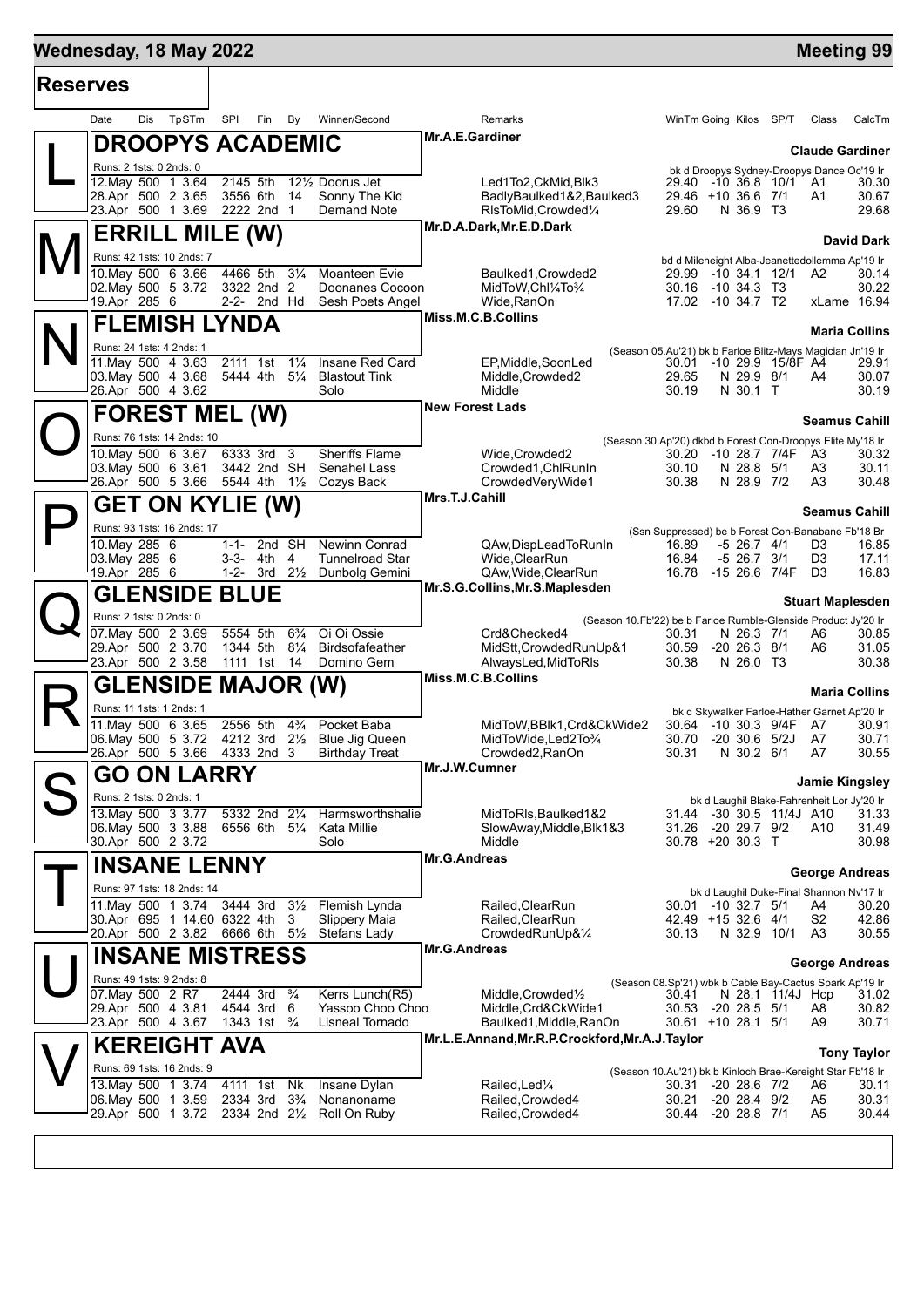# **Mednesday, 18 May 2022 Meeting 99**

 $\top$ 

| <b>Reserves</b> |                                                        |                                           |                                      |                                                                    |                                                                                     |                                             |                      |
|-----------------|--------------------------------------------------------|-------------------------------------------|--------------------------------------|--------------------------------------------------------------------|-------------------------------------------------------------------------------------|---------------------------------------------|----------------------|
|                 | Dis<br>TpSTm<br>Date                                   | SPI<br>Fin<br>By                          | Winner/Second                        | Remarks                                                            | WinTm Going Kilos SP/T                                                              | Class                                       | CalcTm               |
|                 | <b>ISNEAL TWISTER</b>                                  |                                           |                                      | Mr.R.F.Yeates                                                      |                                                                                     | <b>Richard Yeates</b>                       |                      |
|                 | Runs: 118 1sts: 22 2nds: 13                            |                                           |                                      |                                                                    |                                                                                     | bk d Droopys Jet-Oghill Oyster Sp'16 Ir     |                      |
|                 | 11. May 500 2 3.80<br>04. May 500 2 3.69               | 4433 3rd 3<br>2113 4th 31/2               | Night Tango<br><b>White One</b>      | RailsToMiddle,CrdRunUp&1<br>EP,LedRunUpTo%                         | 30.68<br>N 29.6 7/2<br>30.60<br>-10 29.9 9/2                                        | A10<br>A10                                  | 30.93<br>30.78       |
|                 | 27.Apr 500 2 3.61                                      | 1111 1st 6                                | Wolf From Door                       | QAw,AlwaysLed,Clear3                                               | 30.69<br>N 30.2 7/4                                                                 | A11                                         | 30.69                |
|                 | <b>MAUI SUNSHINE</b>                                   |                                           |                                      | Mr.T.Day, Mrs.J.Day                                                |                                                                                     |                                             | Derek Knight         |
|                 | Runs: 79 1sts: 10 2nds: 21                             |                                           |                                      |                                                                    | (Spayed Mr'22) be b Aero Majestic-Westway Genie Oc'17 Ir                            |                                             |                      |
|                 | 12. May 500 2 3.83                                     | 6655 4th<br>$1\frac{1}{4}$                | Drive Me Nuts                        | SAw, Rails To Middle, ClrRun                                       | 30.47<br>N 27.8 11/1                                                                | A8                                          | 30.56                |
|                 | 06. May 500 2 3.71<br>28.Apr 500 2 3.77                | $7\frac{1}{2}$<br>2666 6th<br>2211 1st SH | Old Fort Kansas<br>Concentric        | MidToRIs, BBaulked1, W2To3<br>Led <sub>2</sub>                     | 30.47 -20 28.0 11/1 A8<br>$30.61 + 10.28.4$ T <sub>2</sub>                          |                                             | 30.86<br>30.71       |
|                 | <b>MILAN SAM</b>                                       |                                           |                                      | <b>Mr.A.Parfitt</b>                                                |                                                                                     |                                             |                      |
|                 | Runs: 32 1sts: 3 2nds: 6                               |                                           |                                      |                                                                    |                                                                                     | <b>Norah McEllistrim</b>                    |                      |
|                 | 13. May 285 2                                          | $5 - 6 -$<br>6th<br>$5\frac{1}{2}$        | <b>Cillians Toast</b>                | RIsToMid, Crd1, Mid&CrdRnIn                                        | be d Greenwell Hulk-Last Tango Jy'18 Ir<br>17.04 -10 37.7 7/1                       | D3                                          | 17.38                |
|                 | 02. May 285 1                                          | 1st $3\frac{1}{4}$<br>2-1-                | Canya Bale                           | RIsToMid, Led <sup>1</sup> / <sub>2</sub>                          | 17.02<br>-5 36.7 T2                                                                 |                                             | xLame 16.97          |
|                 | 23. Jan 480 1 3.36 6444 3rd 61/2 Riverdale Pepe(CPark) |                                           |                                      | SAw, RIs-Mid<br>Mr.G.R.Whittington                                 | 29.32<br>N 37.5 28/1                                                                | OR.                                         | 29.84                |
|                 | <b>MUCKY TWITTER</b>                                   |                                           |                                      |                                                                    |                                                                                     | <b>Belinda Green</b>                        |                      |
|                 | Runs: 2 1sts: 0 2nds: 0<br>07. May 500 5 3.72          | 4444 3rd<br>$2\frac{1}{2}$                | Take The Step                        | Middle, ClearRun                                                   | 30.29<br>N 30.0 8/1                                                                 | bk d Kinloch Brae-Mucky Maid Au'20 Ir<br>A7 | 30.50                |
|                 | 30.Apr 500 5 3.69                                      | 3666 6th<br>16                            | <b>Wheres Speedy</b>                 | MidToWide, BBaulked1, Blk1/4                                       | 29.94 +10 29.7 7/1                                                                  | A6                                          | 31.31                |
|                 | 23.Apr 500 5 3.76                                      | 1332 1st 2 <sup>3</sup> / <sub>4</sub>    | Drive Me Nuts                        | MidToWide, Led%                                                    | N 29.3 T3<br>30.47                                                                  |                                             | 30.47                |
| AА              | OUTA MARKHAM (W)                                       |                                           |                                      | Mr.G.S.Price                                                       |                                                                                     |                                             | <b>Tony Taylor</b>   |
|                 | Runs: 33 1sts: 6 2nds: 5                               |                                           |                                      |                                                                    | bk d Droopys Jet-Ela Sunshine Nv'19 Br                                              |                                             |                      |
|                 | 04. May 500 5 3.66                                     | 3346 6th<br>$5\frac{1}{4}$                | Rogue Angel                          | Crowded1                                                           | N 32.0 6/1<br>30.46                                                                 | A6                                          | 30.88                |
|                 | 26.Apr 500 6 3.63<br>19.Apr 500 5 3.66 4111 2nd 1      | 4322 4th<br>$\overline{1}$                | <b>Flyaway Connie</b><br>Well Funded | EP, Challenged <sup>3</sup> / <sub>4</sub> , VW4<br>LedRnUpToRunIn | 30.53<br>N 32.1 5/2<br>30.70<br>-40 32.0 11/4J A6                                   | A6                                          | 30.60<br>30.38       |
| AВ              | <b>PUNK ROCK IDOL (W)</b>                              |                                           |                                      | Mr.M.B.Christelow, Mr.A.E.O'Shaughnessy                            |                                                                                     |                                             |                      |
|                 | Runs: 50 1sts: 9 2nds: 10                              |                                           |                                      |                                                                    | bkw d Taylors Sky-Rising Diamond Jy'19 Ir                                           | <b>Stuart Maplesden</b>                     |                      |
|                 | 11. May 500 6 3.72                                     | 5555 5th<br>6                             | Flemish Lynda                        | SAw, Wide, BlkV Wide 1                                             | 30.01 -10 33.3 4/1                                                                  | A4                                          | 30.39                |
|                 | 06. May 500 6 3.65<br>30.Apr 500 6 3.69 5333 4th 41/4  | 3222 2nd $\frac{1}{2}$                    | Jofra<br>Tolpuddle Adam              | MidToWide, RIs&ChlRnIn, Crd<br>Wide, Chl&Baulked <sup>1/2</sup>    | 30.40 -20 33.3 5/1<br>29.64 +20 32.7 7/1                                            | A4<br>A4                                    | 30.24<br>30.19       |
|                 | <b>SHADY ALF</b>                                       |                                           |                                      | Mr.G.Andreas                                                       |                                                                                     |                                             |                      |
| AC              | Runs: 74 1sts: 8 2nds: 20                              |                                           |                                      |                                                                    |                                                                                     | George Andreas                              |                      |
|                 | 14. May 500 5 3.69                                     | 4233 4th<br>10                            | Molly Ona Jolly                      | CrowdedRunIn                                                       | bkw d Over Limit-Coolmount Laura My'18 Ir<br>30.44                                  | N 31.6 11/1 A10                             | 31.24                |
|                 | 06. May 500 4 3.68                                     | 1112 3rd<br>$1\frac{3}{4}$                | Kata Millie                          | Mid, Led-1/2, DispLd1/2ToRnIn                                      | 31.26<br>$-20$ 32.4 $6/1$                                                           | A10                                         | 31.21                |
| $\blacksquare$  | 02. May 500 4 3.70                                     | 3221 1st<br>- 6                           | Yassoo Eliza                         | Middle.Led $\frac{3}{4}$<br><b>Wedge And Co</b>                    | 30.77 -10 32.4 T3                                                                   |                                             | xLame 30.67          |
| Al              | SHERIFF MAC                                            |                                           |                                      |                                                                    |                                                                                     | <b>Stuart Maplesden</b>                     |                      |
|                 | Runs: 62 1sts: 7 2nds: 11<br>10. May 500 2 3.74        | 4344 4th<br>$3\frac{3}{4}$                | Insane Barney                        | RailsToMiddle, Crowded2                                            | bd d Superior Product-Hather Garnet Jy'18 Ir<br>30.27 -10 30.3 5/1                  | A7                                          | 30.47                |
|                 | 04. May 500 2 3.84                                     | 6433 3rd 11/4                             | Antiqua Shore                        | RIsToMid, RanOn                                                    | N 30.3 9/1<br>30.47                                                                 | A7                                          | 30.58                |
|                 | 29.Apr 500 2 3.75                                      | 2322 1st $\frac{3}{4}$                    | Swift Volt                           | RIsToMid, Chl&Crd3, Led4                                           | 30.75 -20 30.2 11/4                                                                 | A9                                          | 30.55                |
| AE              | <b>SOUND STRUCTURE</b>                                 |                                           |                                      | Mr.T.O'Donnell                                                     |                                                                                     | <b>Belinda Green</b>                        |                      |
|                 | Runs: 3 1sts: 1 2nds: 1                                |                                           |                                      |                                                                    | bk d Pat C Sabbath-Coolemount Bally Jn'20 Ir                                        |                                             |                      |
|                 | 09. May 500 2 3.76<br>02. May 285 2                    | $1 - 1 - 1$ st 2                          | Solo<br><b>Biggie Bullet</b>         | <b>MiddleToRails</b><br>RIsToMid,ALed                              | 30.21<br>-20 35.7 T<br>16.70<br>$-536.1$ T2                                         |                                             | 30.01<br>xLame 16.65 |
|                 | 17.Mar 500 2                                           | 2222 2nd 5                                | Global Vision                        | Railed, Blk1& 1/4& 3, (HT)                                         | 29.72<br>N 36.0 16/1                                                                | 0R                                          | 30.12                |
| AF              | <b>TOUCHDOWN TAYLOR</b>                                |                                           |                                      | <b>Touchdown Racing</b>                                            |                                                                                     |                                             |                      |
|                 | Runs: 3 1sts: 0 2nds: 0                                |                                           |                                      |                                                                    | (Season Unknown) bk b Droopys Sydney-Boom Time Fb'20 Ir                             | <b>Belinda Green</b>                        |                      |
|                 | 22.Apr                                                 |                                           | NAME CHANGED from                    | Mygirlsydney                                                       |                                                                                     |                                             |                      |
|                 | 07. May 500 3 R5<br>29.Apr 500 3 3.75                  | 5356 6th 61/ <sub>2</sub> Rising Amber    |                                      | (NoRace)<br>Middle, ClearRun                                       | N 29.6<br>$-20$ 29.4 $7/1$<br>30.44                                                 | Hcp<br>A6                                   | 30.76                |
|                 | TOUCHDOWN URSULA                                       |                                           |                                      | <b>Touchdown Racing</b>                                            |                                                                                     |                                             |                      |
|                 |                                                        |                                           |                                      |                                                                    |                                                                                     | <b>Belinda Green</b>                        |                      |
|                 | Runs: 59 1sts: 11 2nds: 8<br>13. May 500 2 3.73        | 5644 3rd 51/2                             | <b>Crystal Alice</b>                 | Railed,Crowded1&4&RunIn                                            | (Ssn Suppressed) bk b Definate Opinion-Ballymac Razl My'18 Ir<br>29.96 -20 27.0 4/1 | A2                                          | 30.20                |
|                 | 04. May 500 2 3.67                                     | 2544 2nd 1                                | Movinit                              | BaulkedRunUp, RanOn, RIs                                           | 30.04 -10 27.2 4/1                                                                  | A2                                          | 30.02                |
|                 | 26.Apr 500 2 3.69                                      | 3555 4th 7                                | <b>Swithins Tiger</b>                | Baulked <sup>1</sup> / <sub>4</sub> , Crowded4                     | 29.80<br>N 26.8 8/1                                                                 | A2                                          | 30.37                |